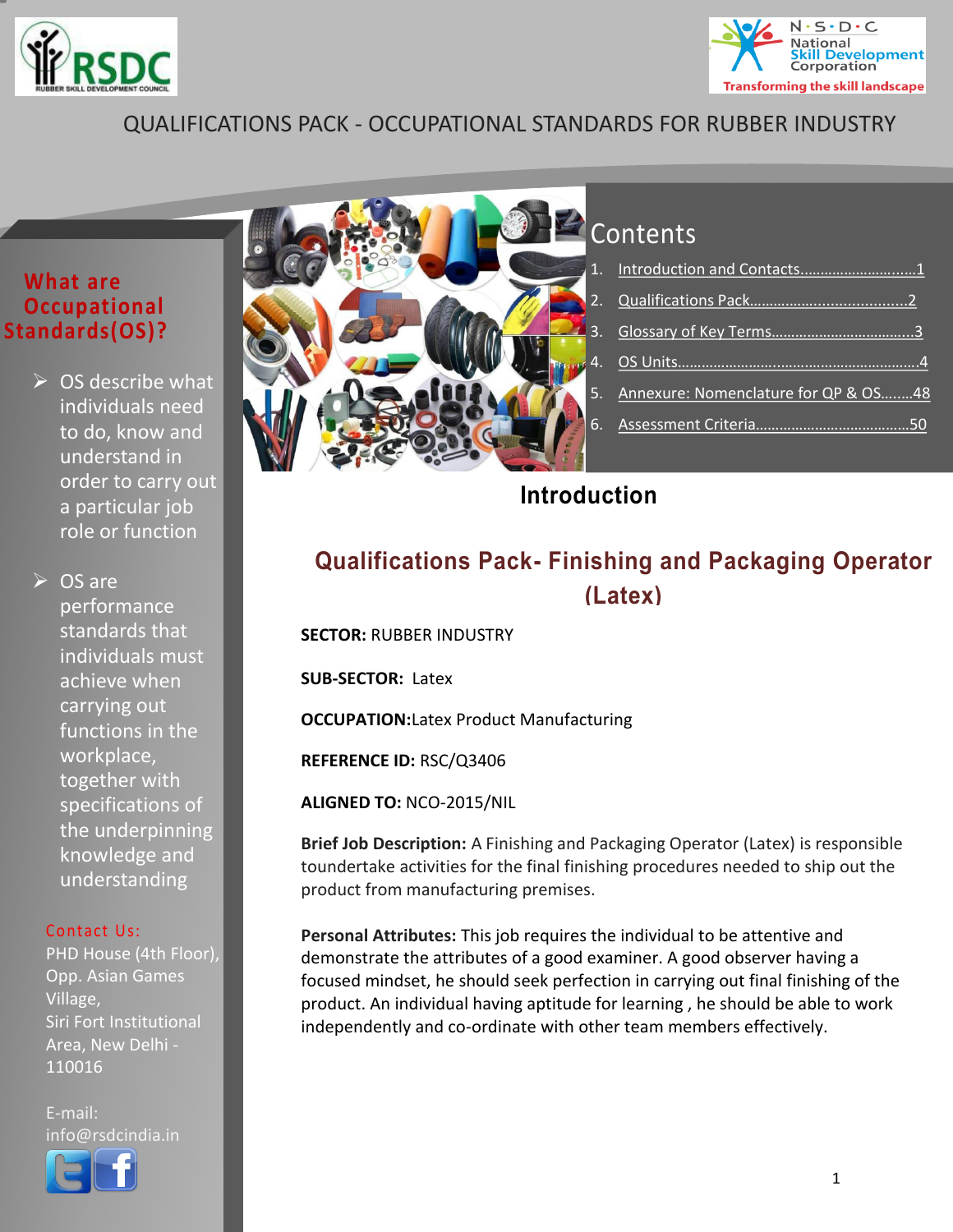



<span id="page-1-0"></span>**Qualifications Pack Code RSC/Q3406 Job Role Finishing and Packaging Operator (Latex) Finishing and Packaging Operator (Latex) Credits(NSQF) TBD Version number 2.0 Sector Rubber Manufacturing Drafted on 02/12/2014 Sub-sector Latex Latex Latex Last reviewed on 25/10/2017 Occupation Latex Product Manufacturing Next review date 25/10/2021 NSQC Clearance on** 

| <b>Job Role</b>                            | <b>Finishing and Packaging Operator (Latex)</b>                                                                                |  |
|--------------------------------------------|--------------------------------------------------------------------------------------------------------------------------------|--|
| <b>Role Description</b>                    | A Finishing and Packaging Operator (Latex) is responsible to<br>undertake activities for the final finishing procedures needed |  |
|                                            | to ship out the product from manufacturing premises.                                                                           |  |
| <b>NSQF level</b>                          | $\overline{4}$                                                                                                                 |  |
| <b>Minimum Educational Qualifications*</b> | Class VIII <sup>th</sup> Pass                                                                                                  |  |
| <b>Maximum Educational Qualifications*</b> |                                                                                                                                |  |
| <b>Prerequisite License or Training</b>    | <b>NA</b>                                                                                                                      |  |
| <b>Minimum Job Entry Age</b>               | 18 years                                                                                                                       |  |
| <b>Experience</b>                          | Worked as a semi-skilled helper for minimum 6 months in the                                                                    |  |
|                                            | same process                                                                                                                   |  |
| <b>Applicable National Occupational</b>    | Compulsory:                                                                                                                    |  |
| <b>Standards (NOS)</b>                     | RSC/N3413 - Undertake finishing and packaging of latex<br>1.                                                                   |  |
|                                            | products                                                                                                                       |  |
|                                            | RSC/N5001 - Carry out housekeeping in rubber product<br>2.                                                                     |  |
|                                            | manufacturing                                                                                                                  |  |
|                                            | 3.<br>RSC/N5002 - Carry out reporting and documentation                                                                        |  |
|                                            | RSC/N5003 - Carry out quality checks<br>4.                                                                                     |  |
|                                            | 5.<br>RSC/N5004 - Carry out problem identification and                                                                         |  |
|                                            | escalation                                                                                                                     |  |
|                                            | RSC/N5007 - Carry out health and safety<br>6.                                                                                  |  |
|                                            | 7.<br>RSC/N5013 - Develop entrepreneurship skills                                                                              |  |
|                                            |                                                                                                                                |  |
| <b>Performance Criteria</b>                | As described in the relevant OS units                                                                                          |  |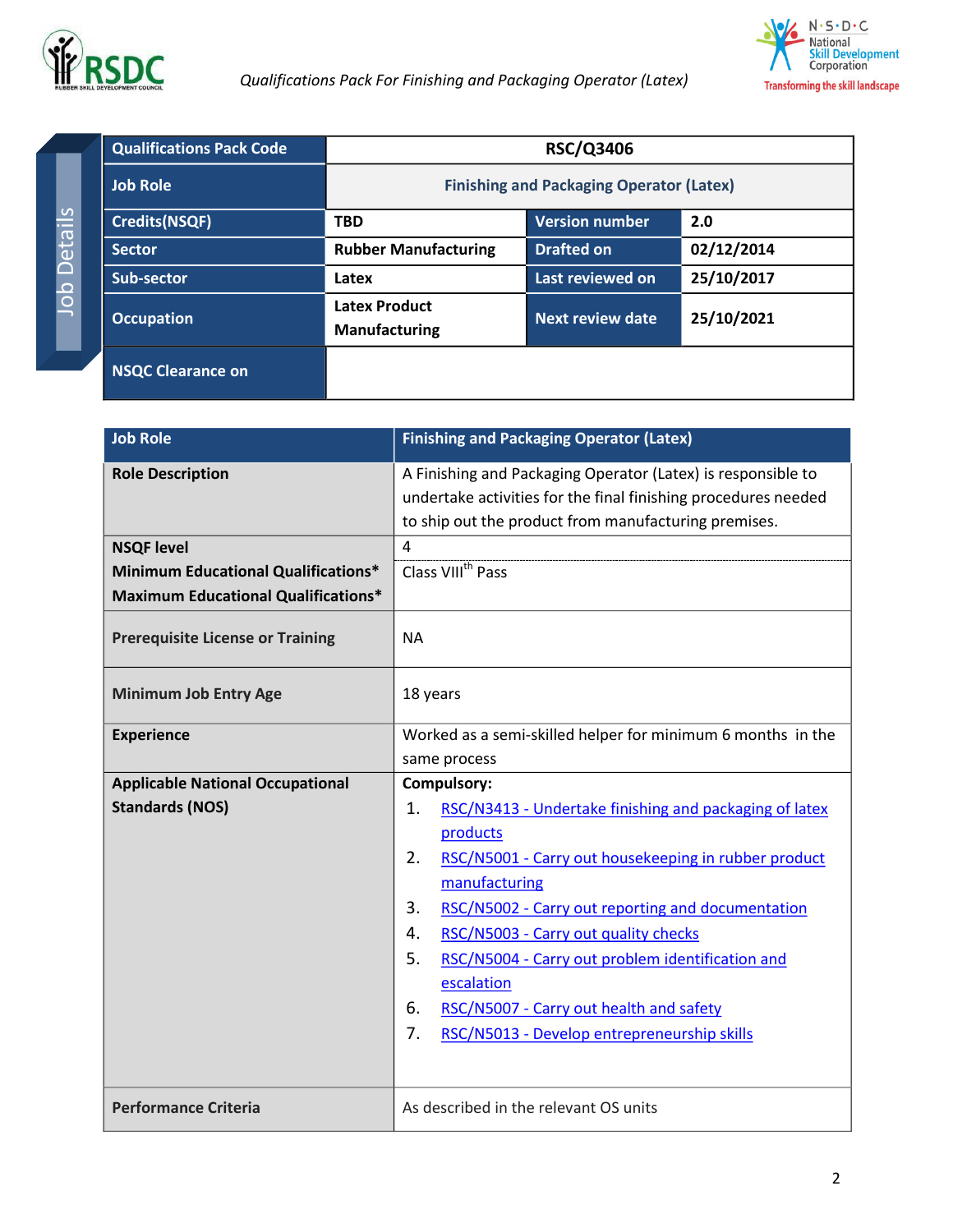



<span id="page-2-0"></span>

| <b>Keywords</b><br>/Terms                      | <b>Description</b>                                                                                                                                                                                                                                                                                   |
|------------------------------------------------|------------------------------------------------------------------------------------------------------------------------------------------------------------------------------------------------------------------------------------------------------------------------------------------------------|
| Sector                                         | Sector is a conglomeration of different business operations having similar businesses and<br>interests. It may also be defined as a distinct subset of the economy whose components<br>share similar characteristics and interests.                                                                  |
| Sub-sector                                     | Sub-sector is derived from a further breakdown based on the characteristics and interests of<br>its components.                                                                                                                                                                                      |
| Occupation                                     | Occupation is a set of job roles, which perform similar/related set of functions in an industry.                                                                                                                                                                                                     |
| Job Role                                       | Job role defines a unique set of functions that together form a unique employment<br>opportunity in an organization.                                                                                                                                                                                 |
| Occupational<br>Standards (OS)                 | OS specify the standards of performance an individual must achieve when carrying out a<br>function in the workplace, together with the knowledge and understanding they need to<br>meet that standard consistently. Occupational Standards are applicable both in the Indian<br>and global contexts. |
| Performance<br>Criteria                        | Performance Criteria are statements that together specify the standard of performance<br>required when carrying out a task.                                                                                                                                                                          |
| National<br>Occupational<br>Standards<br>(NOS) | NOS are Occupational Standards which apply uniquely in the Indian context.                                                                                                                                                                                                                           |
| Qualifications<br>Pack                         | Qualifications Pack comprises the set of OS, together with the educational, training and<br>other criteria required to perform a job role. A Qualifications Pack is assigned a unique<br>qualification pack code.                                                                                    |
| Electives                                      | Electives are NOS/set of NOS that are identified by the sector as contributive to<br>specialization in a job role. There may be multiple electives within a QP for each specialized<br>job role. Trainees must select at least one elective for the successful completion of a QP with<br>Electives. |
| Options                                        | Options are NOS/set of NOS that are identified by the sector as additional skills. There may<br>be multiple options within a QP. It is not mandatory to select any of the options to complete<br>a QP with Options.                                                                                  |
| Unit Code                                      | Unit Code is a unique identifier for an Occupational Standard, which is denoted by an 'N'.                                                                                                                                                                                                           |
| Unit Title                                     | Unit Title gives a clear overall statement about what the incumbent should be able to do.                                                                                                                                                                                                            |
| Description                                    | Description gives a short summary of the unit content. This would be helpful to anyone<br>searching on a database to verify that this is the appropriate OS they are looking for.                                                                                                                    |
| Scope                                          | Scope is a set of statements specifying the range of variables that an individual may have to<br>deal with in carrying out the function which have a critical impact on quality of performance<br>required.                                                                                          |
| Knowledge and<br>Understanding                 | Knowledge and Understanding are statements which together specify the technical, generic,<br>professional and organizational specific knowledge that an individual needs in order to<br>perform to the required standard.                                                                            |
| Organizational<br>Context                      | Organizational Context includes the way the organization is structured and how it operates,<br>including the extent of operative knowledge managers have of their relevant areas of<br>responsibility.                                                                                               |
| Technical<br>Knowledge                         | Technical Knowledge is the specific knowledge needed to accomplish specific designated<br>responsibilities.                                                                                                                                                                                          |
| Core Skills or<br><b>Generic Skills</b>        | Core Skills or Generic Skills are a group of skills that are key to learning and working in<br>today's world. These skills are typically needed in any work environment. In the context of<br>the OS, these include communication related skills that are applicable to most job roles.              |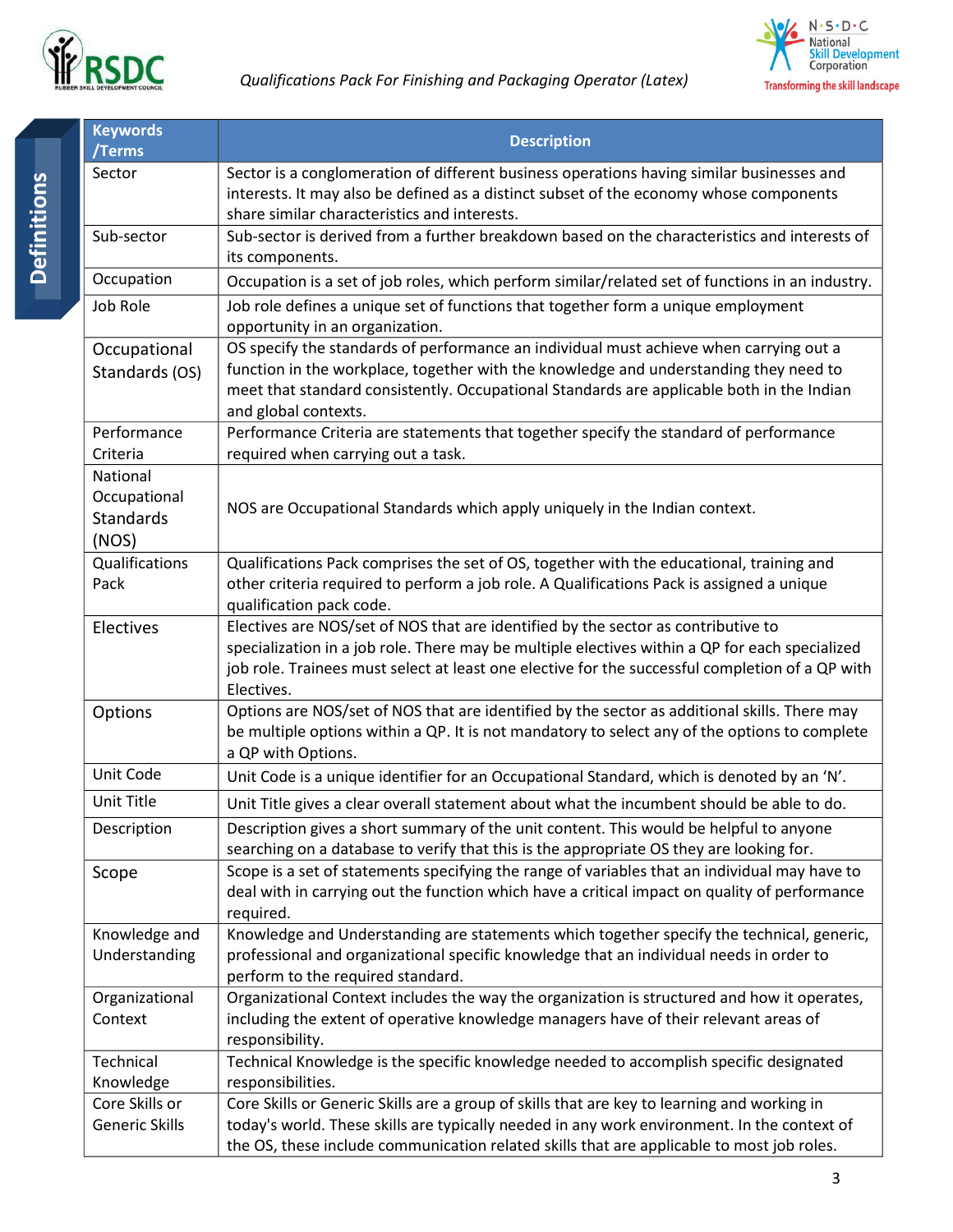

**---------------------------------------------------------------------------------------------------------------------------------------**



# **National Occupational Standard**

<span id="page-3-1"></span><span id="page-3-0"></span>

----------------------------------------------------------------------------------------------------------------------------- ----------

### **Overview**

**This unit is about carrying out finishing of latex products.**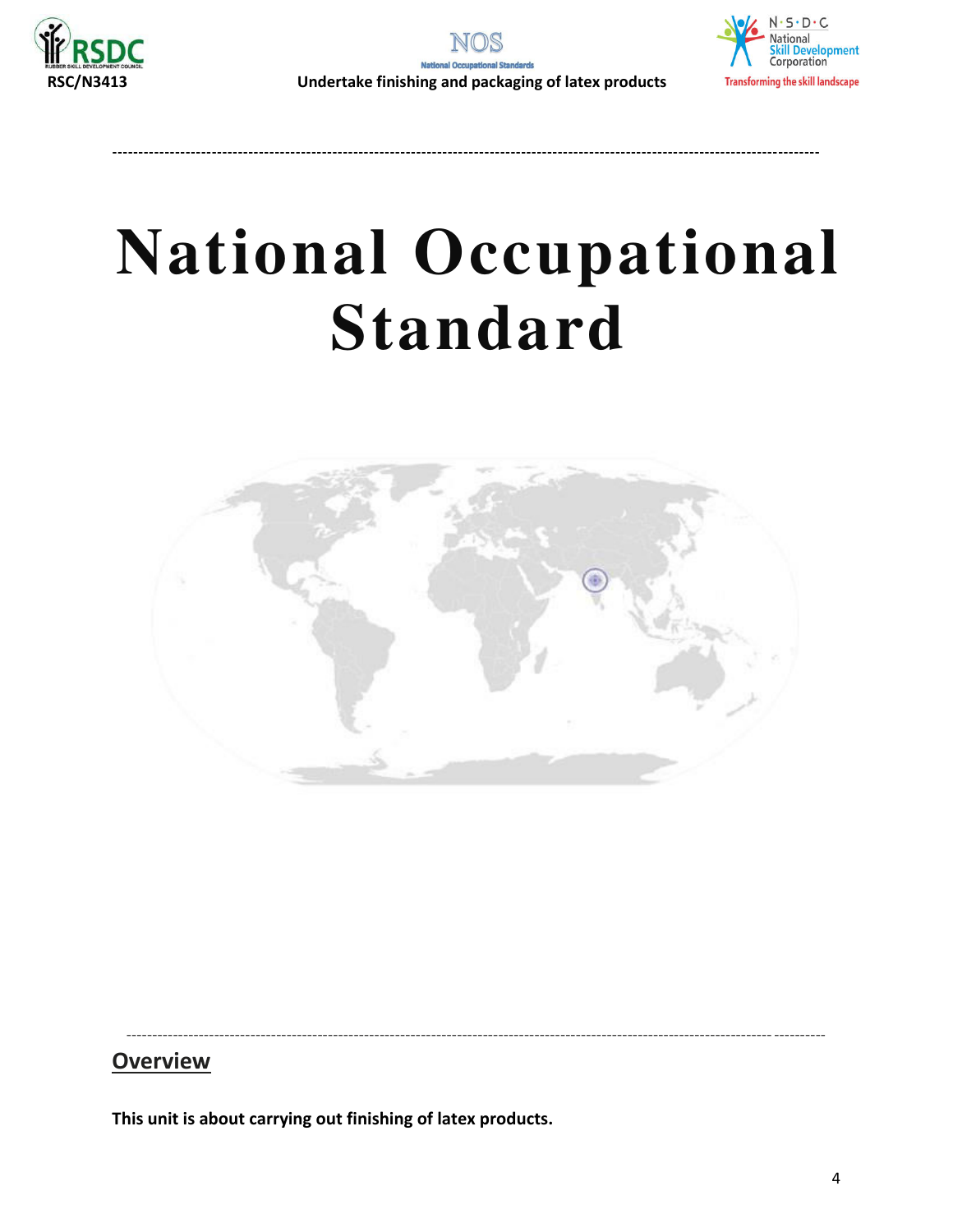





### **RSC/N3413 Undertake finishing and packaging of latex products**

| <b>Unit Code</b>                       | <b>RSC/N3413</b>                                                                                                                                      |  |  |  |
|----------------------------------------|-------------------------------------------------------------------------------------------------------------------------------------------------------|--|--|--|
| <b>Unit Title</b>                      |                                                                                                                                                       |  |  |  |
| (Task)                                 | Undertake finishing and packaging of latex products                                                                                                   |  |  |  |
| <b>Description</b>                     | This unit is about carrying out finishing of latex products.                                                                                          |  |  |  |
| <b>Scope</b>                           | This unit/task covers the following:                                                                                                                  |  |  |  |
|                                        | Undertake final finishing of the product<br>٠                                                                                                         |  |  |  |
|                                        | Ensure housekeeping and safety in the work area<br>$\bullet$                                                                                          |  |  |  |
|                                        | Performance Criteria(PC) w.r.t. the Scope                                                                                                             |  |  |  |
| <b>Element</b>                         | <b>Performance Criteria</b>                                                                                                                           |  |  |  |
| <b>Product Finishing</b>               | To be competent, the user/individual on the job must be able to                                                                                       |  |  |  |
|                                        | PC1.<br>Comply with statistical quality control procedures                                                                                            |  |  |  |
|                                        | PC <sub>2</sub> .<br>Arrange products in the designated area for final finishing                                                                      |  |  |  |
|                                        | PC3.<br>Carry out the final finishing for products<br>Place the properly finished products as per the category in the designated<br>PC4.              |  |  |  |
|                                        | area as per First in First out basis                                                                                                                  |  |  |  |
|                                        | In case of any defect/problem in the product (keep a record of defect<br>PC5.                                                                         |  |  |  |
|                                        | detail), keep them in a separate area and inform Supervisor for                                                                                       |  |  |  |
|                                        | corrective action                                                                                                                                     |  |  |  |
|                                        | PC6.<br>Ensure that QA audit of the products manufactured is done                                                                                     |  |  |  |
|                                        | Get the shelf life procedures and museum product samples preservation<br>PC7.                                                                         |  |  |  |
|                                        | done                                                                                                                                                  |  |  |  |
|                                        | Check the lot number and coding<br>PC8.<br>Assist in carrying out the pre-shipment procedures<br>PC9.                                                 |  |  |  |
|                                        | Collect copy of all documents duly signed by QA Manager pertaining to all<br>PC10.                                                                    |  |  |  |
|                                        | manufacturing inspection, packing and pre inspection report before the                                                                                |  |  |  |
|                                        | lot release for shipping                                                                                                                              |  |  |  |
|                                        | Ensure maintenance of product traceability records of the product to be<br>PC11.                                                                      |  |  |  |
|                                        | shipped out                                                                                                                                           |  |  |  |
|                                        | PC12. Ensure that documents along with lot sample must be kept safely till                                                                            |  |  |  |
|                                        | expiration date of the product.                                                                                                                       |  |  |  |
| <b>Housekeeping&amp; Safety</b>        | PC13. Adhere to all safety norms (such as wearing protective gloves, masks and                                                                        |  |  |  |
|                                        | shoes).                                                                                                                                               |  |  |  |
|                                        | Comply with health, safety, environment guidelines, regulations etc in<br>PC14.<br>accordance with international/national standards or organizational |  |  |  |
|                                        | standards (SOP)                                                                                                                                       |  |  |  |
| <b>Knowledge and Understanding (K)</b> |                                                                                                                                                       |  |  |  |
| A. Organizational                      | The user/individual on the job needs to know and understand:                                                                                          |  |  |  |
| <b>Context</b> (Knowledge of           | Importance of final finishing of the product.<br>KA1.                                                                                                 |  |  |  |
| the company /                          | Organisational Coding system of products<br>KA2.                                                                                                      |  |  |  |
| organization and its                   | KA3.<br>Importance of keeping documents along with lot sample till expiration<br>date of the product.                                                 |  |  |  |
| processes)                             | Material disposal procedure, importance of appropriate disposal of<br>KA4.                                                                            |  |  |  |
|                                        | material and implications of not following the material disposal procedure                                                                            |  |  |  |
|                                        | Quality and damage checks to be done and importance of the same<br>KA5.                                                                               |  |  |  |
|                                        | KA6.<br>Importance of identifying non-conforming products.                                                                                            |  |  |  |
|                                        | KA7.<br>Risk and impact of not following defined procedures/work instructions                                                                         |  |  |  |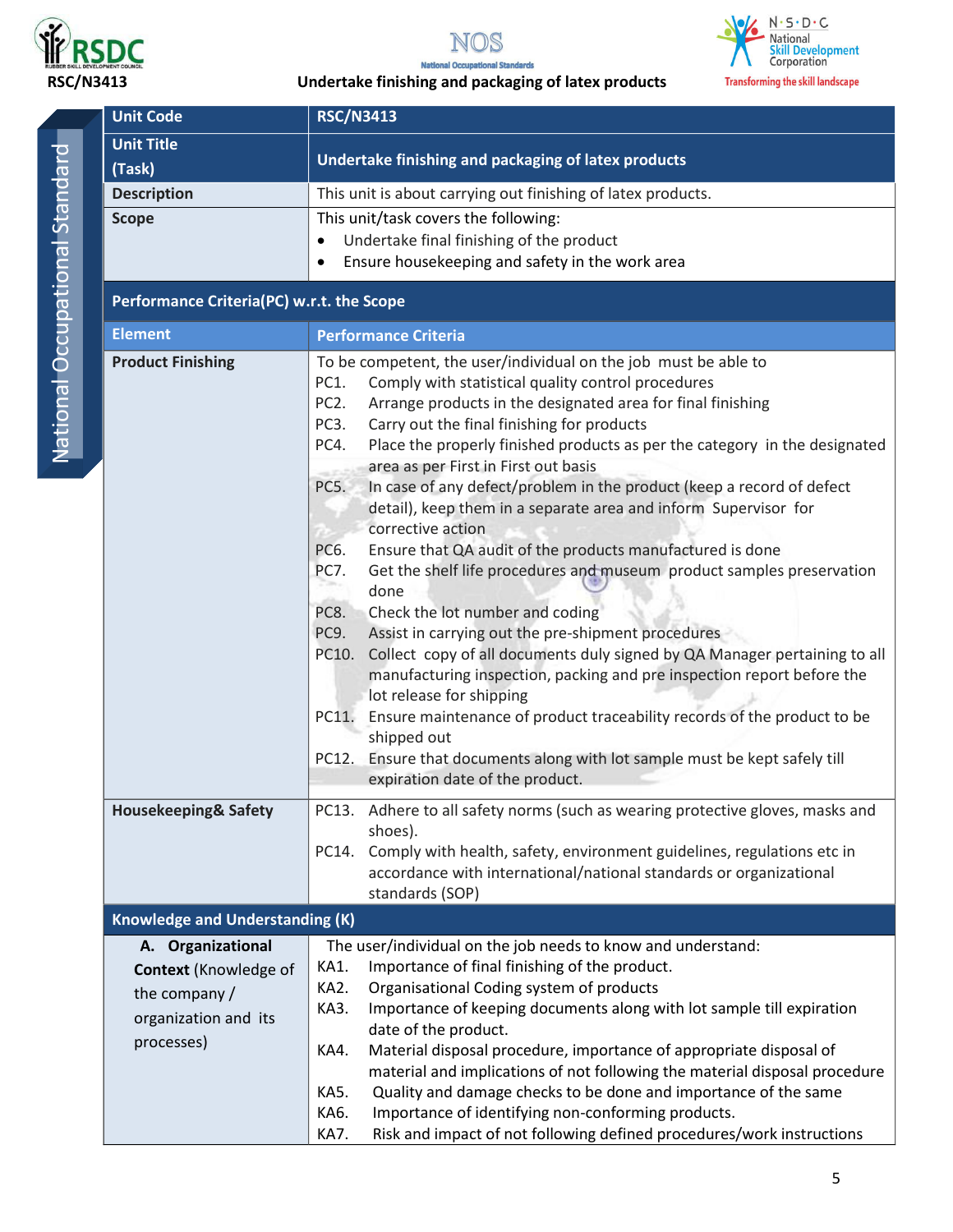







|                                         | KA8.<br>Escalation matrix for reporting identified issues                                                                                  |
|-----------------------------------------|--------------------------------------------------------------------------------------------------------------------------------------------|
|                                         | KA9.<br>Types of documentation in organization and importance of the same                                                                  |
|                                         | KA10.<br>Records to be maintained and implications of non-maintenance of the<br>same                                                       |
|                                         | Importance of housekeeping and good shop floor practices<br>KA11.                                                                          |
|                                         | Health, Safety and Environment guidelines, legislation and regulations as<br>KA12.                                                         |
|                                         | applicable                                                                                                                                 |
|                                         | KA13. Personal protection (Which protective gear to be used and how)                                                                       |
|                                         | Impact of poor practices on health, safety and environment<br>KA14.                                                                        |
|                                         | KA15. Impact of various practices on cost, quality, productivity, delivery and                                                             |
|                                         | safety                                                                                                                                     |
|                                         | Handover/Takeover the equipment/ work area as per company's SOP<br>KA16.                                                                   |
| <b>B.</b> Technical                     | The user/individual on the job needs to know and understand:                                                                               |
| Knowledge                               | Latex rubber products final finishing process<br>KB1.                                                                                      |
|                                         | Importance of all documents for product tractability up on complaint or<br>KB2.                                                            |
|                                         | audits                                                                                                                                     |
|                                         | Shelf life procedures and museum product samples preservation<br><b>KB3.</b><br>KB4.                                                       |
|                                         | Importance of travel cards for product baskets from production till                                                                        |
|                                         | packing for product identification and traceability<br>KB5.                                                                                |
|                                         | Batch/code marking<br>Importance of test certificate and MSDS of the products<br>KB6.                                                      |
|                                         | KB7.<br>Basic pre-shipment procedures                                                                                                      |
|                                         | KB8.<br>Capability / knowledge of processing standards and specifications                                                                  |
|                                         | KB9.<br>Proper handling of latex products                                                                                                  |
|                                         | KB10.<br>Implications of delays in the final finishing of product.                                                                         |
|                                         | KB11.<br>Cleanliness and safety requirements for finishing of the product.                                                                 |
|                                         | KB12.<br>Units of measurement.                                                                                                             |
|                                         | KB13.<br>Knowledge of appropriate batch sizes with respect to product.                                                                     |
|                                         | KB14.<br>Importance of record maintenance                                                                                                  |
|                                         | KB15.<br>Batch/Code marking techniques.                                                                                                    |
|                                         | KB16.<br>Implications of inappropriate waste disposal.                                                                                     |
| Skills (S)                              |                                                                                                                                            |
|                                         |                                                                                                                                            |
| A.Core Skills/ Generic<br><b>Skills</b> | <b>Writing Skills</b>                                                                                                                      |
|                                         | The user/ individual on the job needs to know and understand how to:<br>Construct simple sentences, prepare tags and express ideas through |
|                                         | SA1.<br>written communication                                                                                                              |
|                                         | SA <sub>2</sub> .                                                                                                                          |
|                                         | Fill up appropriate forms and activity logs in required format of the                                                                      |
|                                         | company<br>SA3.<br>Perform basic mathematical operations and maintain records in given                                                     |
|                                         | format                                                                                                                                     |
|                                         | <b>Reading Skills</b>                                                                                                                      |
|                                         | Read and understand manuals, health and safety instructions, memos,<br>SA4.                                                                |
|                                         | reports, job cards etc                                                                                                                     |
|                                         | Read images, graphs, diagrams<br>SA5.                                                                                                      |
|                                         | Understand the various coding systems as per company norms<br>SA6.                                                                         |
|                                         | <b>Oral Communication</b>                                                                                                                  |
|                                         |                                                                                                                                            |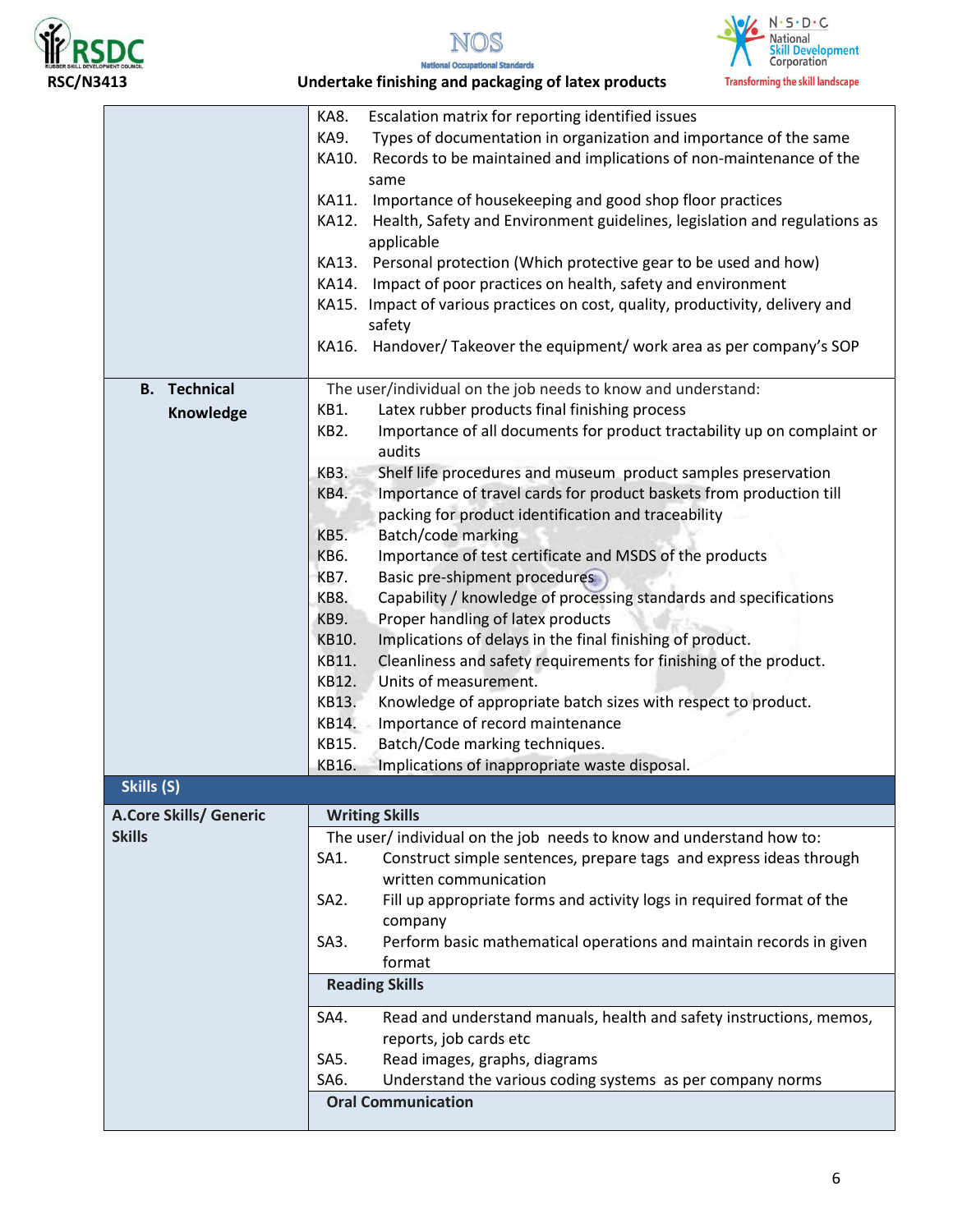







### **RSC/N3413 Undertake finishing and packaging of latex products**

|                               | SA7.<br>Express statements, opinions or information clearly so that others can                                                                            |
|-------------------------------|-----------------------------------------------------------------------------------------------------------------------------------------------------------|
|                               | hear and understand                                                                                                                                       |
|                               | Understand instructional language of the organization<br>SA8.                                                                                             |
|                               | SA9.<br>Respond appropriately to any queries                                                                                                              |
|                               | Communicate with supervisor<br>SA10.                                                                                                                      |
|                               | Communicate with upstream and downstream teams<br>SA11.                                                                                                   |
|                               | <b>Life Skills</b>                                                                                                                                        |
|                               | Integrity                                                                                                                                                 |
|                               | SA12.<br>Practice honesty with respect to company property and time                                                                                       |
|                               | Communicate with people in a form and manner and using language<br>SA13.<br>that is open and respectful                                                   |
|                               | Resolve any difficulties in relationships with colleagues, or get help<br>SA14.<br>from an appropriate person, in a way that preserves goodwill and trust |
|                               | <b>Motivation</b>                                                                                                                                         |
|                               | Take responsibility for completing one's own work assignment<br>SA15.                                                                                     |
|                               | Take initiative to enhance/learn skills in ones's area of work<br>SA16.                                                                                   |
|                               | The capacity to learn from experience in a range of settings and<br>SA17.<br>scenarios and the capacity to reflect on and analyse one's learning.         |
|                               | SA18.<br>Is open to new ways of doing things                                                                                                              |
|                               | The capacity to envisage and articulate personal goals; to develop<br>SA19.                                                                               |
|                               | strategies and take action to achieve them.                                                                                                               |
|                               | Reliability                                                                                                                                               |
|                               | SA20.<br>Avoid absenteeism                                                                                                                                |
|                               | SA21.<br>Act objectively, rather than impulsively or emotionally when faced                                                                               |
|                               | with difficult/stressful or emotional situations                                                                                                          |
|                               | SA22.<br>Work in disciplined lab environment                                                                                                              |
|                               | Be punctual<br>SA23.                                                                                                                                      |
| <b>B.</b> Professional Skills | <b>Decision Making</b>                                                                                                                                    |
|                               | The user/individual on the job needs to know and understand how to:                                                                                       |
|                               | Take a decision for any change/issue based on earlier successes<br>SB1.                                                                                   |
|                               | (documented previous history) on similar issues                                                                                                           |
|                               | Work out changes in case a new improved machine/equipment is added<br>SB <sub>2</sub> .                                                                   |
|                               | in the process or any new material / chemical is developed replacing                                                                                      |
|                               | existing one.                                                                                                                                             |
|                               | SB <sub>3</sub> .<br>Make changes in cycle time due to improved process.                                                                                  |
|                               | SB4.<br>Use the standard operating procedure or trouble shooting manuals for                                                                              |
|                               | trouble shooting and other reference documents approved by plant                                                                                          |
|                               | management                                                                                                                                                |
|                               | SB5.<br>Consult the peer group and superiors to arrive at a favourable decision.                                                                          |
|                               | Use of standard available problem solving techniques for decision making<br>SB6.                                                                          |
|                               | Review and analyze the process steps to check on system non adherence<br>SB7.                                                                             |
|                               | and non conformity                                                                                                                                        |
|                               |                                                                                                                                                           |
|                               | Review the current SOP and other standards for continuous improvement<br>SB8.<br>to facilitate decision making                                            |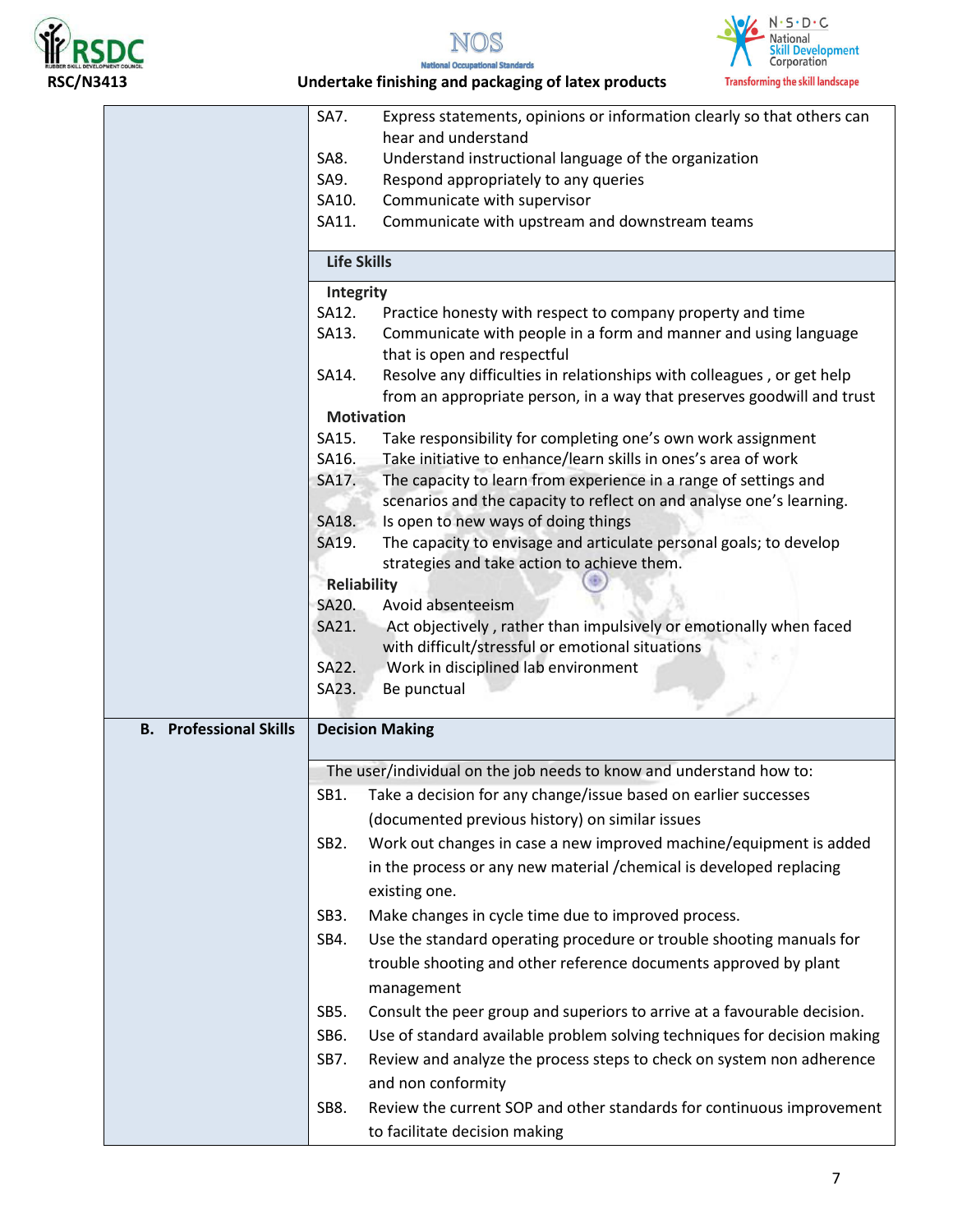





 $N\%$ 

### **RSC/N3413 Undertake finishing and packaging of latex products**

| Take a calculated risk with minimum losses<br>SB9.                                                                                                                                |
|-----------------------------------------------------------------------------------------------------------------------------------------------------------------------------------|
| <b>Plan and Organize</b>                                                                                                                                                          |
| SB10. Plan and organize the factors of production to execute the business plan                                                                                                    |
| SB11. Fix up tasks and allotment of the same                                                                                                                                      |
| SB12. Assign tasks to suitable persons                                                                                                                                            |
| SB13. Motivate them for better output and time bound completion of tasks                                                                                                          |
| <b>Customer Centricity</b>                                                                                                                                                        |
| SB14. Match customer needs/specification by adjusting the processing                                                                                                              |
| conditions (interact with customer in case any clarification required)                                                                                                            |
| SB15. Ensure that performance of his action/operation/activity does not lead to<br>any divergence from the specified quality of the final product as required<br>by the customer. |
| Complete the assigned task in timely manner so that the final product is<br>SB16.<br>delivered in the timeline given by the customer.                                             |
| SB17. Communicate effectively to the superior/customer for any delay in<br>supplies to the clients.                                                                               |
| SB18. Work towards fulfilling the customers requirement as per their demand.                                                                                                      |
| SB19. In case of any complaint, ensure its timely resolution if the problem is<br>emanating at his level                                                                          |
| SB20. Communicate effectively to the superior/customer for any delay in                                                                                                           |
| resolving the problem faced by the customer.                                                                                                                                      |
| Maintain good/cordial relation with customers.<br>SB21.                                                                                                                           |
| SB22. Work on the feedback received from customer regarding the product.                                                                                                          |
| <b>Problem Solving</b>                                                                                                                                                            |
| SB23. Interpret quality for sheet                                                                                                                                                 |
| SB24. Suggest improvements(if any) in process/product/materials based on                                                                                                          |
| results and experience                                                                                                                                                            |
| <b>Analytical Thinking</b>                                                                                                                                                        |
| SB25. Select the sample for preservation                                                                                                                                          |
| SB26. Identify the problems pertaining to the sharpening of tools based on                                                                                                        |
| visual inspection and work efficiency                                                                                                                                             |
| Suggest improvements(if any) in process based on experience<br>SB27.                                                                                                              |
| <b>Critical Thinking</b>                                                                                                                                                          |
|                                                                                                                                                                                   |
| SB28. seek clarification on problems from others                                                                                                                                  |
| SB29. apply problem-solving approaches in different situations                                                                                                                    |
| SB30. refer anomalies to the line manager                                                                                                                                         |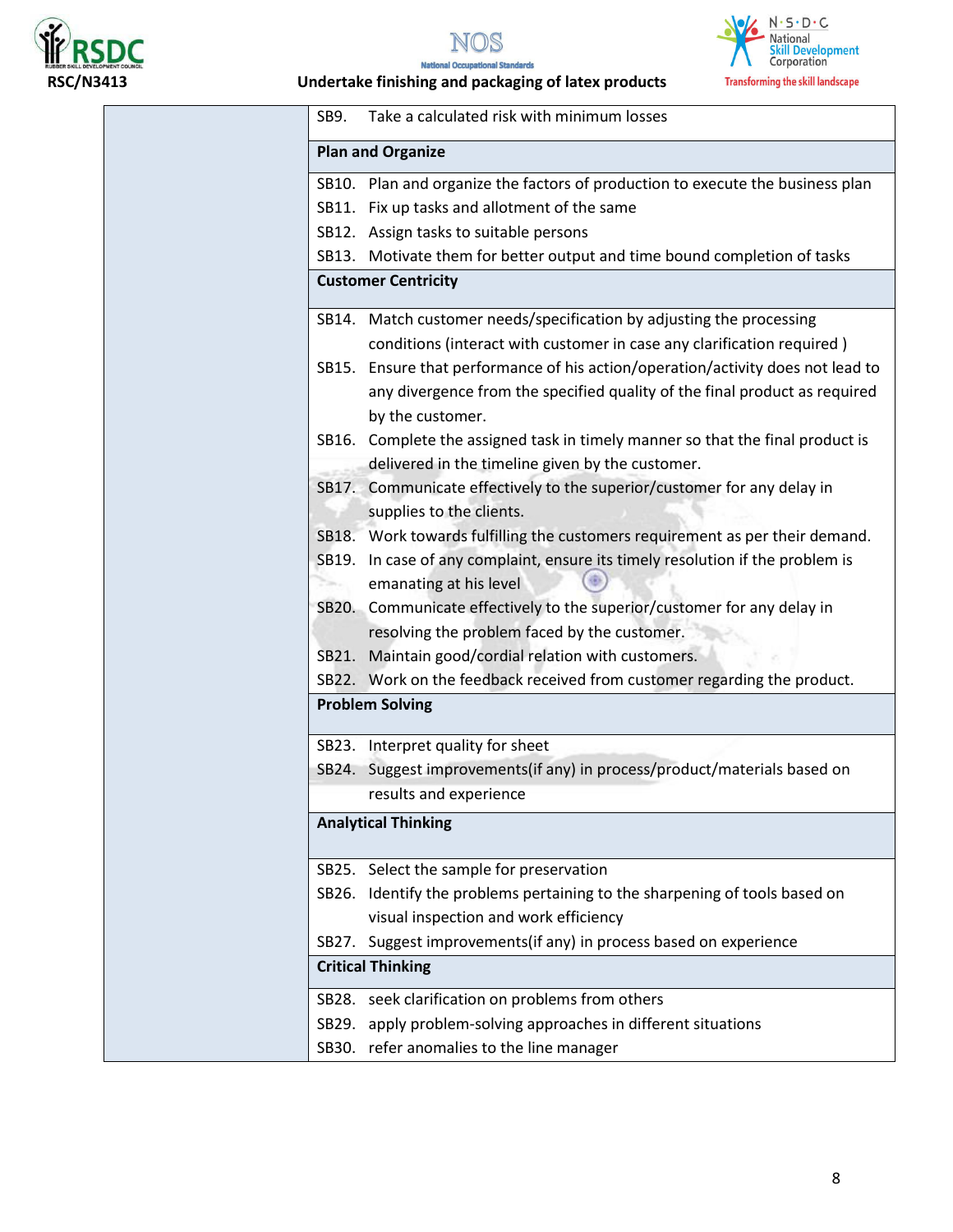



## **NOS Version Control**

| <b>NOS Code</b>            | <b>RSC/N3413</b>                             |                         |            |
|----------------------------|----------------------------------------------|-------------------------|------------|
| <b>Credits(NSQF)</b>       | <b>TBD</b>                                   | <b>Version number</b>   | 2.0        |
| Industry                   | <b>Rubber Manufacturing</b>                  | <b>Drafted on</b>       | 02/12/2014 |
| <b>Industry Sub-sector</b> | Latex                                        | Last reviewed on        | 25/10/2017 |
| <b>Occupation</b>          | <b>Latex Product</b><br><b>Manufacturing</b> | <b>Next review date</b> | 25/10/2021 |



[Back to QP](#page-1-0)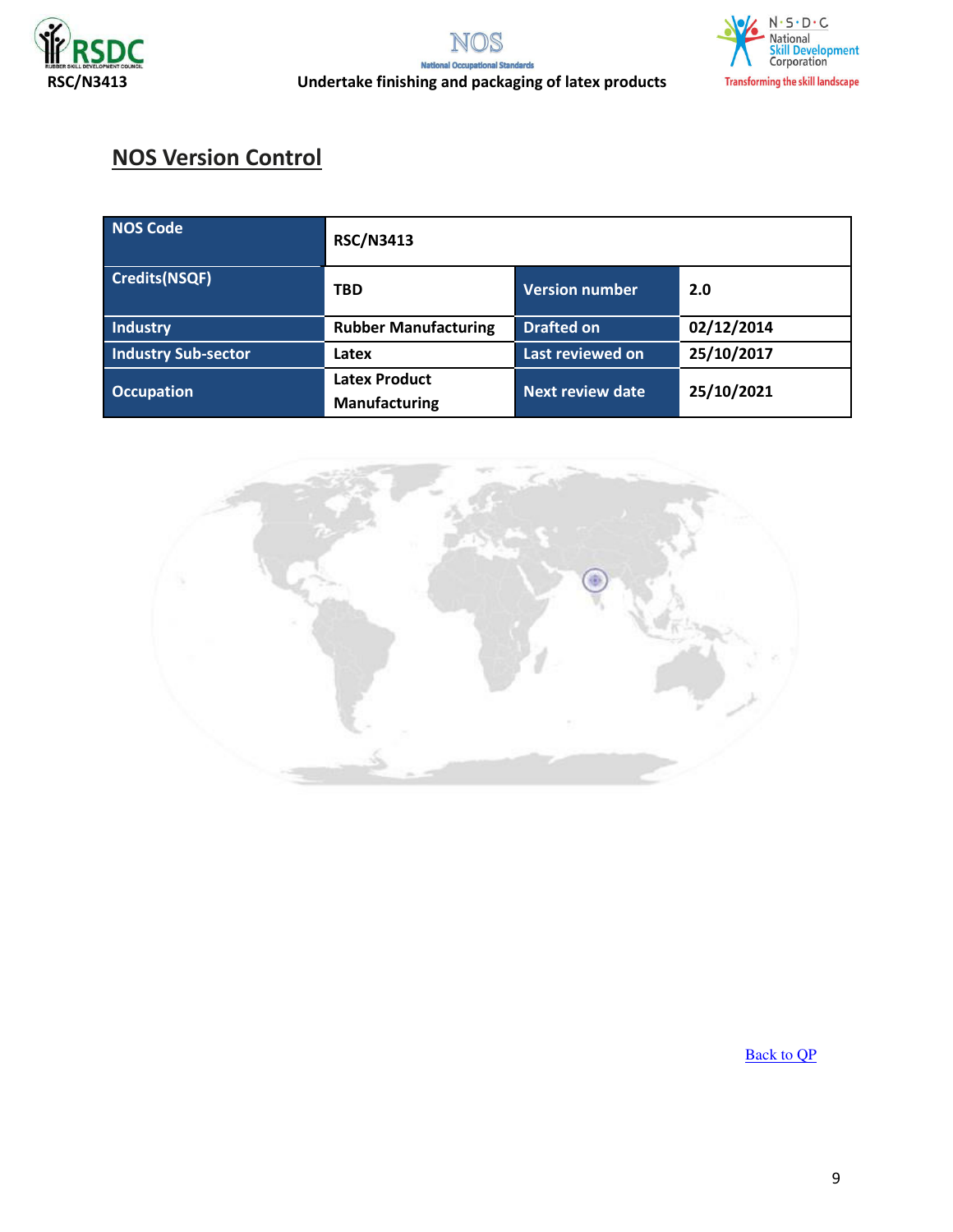





---------------------------------------------------------------------------------------------------------------------------------------

# **National Occupational Standard**



<span id="page-9-0"></span>----------------------------------------------------------------------------------------------------------------------------- ----------

### **Overview**

**This unit is about carrying out housekeeping**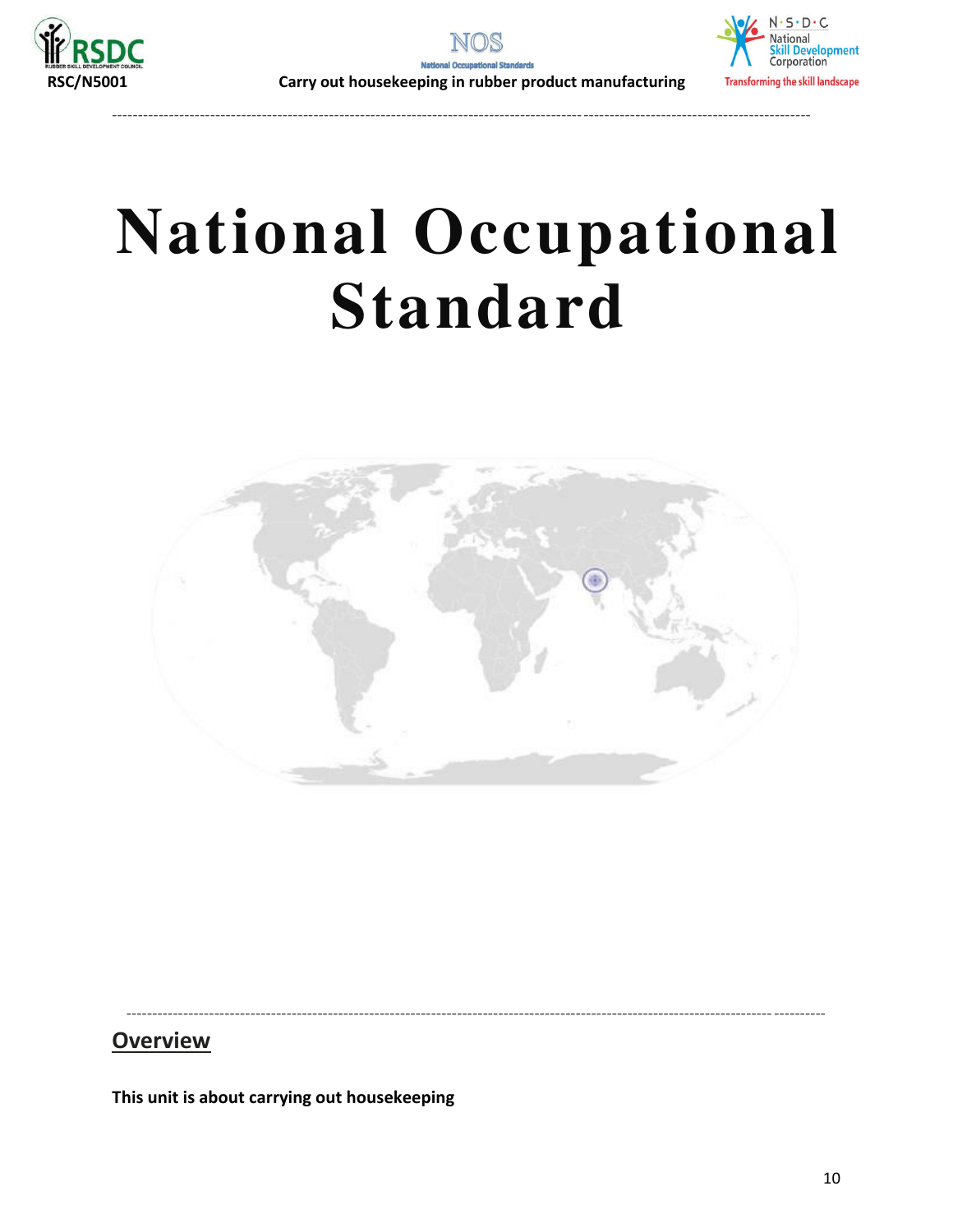





|           | <b>Unit Code</b>                          | <b>RSC/N5001</b>                                                                                          |  |
|-----------|-------------------------------------------|-----------------------------------------------------------------------------------------------------------|--|
|           | <b>Unit Title</b>                         |                                                                                                           |  |
|           | (Task)                                    | Carry out housekeeping in rubber product manufacturing                                                    |  |
|           | <b>Description</b>                        | This unit is about carrying out housekeeping activities                                                   |  |
|           | <b>Scope</b>                              | This unit/task covers the following:                                                                      |  |
| $\bullet$ |                                           | Preparing for housekeeping activities                                                                     |  |
|           |                                           | Carry out housekeeping operation<br>$\bullet$                                                             |  |
|           |                                           | Post housekeeping activities<br>$\bullet$                                                                 |  |
|           |                                           | General<br>$\bullet$                                                                                      |  |
|           | Performance Criteria(PC) w.r.t. the Scope |                                                                                                           |  |
|           | <b>Element</b>                            | <b>Performance Criteria</b>                                                                               |  |
|           | Pre housekeeping                          | To be competent, the user/individual on the job must be able to:                                          |  |
|           | activities                                | Inspect the area while taking into account various surfaces<br>PC1.                                       |  |
|           |                                           | PC <sub>2</sub> .<br>Identify the material requirements for cleaning the areas inspected, by              |  |
|           |                                           | considering risk, time, efficiency and type of stain                                                      |  |
|           |                                           | PC <sub>3</sub> .<br>Ensure that the cleaning equipment is in proper working condition                    |  |
|           |                                           | Select the suitable alternatives for cleaning the areas in case the appropriate<br>PC4.                   |  |
|           |                                           | equipment and materials are not available and inform the appropriate                                      |  |
|           |                                           | person<br>Plan the sequence for cleaning the area to avoid re-soiling clean areas and<br>PC5.             |  |
|           |                                           | surfaces                                                                                                  |  |
|           |                                           | PC6.<br>Inform the affected people about the cleaning activity                                            |  |
|           |                                           | <b>PC7.</b><br>Display the appropriate signage for the work being conducted                               |  |
|           |                                           | Ensure that there is adequate ventilation for the work being carried out<br>PC8.                          |  |
|           |                                           | PC9.<br>Wear the personal protective equipment required for the cleaning method                           |  |
|           |                                           | and materials being used                                                                                  |  |
|           | <b>Operations</b>                         | Use the correct cleaning method for the work area, type of soiling and<br>PC10.<br>surface                |  |
|           |                                           | Carry out cleaning activity without disturbing others<br>PC11.                                            |  |
|           |                                           | Deal with accidental damage, if any, caused while carrying out the work<br>PC12.                          |  |
|           |                                           | PC13.<br>Report to the appropriate person incase there are any difficulties in carrying                   |  |
|           |                                           | out the work                                                                                              |  |
|           |                                           | Identify and report if any additional cleaning is required that is outside one's<br>PC14.                 |  |
|           |                                           | responsibility or skill, to the appropriate person                                                        |  |
|           | <b>Post housekeeping</b>                  | Ensure that there is no oily substance on the floor to avoid slippage<br>PC15.                            |  |
|           | activities                                | Ensure that no scrap material is lying around<br>PC16.                                                    |  |
|           |                                           | PC17.<br>Maintain and store housekeeping equipment and supplies                                           |  |
|           |                                           | Follow workplace procedures to deal with any accidental damage caused<br>PC18.                            |  |
|           |                                           | during the cleaning process                                                                               |  |
|           |                                           | PC19.<br>Ensure that, on completion of the work, the area is left clean and dry and<br>meets requirements |  |
|           |                                           | PC20.<br>Return the equipment, materials and personal protective equipment that                           |  |
|           |                                           | were used to the right places making sure they are clean, safe and securely                               |  |
|           |                                           | stored                                                                                                    |  |
|           |                                           | Dispose off the waste garnered from the activity in an appropriate manner<br>PC21.                        |  |
|           |                                           | Dispose of used and un-used solutions according to manufacturer's<br>PC22.                                |  |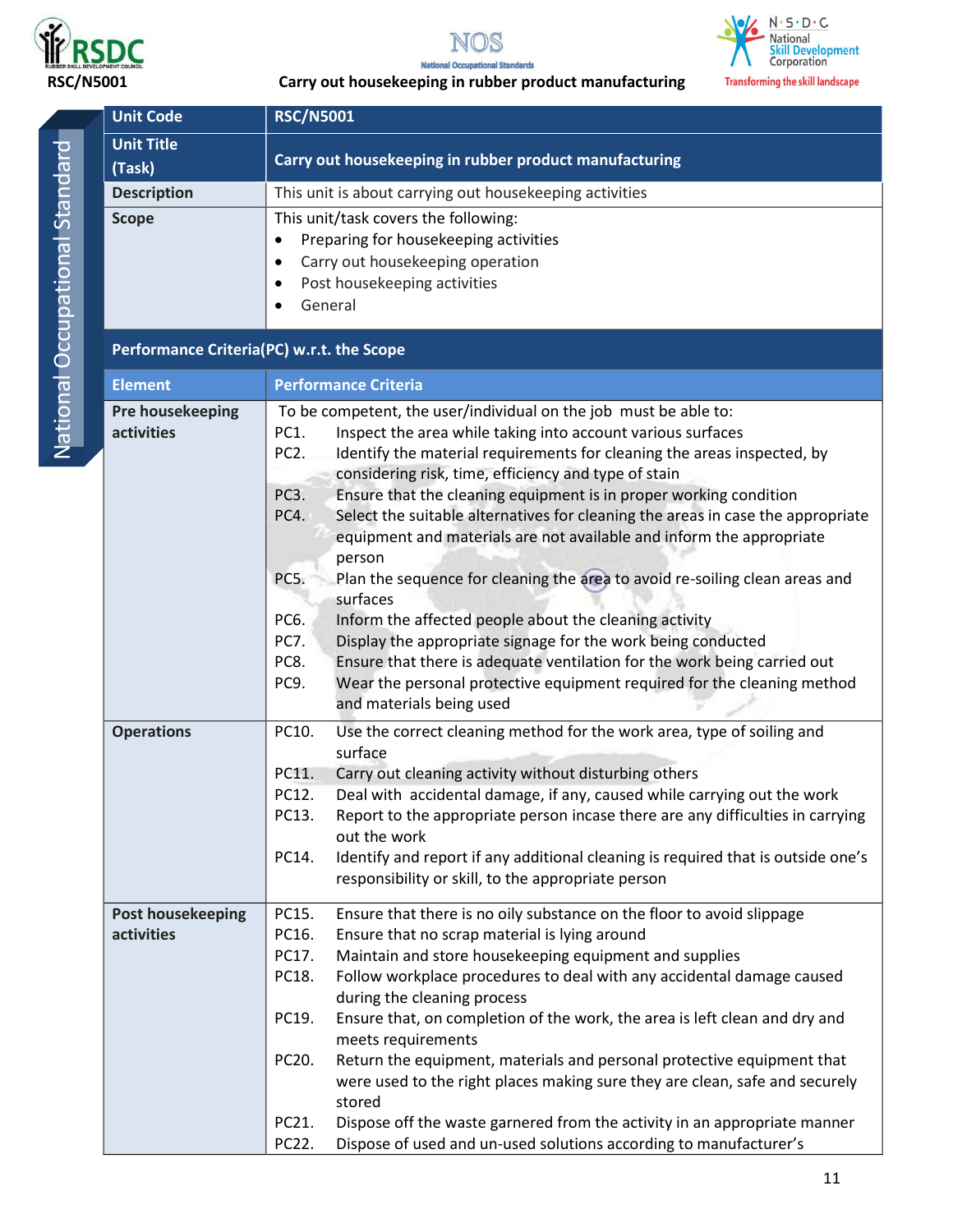







|                                        | instructions, and clean the equipment thoroughly                                                                 |
|----------------------------------------|------------------------------------------------------------------------------------------------------------------|
|                                        | Maintain schedules and records for housekeeping duty<br>PC23.                                                    |
| <b>General</b>                         | PC24.<br>Replenish any necessary supplies or consumables                                                         |
|                                        |                                                                                                                  |
| <b>Knowledge and Understanding (K)</b> |                                                                                                                  |
| A. Organizational                      | KA1.<br>Importance of learning proper procedures and techniques                                                  |
| <b>Context</b>                         | Implications of not following the organizational requirement for approval for<br>KA2.                            |
| (Knowledge of                          | undertaking the specific task                                                                                    |
| the company /                          | Importance of completing the activities as per the schedule<br>KA3.                                              |
| organization and                       | Implications of not following the defined procedures/work instructions<br>KA4.                                   |
| its processes)                         | <b>KA5.</b><br>Importance of team work                                                                           |
|                                        | KA6.<br>Health, Safety and Environment guidelines, legislation and regulations as                                |
|                                        | applicable<br>KA7.<br>Actions to be taken in case of non-conformity to behavioral standards of the               |
|                                        | organization                                                                                                     |
|                                        | Impact of poor practices on the individual's and organization's performance<br>KA8.                              |
|                                        | Importance of optimal utilization of resources<br>KA9.                                                           |
|                                        | Importance of providing feedback for improvement<br>KA10.                                                        |
|                                        | Importance of indigenous knowledge for evolving/adopting operation specific<br>KA11.                             |
|                                        | practices                                                                                                        |
|                                        | Rectification/solution of problems/conflicts for the smooth functioning of the<br>KA12.                          |
|                                        | organization                                                                                                     |
|                                        | Importance of documentation/reporting as per guidelines and procedures<br>KA13.                                  |
|                                        | Knowledge of do's and don'ts (company's HR instructions)<br>KA14.                                                |
|                                        | KA15.<br>Importance of attending trouble shooting                                                                |
|                                        | KA16.<br>Importance of subject learning/training                                                                 |
|                                        | KA17.<br>Importance of Product and its application                                                               |
|                                        | The user/individual on the job needs to know and understand:                                                     |
|                                        | KB1.<br>The levels of hygiene required by workplace and why it is important to<br>maintain them during your work |
|                                        | KB <sub>2</sub> .<br>How to inspect a work area to decide what cleaning it needs                                 |
|                                        | Methods and materials that used for cleaning variety of surfaces<br>KB3.                                         |
|                                        | KB4.<br>The types of cleansing agents that are not to be mixed together                                          |
|                                        | KB5.<br>The correct method for cleaning equipment and/or machinery used during                                   |
|                                        | your work                                                                                                        |
|                                        | The importance of personal protective equipment<br>KB6.                                                          |
|                                        | KB7.<br>Appropriate personal protective equipment for the work area, cleaning                                    |
| <b>B. Technical</b><br>Knowledge       | equipment, tools, materials and chemicals used                                                                   |
|                                        | The correct sequence for cleaning the work area<br>KB8.                                                          |
|                                        | KB9.<br>The time taken by the treatment to work                                                                  |
|                                        | The importance of following manufacturer's instructions on cleaning agents<br>KB10.                              |
|                                        | The most appropriate place to carry out test cleans and why this should be<br>KB11.                              |
|                                        | done before applying treatments                                                                                  |
|                                        | The importance of applying treatments evenly and the effect of not doing this<br>KB12.                           |
|                                        | Process of cleaning the surfaces without causing injury or damage<br>KB13.                                       |
|                                        | The method to check the treated surface and equipment on completion of<br>KB14.<br>cleaning                      |
|                                        | Procedures for reporting any unidentified soiling<br>KB15.                                                       |
|                                        | Procedures for disposing off waste<br>KB16.                                                                      |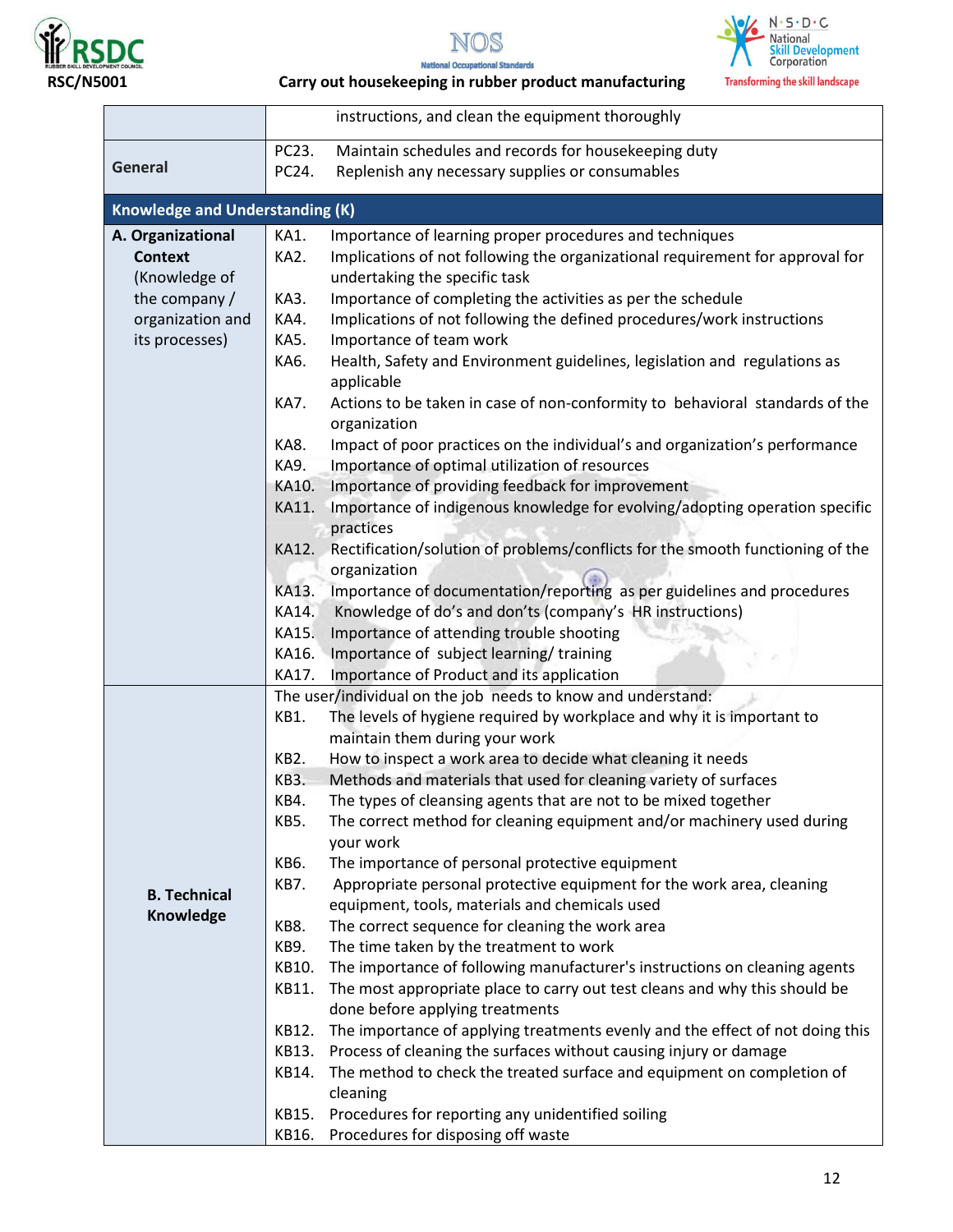





|                                                                                      | KB17. Procedures for disposing off or storing personal protective equipment            |  |  |
|--------------------------------------------------------------------------------------|----------------------------------------------------------------------------------------|--|--|
|                                                                                      | Escalation procedures for soils or stains that could not be removed<br>KB18.           |  |  |
| Skills (S)                                                                           |                                                                                        |  |  |
| A. Core Skills/                                                                      | <b>Writing Skills</b>                                                                  |  |  |
| <b>Generic Skills</b>                                                                | The user/ individual on the job needs to know and understand how to:                   |  |  |
|                                                                                      | Construct simple sentences and express ideas clearly through written<br>SA1.           |  |  |
|                                                                                      | communication                                                                          |  |  |
|                                                                                      | Fill up appropriate technical forms, process charts, activity logs in required<br>SA2. |  |  |
|                                                                                      | format of the company                                                                  |  |  |
|                                                                                      | Write simple letters, mails, etc<br>SA3.                                               |  |  |
|                                                                                      | Perform functional mathematical operations, including apply basic<br>SA4.              |  |  |
|                                                                                      | mathematical principles, such as numbers and space, and techniques such as             |  |  |
|                                                                                      | estimation and approximation, for practical purposes                                   |  |  |
|                                                                                      | <b>Reading Skills</b>                                                                  |  |  |
|                                                                                      | Read and understand manuals, health and safety instructions, memos,<br>SA5.            |  |  |
|                                                                                      | reports, job cards etc                                                                 |  |  |
|                                                                                      | Read images, graphs, diagrams<br>SA6.                                                  |  |  |
|                                                                                      | Understand the various coding systems as per company norms<br>SA7.                     |  |  |
|                                                                                      | <b>Oral Communication</b>                                                              |  |  |
|                                                                                      |                                                                                        |  |  |
|                                                                                      | Express statements, opinions or information clearly so that others can hear<br>SA8.    |  |  |
|                                                                                      | and understand                                                                         |  |  |
|                                                                                      | SA9. Respond appropriately to any queries                                              |  |  |
|                                                                                      | SA10. Communicate with supervisor                                                      |  |  |
|                                                                                      | SA11. Communicate with upstream and downstream teams                                   |  |  |
|                                                                                      | <b>Life Skills</b>                                                                     |  |  |
|                                                                                      | <b>Integrity</b>                                                                       |  |  |
|                                                                                      | SA12. Practice honesty with respect to company property and time                       |  |  |
|                                                                                      | SA13. Communicate with people in a form and manner and using language that is          |  |  |
|                                                                                      | open and respectful                                                                    |  |  |
| SA14. Resolve any difficulties in relationships with colleagues, or get help from an |                                                                                        |  |  |
|                                                                                      | appropriate person, in a way that preserves goodwill and trust                         |  |  |
|                                                                                      | <b>Motivation</b>                                                                      |  |  |
| SA15. Take responsibility for completing one's own work assignment                   |                                                                                        |  |  |
|                                                                                      | SA16. Take initiative to enhance/learn skills in ones's area of work                   |  |  |
|                                                                                      | SA17. The capacity to learn from experience in a range of settings and scenarios and   |  |  |
|                                                                                      | the capacity to reflect on and analyse one's learning.                                 |  |  |
|                                                                                      | SA18. Is open to new ways of doing things                                              |  |  |
|                                                                                      | SA19. The capacity to envisage and articulate personal goals; to develop strategies    |  |  |
|                                                                                      | and take action to achieve them.                                                       |  |  |
|                                                                                      | <b>Reliability</b>                                                                     |  |  |
|                                                                                      | SA20. Avoid absenteeism                                                                |  |  |
|                                                                                      | SA21. Act objectively, rather than impulsively or emotionally when faced with          |  |  |
|                                                                                      | difficult/stressful or emotional situations                                            |  |  |
|                                                                                      | SA22. Work in disciplined factory environment                                          |  |  |
|                                                                                      | SA23. Be punctual                                                                      |  |  |
|                                                                                      |                                                                                        |  |  |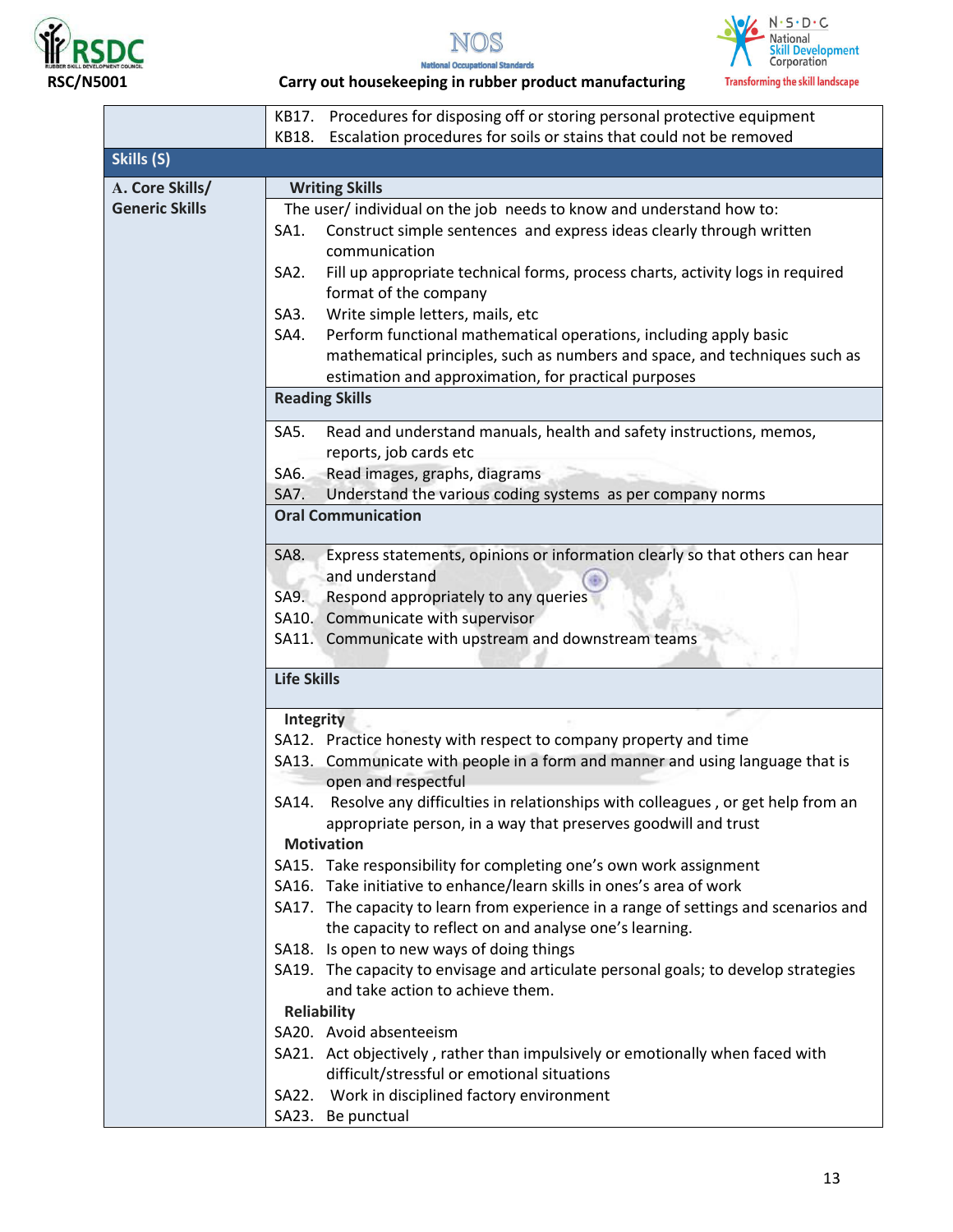





| <b>B. Professional Skills</b> | <b>Decision Making</b>                                                                                                                                      |  |  |  |
|-------------------------------|-------------------------------------------------------------------------------------------------------------------------------------------------------------|--|--|--|
|                               | The user/individual on the job needs to know and understand how to:                                                                                         |  |  |  |
|                               | Take a decision for any change/issue based on earlier successes (documented<br>SB1.<br>previous history) on similar issues                                  |  |  |  |
|                               | Work out changes in case a new improved machine/equipment is added in the<br>SB <sub>2</sub> .                                                              |  |  |  |
|                               | process or any new material / chemical is developed replacing existing one.                                                                                 |  |  |  |
|                               | Make changes in cycle time due to improved process.<br>SB <sub>3</sub> .                                                                                    |  |  |  |
|                               | Use the standard operating procedure or trouble shooting manuals for trouble<br>SB4.<br>shooting and other reference documents approved by plant management |  |  |  |
|                               | SB5.<br>Consult the peer group and superiors to arrive at a favourable decision.                                                                            |  |  |  |
|                               | SB6.<br>Use of standard available problem solving techniques for decision making                                                                            |  |  |  |
|                               | Review and analyze the process steps to check on system non adherence and<br>SB7.                                                                           |  |  |  |
|                               | non conformity                                                                                                                                              |  |  |  |
|                               | Review the current SOP and other standards for continuous improvement to<br>SB8.                                                                            |  |  |  |
|                               | facilitate decision making                                                                                                                                  |  |  |  |
|                               | Take a calculated risk with minimum losses<br>SB9.                                                                                                          |  |  |  |
|                               | <b>Plan and Organize</b>                                                                                                                                    |  |  |  |
|                               | SB10. Plan and organize the factors of production to execute the business plan                                                                              |  |  |  |
|                               | SB11. Fix up tasks and allotment of the same                                                                                                                |  |  |  |
|                               | SB12. Assign tasks to suitable persons                                                                                                                      |  |  |  |
|                               | SB13. Motivate them for better output and time bound completion of tasks                                                                                    |  |  |  |
|                               | <b>Customer Centricity</b>                                                                                                                                  |  |  |  |
|                               | SB14. Match customer needs/specification by adjusting the processing conditions                                                                             |  |  |  |
|                               | (interact with customer in case any clarification required)                                                                                                 |  |  |  |
|                               | Ensure that performance of his action/operation/activity does not lead to any<br>SB15.                                                                      |  |  |  |
|                               | divergence from the specified quality of the final product as required by the<br>customer.                                                                  |  |  |  |
|                               | SB16. Complete the assigned task in timely manner so that the final product is<br>delivered in the timeline given by the customer.                          |  |  |  |
|                               | SB17. Communicate effectively to the superior/customer for any delay in supplies to<br>the clients.                                                         |  |  |  |
|                               | SB18. Work towards fulfilling the customers requirement as per their demand.                                                                                |  |  |  |
|                               | SB19. In case of any complaint, ensure its timely resolution if the problem is<br>emanating at his level                                                    |  |  |  |
|                               | SB20. Communicate effectively to the superior/customer for any delay in resolving                                                                           |  |  |  |
|                               | the problem faced by the customer.                                                                                                                          |  |  |  |
|                               | SB21. Maintain good/cordial relation with customers.                                                                                                        |  |  |  |
|                               | SB22. Work on the feedback received from customer regarding the product.                                                                                    |  |  |  |
|                               | <b>Problem Solving</b>                                                                                                                                      |  |  |  |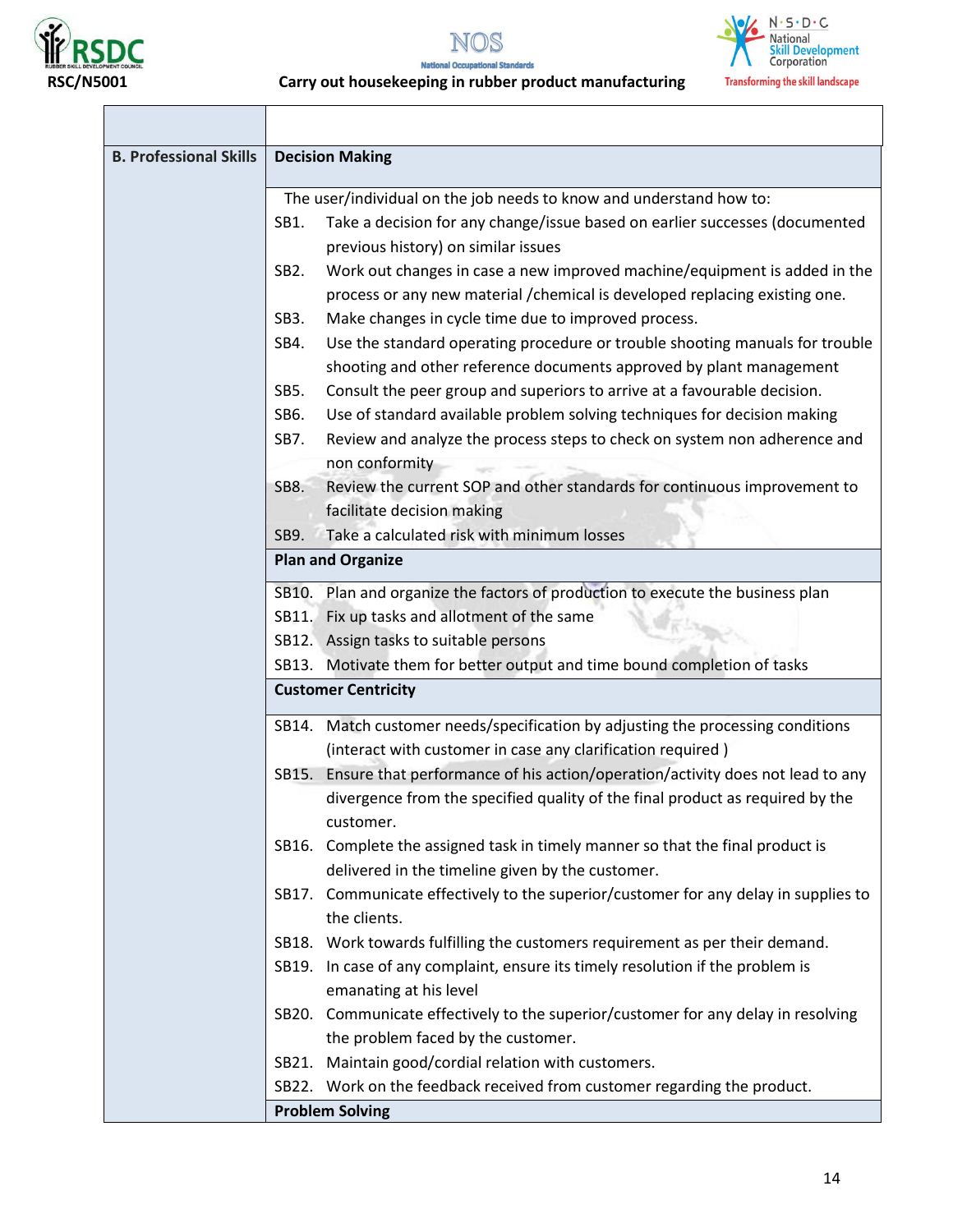





| SB23. | Interpret quality for sheet                                                       |
|-------|-----------------------------------------------------------------------------------|
|       | SB24. Suggest improvements (if any) in process/product/materials based on results |
|       | and experience                                                                    |
|       | <b>Analytical Thinking</b>                                                        |
| SB25. | Identify the problems pertaining to the sharpening of tools based on visual       |
|       | inspection and work efficiency                                                    |
| SB26. | Diagnose common problems in the machine based on visual inspection,               |
|       | sound, etc                                                                        |
| SB27. | Minimal wastage using bales to cut rubber pieces of different sizes               |
| SB28. | Diagnose common problems in the storage bins, tanks and supply channels           |
| SB29. | Work on possible areas of leakage                                                 |
| SB30. | Work on easy smooth flow of oil/black/silica from bins to mixer                   |
| SB31. | Suggest improvements (if any) in process based on experience                      |
|       | <b>Critical Thinking</b>                                                          |
|       | SB32. seek clarification on problems from others                                  |
|       | SB33. apply problem-solving approaches in different situations                    |
|       | SB34. refer anomalies to the line manager                                         |

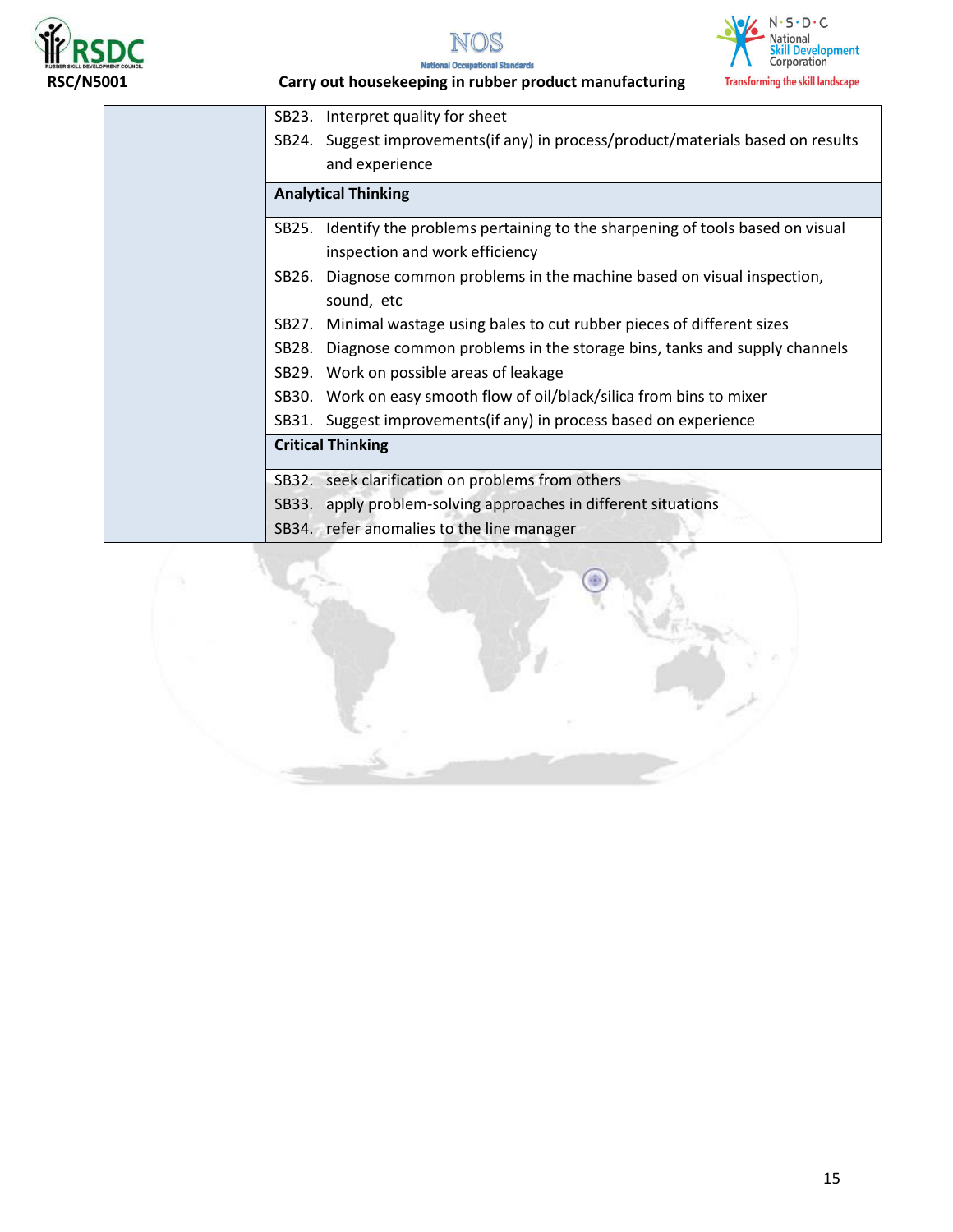





## **NOS Version Control**

| <b>NOS Code</b>            | <b>RSC/N5001</b>                             |                       |            |  |
|----------------------------|----------------------------------------------|-----------------------|------------|--|
| <b>Credits(NSQF)</b>       | <b>TBD</b>                                   | <b>Version number</b> | 2.0        |  |
| Industry                   | <b>Rubber Manufacturing</b>                  | <b>Drafted on</b>     | 02/12/2014 |  |
| <b>Industry Sub-sector</b> | Latex                                        | Last reviewed on      | 25/10/2017 |  |
| <b>Occupation</b>          | <b>Latex Product</b><br><b>Manufacturing</b> | Next review date      | 25/10/2021 |  |



[Back to QP](#page-1-0)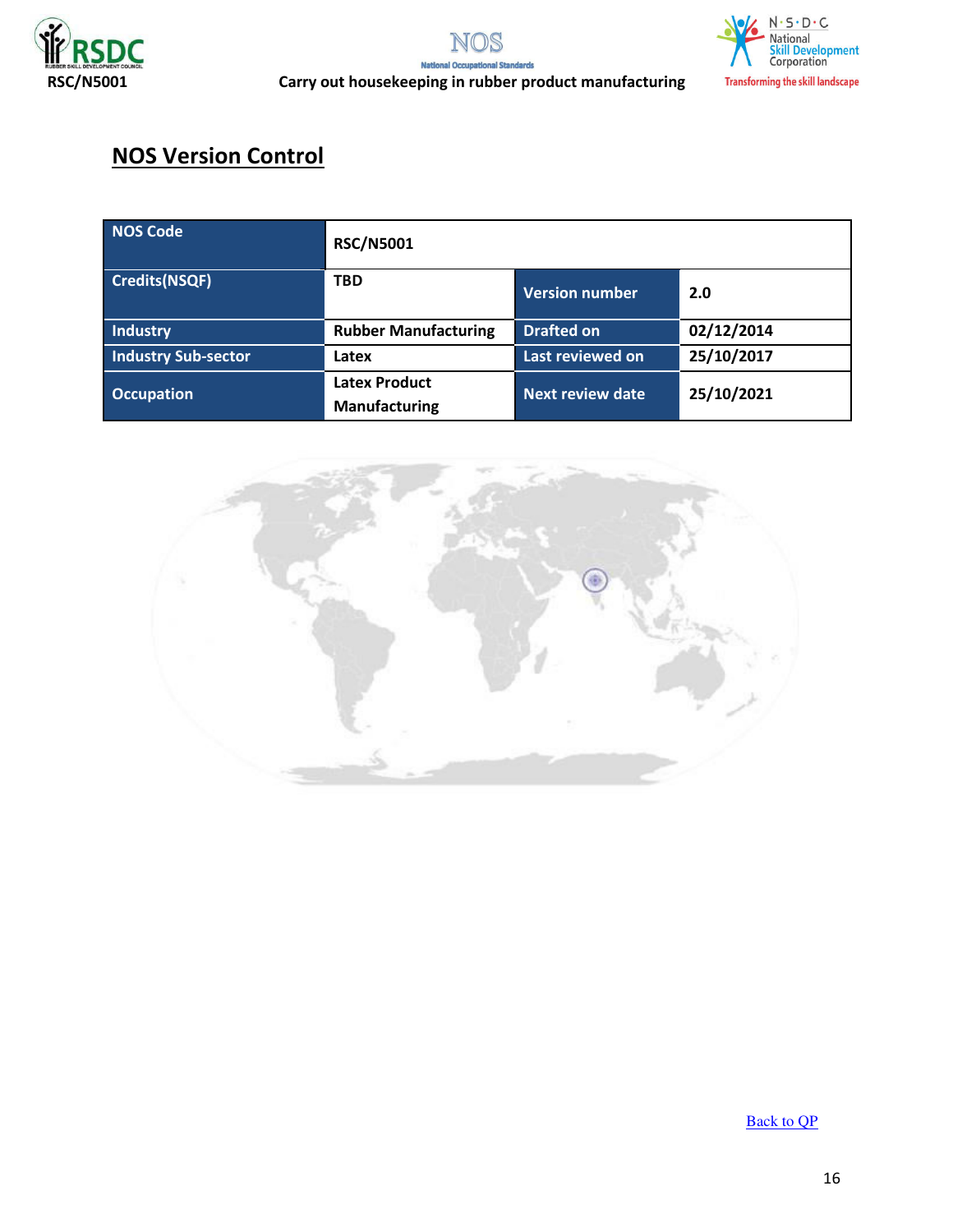

---------------------------------------------------------------------------------------------------------------------------------------



# **National Occupational Standard**

<span id="page-16-0"></span>

----------------------------------------------------------------------------------------------------------------------------- ----------

### **Overview**

**This unit is about reporting and documentation**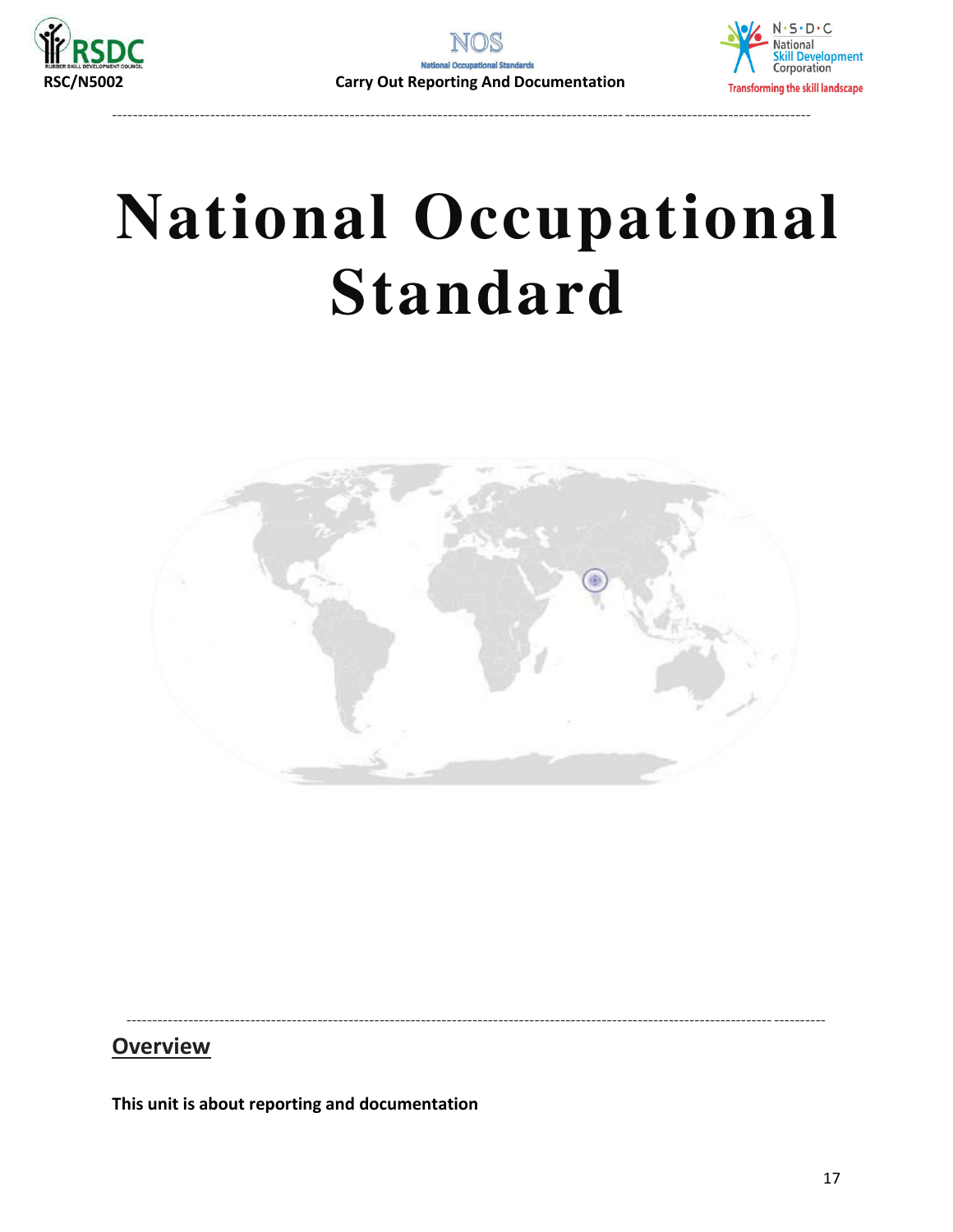



### **RSC/N5002 Carry Out Reporting And Documentation**



National Occupational Standard National Occupational Standard

| <b>Unit Code</b>                                                                                          | <b>RSC/N5002</b>                                                                                                                                                                                                                                                                                                                                                                                                                                                                                                                                                                                                                                                                                                                                                                                                                                                                                                                                                                                                                                                                                                                                                                              |  |  |  |
|-----------------------------------------------------------------------------------------------------------|-----------------------------------------------------------------------------------------------------------------------------------------------------------------------------------------------------------------------------------------------------------------------------------------------------------------------------------------------------------------------------------------------------------------------------------------------------------------------------------------------------------------------------------------------------------------------------------------------------------------------------------------------------------------------------------------------------------------------------------------------------------------------------------------------------------------------------------------------------------------------------------------------------------------------------------------------------------------------------------------------------------------------------------------------------------------------------------------------------------------------------------------------------------------------------------------------|--|--|--|
| <b>Unit Title</b><br>(Task)                                                                               | Carry out reporting and documentation                                                                                                                                                                                                                                                                                                                                                                                                                                                                                                                                                                                                                                                                                                                                                                                                                                                                                                                                                                                                                                                                                                                                                         |  |  |  |
| <b>Description</b>                                                                                        | This unit is about carrying out reporting and documentation                                                                                                                                                                                                                                                                                                                                                                                                                                                                                                                                                                                                                                                                                                                                                                                                                                                                                                                                                                                                                                                                                                                                   |  |  |  |
| <b>Scope</b>                                                                                              | This unit/task covers the following:<br>Reporting of data/problem/incidents etc<br>Documentation<br>$\bullet$<br><b>Information Security</b><br>$\bullet$                                                                                                                                                                                                                                                                                                                                                                                                                                                                                                                                                                                                                                                                                                                                                                                                                                                                                                                                                                                                                                     |  |  |  |
| Performance Criteria(PC) w.r.t. the Scope                                                                 |                                                                                                                                                                                                                                                                                                                                                                                                                                                                                                                                                                                                                                                                                                                                                                                                                                                                                                                                                                                                                                                                                                                                                                                               |  |  |  |
| <b>Element</b>                                                                                            | <b>Performance Criteria</b>                                                                                                                                                                                                                                                                                                                                                                                                                                                                                                                                                                                                                                                                                                                                                                                                                                                                                                                                                                                                                                                                                                                                                                   |  |  |  |
| <b>Reporting</b>                                                                                          | To be competent, the user/individual on the job must be able to:<br>Report data/problems/incidents as applicable in a timely manner<br>PC1.<br>Report to the appropriate authority as laid down by the company<br>PC <sub>2</sub> .<br>Follow reporting procedures as prescribed by the company<br>PC <sub>3</sub> .                                                                                                                                                                                                                                                                                                                                                                                                                                                                                                                                                                                                                                                                                                                                                                                                                                                                          |  |  |  |
| <b>Recording and</b><br><b>Documentation</b>                                                              | Identify documentation to be completed relating to one's role<br>PC4.<br>Record details accurately in an appropriate format<br>PC5.<br>Complete all documentation within stipulated time according to company<br>PC6.<br>procedure<br>Ensure that the final document meets with the requirements of the persons<br><b>PC7.</b><br>who requested for it or make any amendments accordingly<br>Make sure documents are available to all the appropriate authorities to inspect<br>PC8.                                                                                                                                                                                                                                                                                                                                                                                                                                                                                                                                                                                                                                                                                                          |  |  |  |
| <b>Information Security</b>                                                                               | Respond to the requests for information in an appropriate manner whilst<br>PC9.<br>following organizational procedures<br>PC10. Inform the appropriate authority about the requests for information received                                                                                                                                                                                                                                                                                                                                                                                                                                                                                                                                                                                                                                                                                                                                                                                                                                                                                                                                                                                  |  |  |  |
| <b>Knowledge and Understanding (K)</b>                                                                    |                                                                                                                                                                                                                                                                                                                                                                                                                                                                                                                                                                                                                                                                                                                                                                                                                                                                                                                                                                                                                                                                                                                                                                                               |  |  |  |
| A.Organizational<br><b>Context</b><br>(Knowledge of the<br>company/<br>organization and<br>its processes) | KA1.<br>Importance of learning proper procedures and techniques<br>Implications of not following the organizational requirement for approval for<br>KA2.<br>undertaking the specific task<br>Importance of completing the activities as per the schedule<br>KA3.<br>Implications of not following the defined procedures/work instructions<br>KA4.<br>KA5.<br>Importance of team work<br>Health, Safety and Environment guidelines, legislation and regulations as<br>KA6.<br>applicable<br>Actions to be taken in case of non-conformity to behavioral standards of the<br><b>KA7.</b><br>organization<br>Impact of poor practices on the individual's and organization's performance<br>KA8.<br>KA9.<br>Importance of optimal utilization of resources<br>Importance of providing feedback for improvement<br>KA10.<br>Importance of indigenous knowledge for evolving/adopting operation specific<br>KA11.<br>practices<br>Rectification/solution of problems/conflicts for the smooth functioning of the<br>KA12.<br>organization<br>Importance of documentation/reporting as per guidelines and procedures<br>KA13.<br>Knowledge of do's and don'ts (company's HR instructions)<br>KA14. |  |  |  |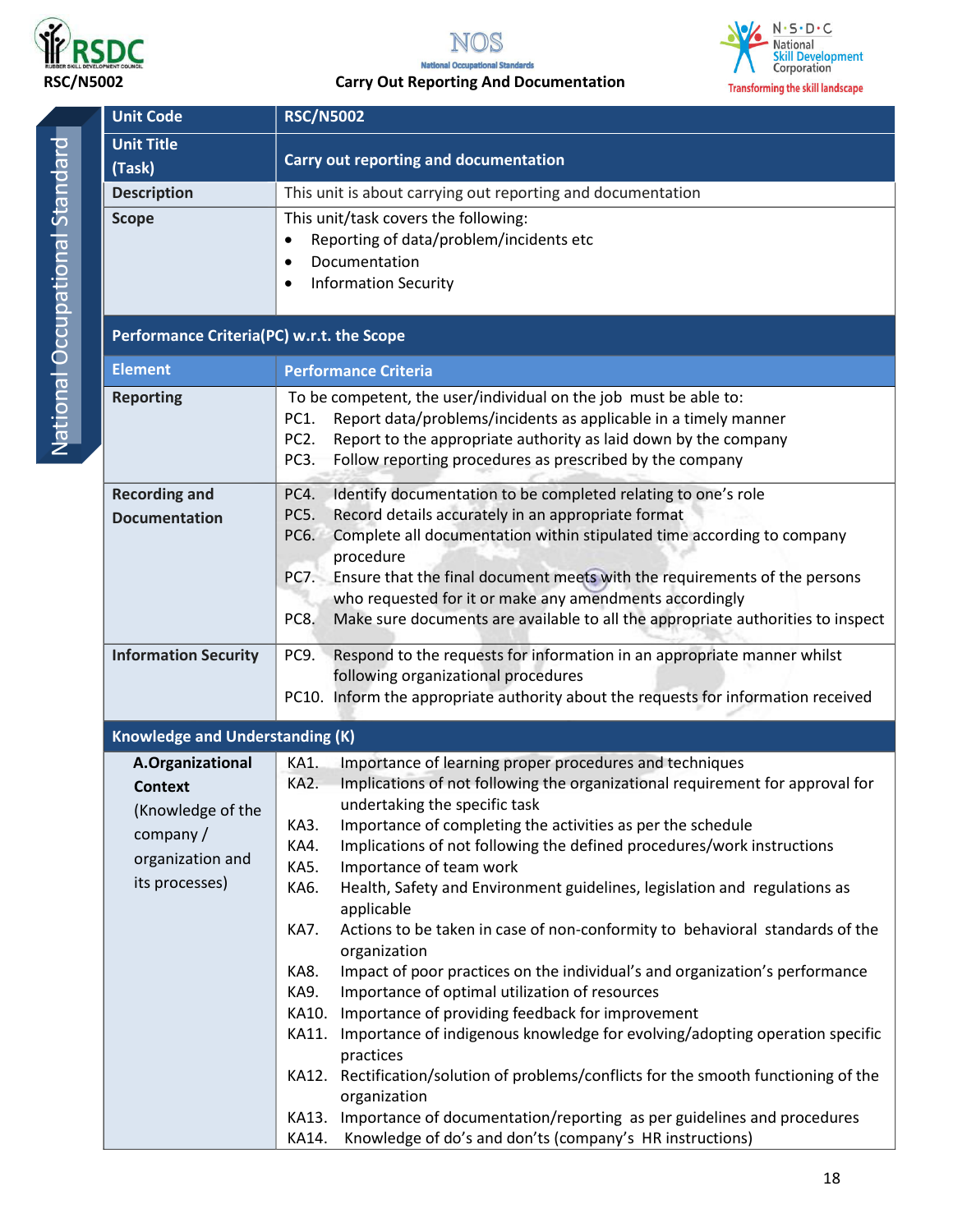



### **RSC/N5002 Carry Out Reporting And Documentation**



|                       | Importance of attending trouble shooting<br>KA15.                                                   |  |  |  |
|-----------------------|-----------------------------------------------------------------------------------------------------|--|--|--|
|                       | Importance of subject learning/training<br>KA16.                                                    |  |  |  |
|                       | Importance of Product and its application<br>KA17.                                                  |  |  |  |
| <b>B. Technical</b>   | The user/individual on the job needs to know and understand:                                        |  |  |  |
| Knowledge             | Different methods of recording information<br>KB1.                                                  |  |  |  |
|                       | <b>KB2.</b><br>Various documents that need to be maintained                                         |  |  |  |
|                       | KB3.<br>Company procedure for filling/maintaining up the documents                                  |  |  |  |
|                       | KB4.<br>Procedures for reporting to the appropriate authority                                       |  |  |  |
|                       | KB5.<br>Procedures for recording damage, breakages etc                                              |  |  |  |
|                       | <b>KB6.</b><br>Reporting incidents where standard operating procedures are not followed             |  |  |  |
|                       | KB7.<br>The importance of complete and accurate documentation                                       |  |  |  |
|                       | How to maintain complete documentation accurately and within agreed<br>KB8.                         |  |  |  |
|                       | timescales                                                                                          |  |  |  |
|                       | The importance of ensuring that the documents are correct<br>KB9.                                   |  |  |  |
|                       | The actions to be taken if the documents are not correct<br>KB10.                                   |  |  |  |
|                       | The importance of maintaining the security and confidentiality of recorded<br>KB11.                 |  |  |  |
|                       | information                                                                                         |  |  |  |
|                       | Procedures to maintain confidentiality of information<br>KB12.                                      |  |  |  |
|                       | The appropriate method for responding to requests for information<br>KB13.                          |  |  |  |
|                       | The reporting procedures to followed before disclosing information to any<br>KB14.                  |  |  |  |
|                       | outside party                                                                                       |  |  |  |
| Skills (S)            |                                                                                                     |  |  |  |
|                       |                                                                                                     |  |  |  |
| A. Core Skills/       | <b>Writing Skills</b>                                                                               |  |  |  |
| <b>Generic Skills</b> | The user/ individual on the job needs to know and understand how to:                                |  |  |  |
|                       | Construct simple sentences and express ideas clearly through written<br>SA1.                        |  |  |  |
|                       | communication                                                                                       |  |  |  |
|                       | Fill up appropriate technical forms, process charts, activity logs in required<br>SA <sub>2</sub> . |  |  |  |
|                       | format of the company                                                                               |  |  |  |
|                       | Write simple letters, mails, etc<br>SA3.                                                            |  |  |  |
|                       | Perform functional mathematical operations, including apply basic<br>SA4.                           |  |  |  |
|                       | mathematical principles, such as numbers and space, and techniques such as                          |  |  |  |
|                       | estimation and approximation, for practical purposes                                                |  |  |  |
|                       | <b>Reading Skills</b>                                                                               |  |  |  |
|                       | Read and understand manuals, health and safety instructions, memos, reports,<br>SA5.                |  |  |  |
|                       | job cards etc                                                                                       |  |  |  |
|                       | Read images, graphs, diagrams<br>SA6.                                                               |  |  |  |
|                       | Understand the various coding systems as per company norms<br>SA7.                                  |  |  |  |
|                       | <b>Oral Communication</b>                                                                           |  |  |  |
|                       |                                                                                                     |  |  |  |
|                       | Express statements, opinions or information clearly so that others can hear<br>SA8.                 |  |  |  |
|                       | and understand                                                                                      |  |  |  |
|                       | Respond appropriately to any queries<br>SA9.                                                        |  |  |  |
|                       | SA10. Communicate with supervisor                                                                   |  |  |  |
|                       | SA11. Communicate with upstream and downstream teams                                                |  |  |  |
|                       |                                                                                                     |  |  |  |
|                       | <b>Life Skills</b>                                                                                  |  |  |  |
|                       |                                                                                                     |  |  |  |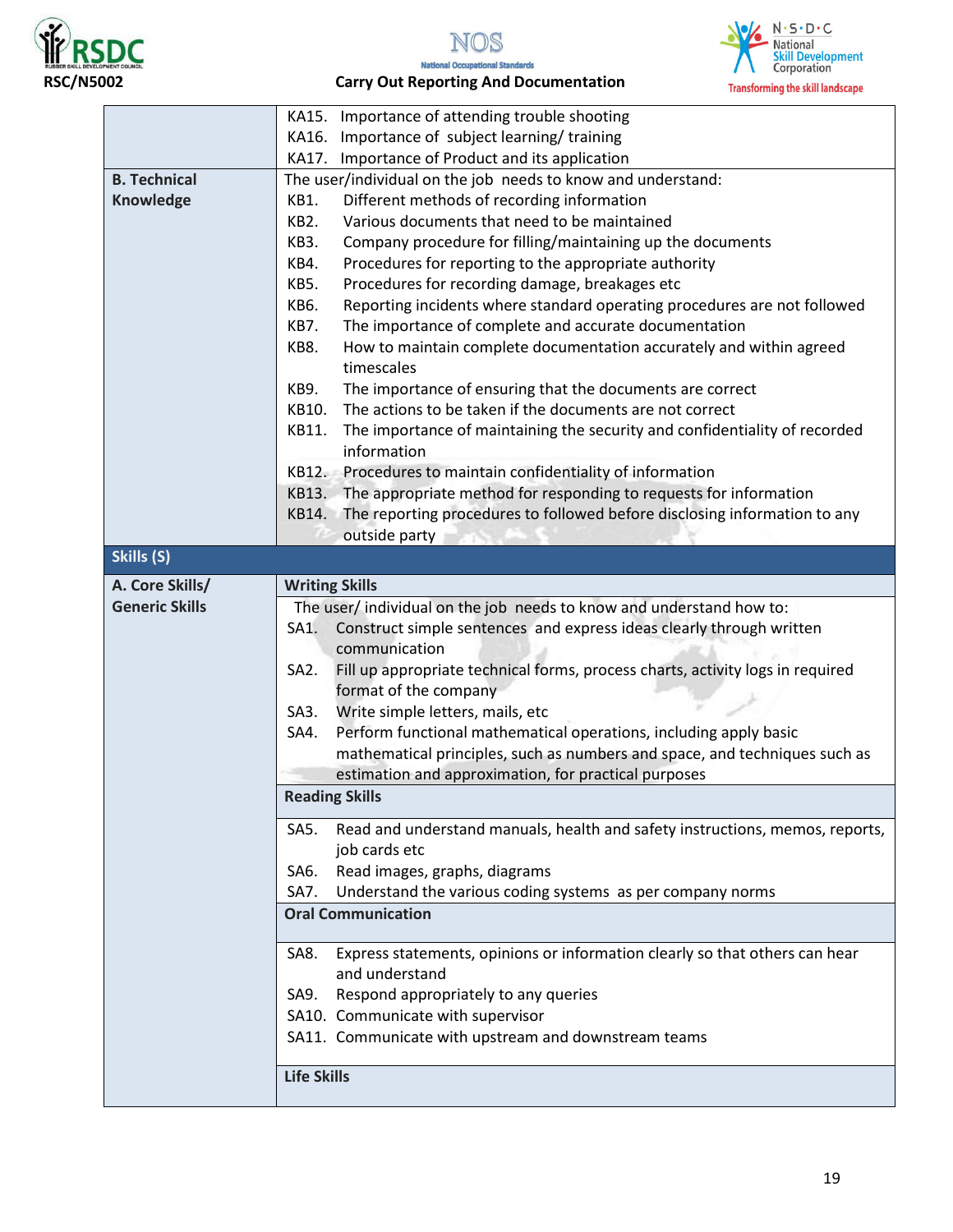





 **RSC/N5002 Carry Out Reporting And Documentation** 

|                               | Integrity<br>SA12. Practice honesty with respect to company property and time                                           |
|-------------------------------|-------------------------------------------------------------------------------------------------------------------------|
|                               | SA13. Communicate with people in a form and manner and using language that is                                           |
|                               | open and respectful                                                                                                     |
|                               | SA14. Resolve any difficulties in relationships with colleagues, or get help from an                                    |
|                               | appropriate person, in a way that preserves goodwill and trust                                                          |
|                               | <b>Motivation</b>                                                                                                       |
|                               | SA15. Take responsibility for completing one's own work assignment                                                      |
|                               | SA16. Take initiative to enhance/learn skills in ones's area of work                                                    |
|                               | SA17. The capacity to learn from experience in a range of settings and scenarios and                                    |
|                               | the capacity to reflect on and analyse one's learning.                                                                  |
|                               | SA18. Is open to new ways of doing things                                                                               |
|                               | SA19. The capacity to envisage and articulate personal goals; to develop strategies<br>and take action to achieve them. |
|                               | <b>Reliability</b>                                                                                                      |
|                               | SA20. Avoid absenteeism                                                                                                 |
|                               | SA21. Act objectively, rather than impulsively or emotionally when faced with                                           |
|                               | difficult/stressful or emotional situations                                                                             |
|                               | SA22. Work in disciplined factory environment                                                                           |
|                               | SA23. Be punctual                                                                                                       |
|                               |                                                                                                                         |
| <b>B. Professional Skills</b> | <b>Decision Making</b>                                                                                                  |
|                               |                                                                                                                         |
|                               | The user/individual on the job needs to know and understand how to:                                                     |
|                               | Take a decision for any change/issue based on earlier successes (documented<br>SB1.                                     |
|                               | previous history) on similar issues                                                                                     |
|                               | Work out changes in case a new improved machine/equipment is added in the<br>SB <sub>2</sub> .                          |
|                               | process or any new material / chemical is developed replacing existing one.                                             |
|                               | Make changes in cycle time due to improved process.<br>SB <sub>3</sub> .                                                |
|                               | Use the standard operating procedure or trouble shooting manuals for trouble<br>SB4.                                    |
|                               | shooting and other reference documents approved by plant management                                                     |
|                               | Consult the peer group and superiors to arrive at a favourable decision.<br>SB5.                                        |
|                               | Use of standard available problem solving techniques for decision making<br>SB6.                                        |
|                               | Review and analyze the process steps to check on system non adherence and<br>SB7.                                       |
|                               | non conformity                                                                                                          |
|                               | Review the current SOP and other standards for continuous improvement to<br>SB8.                                        |
|                               |                                                                                                                         |
|                               | facilitate decision making<br>Take a calculated risk with minimum losses                                                |
|                               | SB9.                                                                                                                    |
|                               | <b>Plan and Organize</b>                                                                                                |
|                               | SB10. Plan and organize the factors of production to execute the business plan                                          |
|                               | SB11. Fix up tasks and allotment of the same                                                                            |
|                               | SB12. Assign tasks to suitable persons                                                                                  |
|                               | SB13. Motivate them for better output and time bound completion of tasks                                                |
|                               | <b>Customer Centricity</b>                                                                                              |
|                               |                                                                                                                         |
|                               | SB14. Match customer needs/specification by adjusting the processing conditions                                         |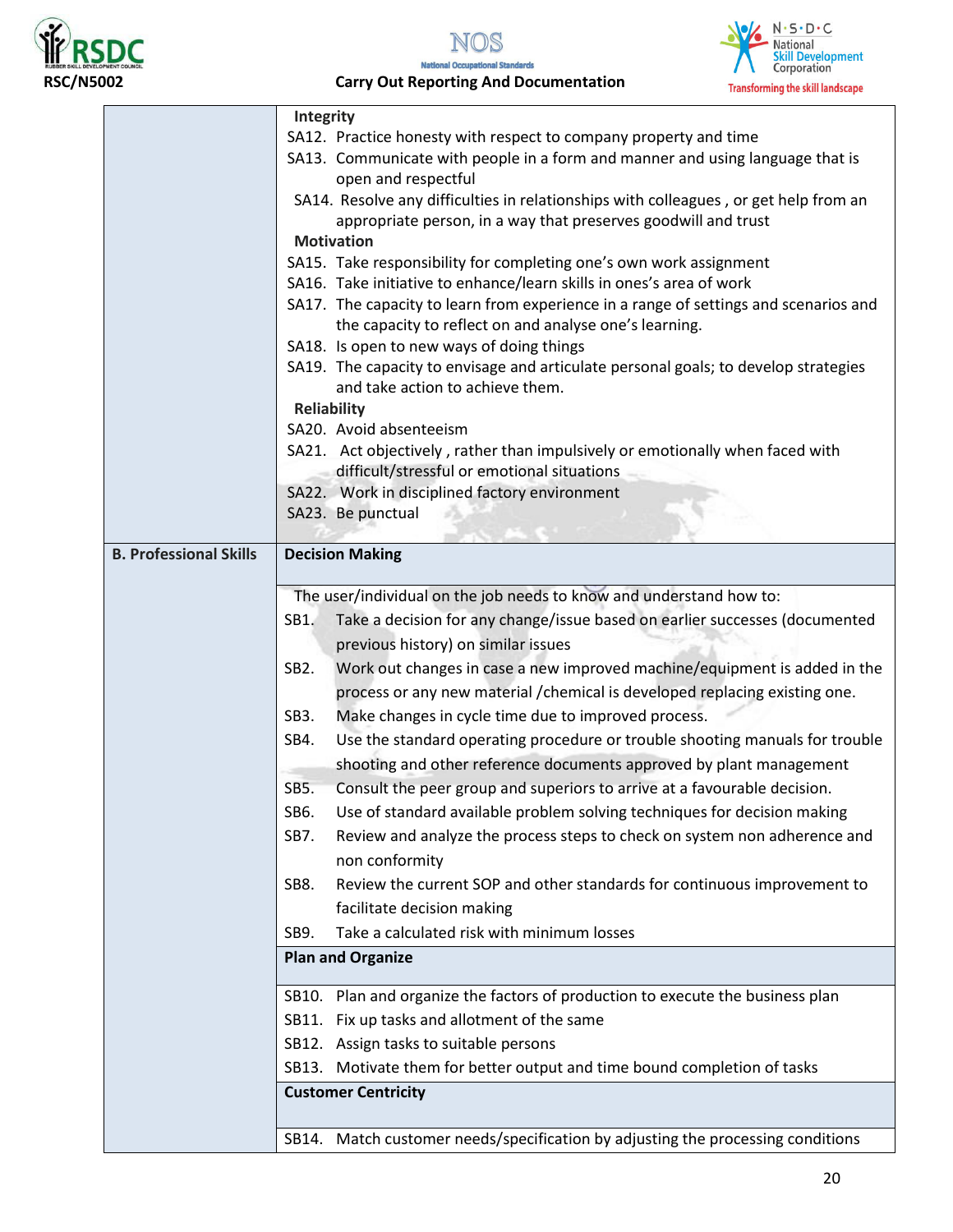





 **RSC/N5002 Carry Out Reporting And Documentation** 

|       | (interact with customer in case any clarification required)                         |
|-------|-------------------------------------------------------------------------------------|
| SB15. | Ensure that performance of his action/operation/activity does not lead to any       |
|       | divergence from the specified quality of the final product as required by the       |
|       | customer.                                                                           |
|       | SB16. Complete the assigned task in timely manner so that the final product is      |
|       | delivered in the timeline given by the customer.                                    |
|       | SB17. Communicate effectively to the superior/customer for any delay in supplies to |
|       | the clients.                                                                        |
|       | SB18. Work towards fulfilling the customers requirement as per their demand.        |
|       | SB19. In case of any complaint, ensure its timely resolution if the problem is      |
|       | emanating at his level                                                              |
|       | SB20. Communicate effectively to the superior/customer for any delay in resolving   |
|       | the problem faced by the customer.                                                  |
|       | SB21. Maintain good/cordial relation with customers.                                |
|       | SB22. Work on the feedback received from customer regarding the product.            |
|       | <b>Problem Solving</b>                                                              |
|       | SB23. Interpret quality for sheet                                                   |
|       | SB24. Suggest improvements(if any) in process/product/materials based on results    |
|       | and experience                                                                      |
|       | <b>Analytical Thinking</b>                                                          |
|       | SB25. Identify the problems pertaining to the sharpening of tools based on visual   |
|       | inspection and work efficiency                                                      |
| SB26. | Diagnose common problems in the machine based on visual inspection, sound,          |
|       | etc                                                                                 |
| SB27. | Minimal wastage using bales to cut rubber pieces of different sizes                 |
| SB28. | Diagnose common problems in the storage bins, tanks and supply channels             |
|       | SB29. Work on possible areas of leakage                                             |
|       | SB30. Work on easy smooth flow of oil/black/silica from bins to mixer               |
|       | SB31. Suggest improvements(if any) in process based on experience                   |
|       | <b>Critical Thinking</b>                                                            |
|       | SB32. seek clarification on problems from others                                    |
| SB33. |                                                                                     |
|       | apply problem-solving approaches in different situations                            |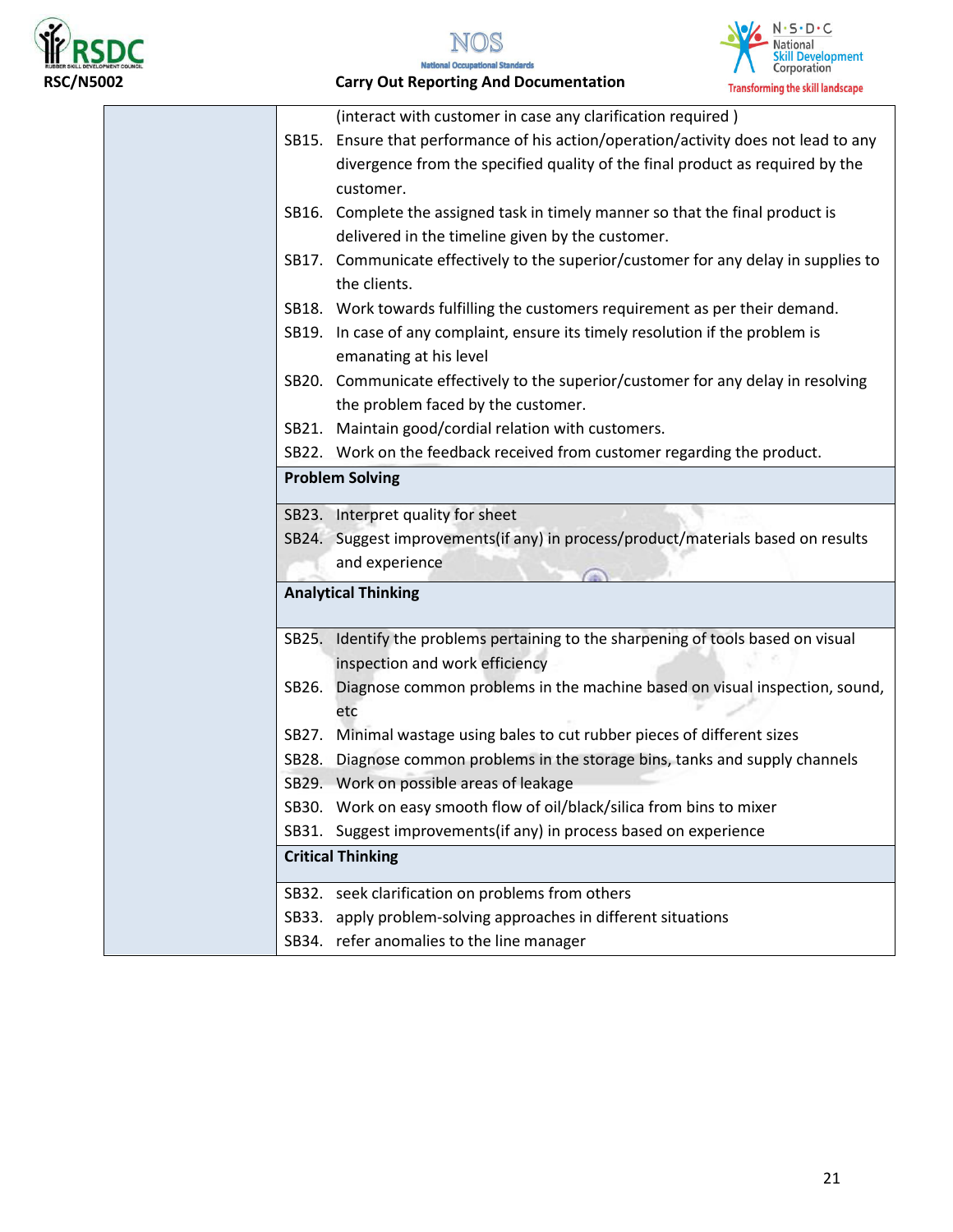





## **NOS Version Control**

| <b>NOS Code</b>            | <b>RSC/N5002</b>                             |                         |            |
|----------------------------|----------------------------------------------|-------------------------|------------|
| <b>Credits(NSQF)</b>       | <b>TBD</b>                                   | <b>Version number</b>   | 2.0        |
| Industry                   | <b>Rubber Manufacturing</b>                  | <b>Drafted on</b>       | 02/12/2014 |
| <b>Industry Sub-sector</b> | Latex                                        | Last reviewed on        | 25/10/2017 |
| <b>Occupation</b>          | <b>Latex Product</b><br><b>Manufacturing</b> | <b>Next review date</b> | 25/10/2021 |



[Back to QP](#page-1-0)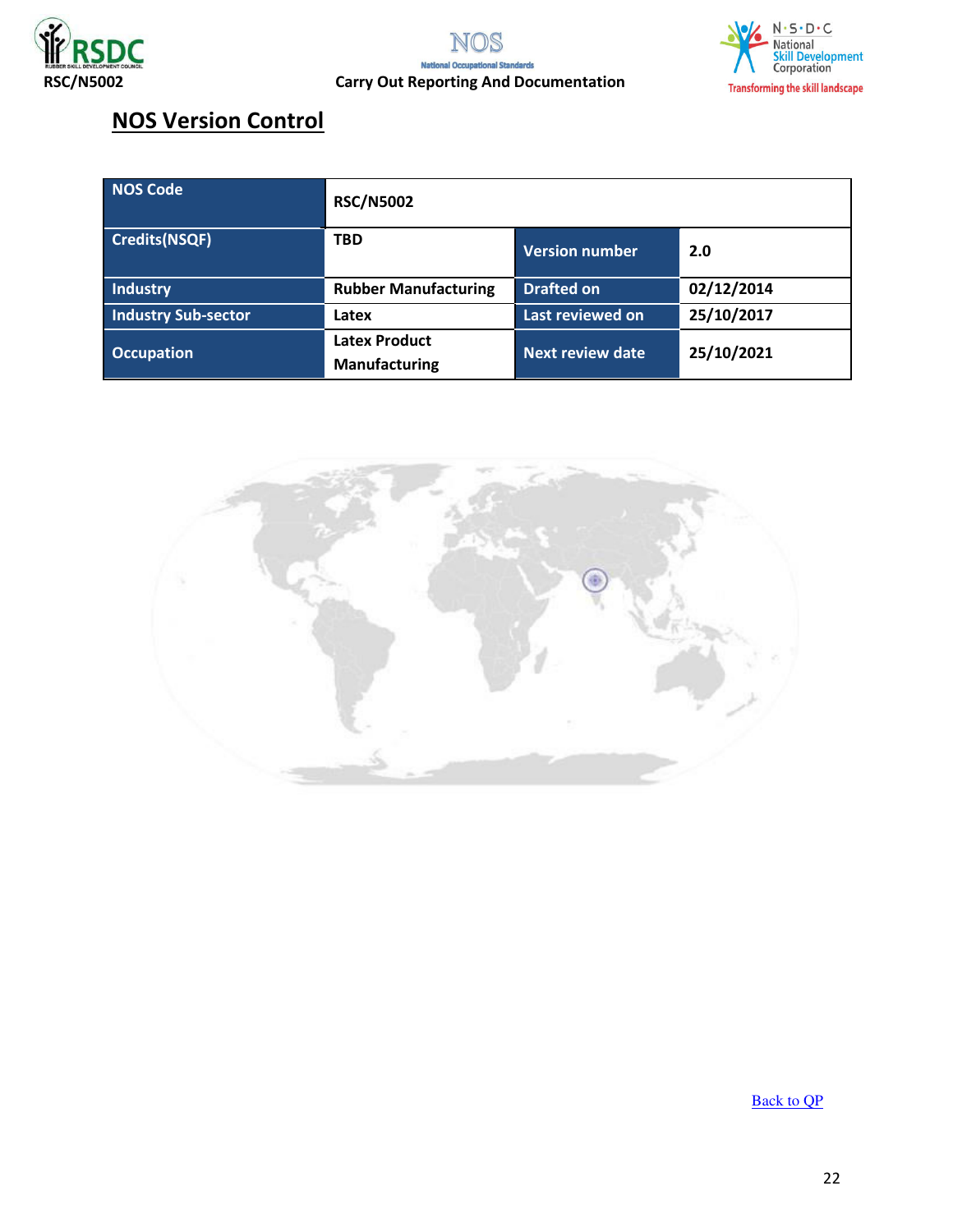



<span id="page-22-0"></span>

### **Overview**

This unit is about carrying out quality checks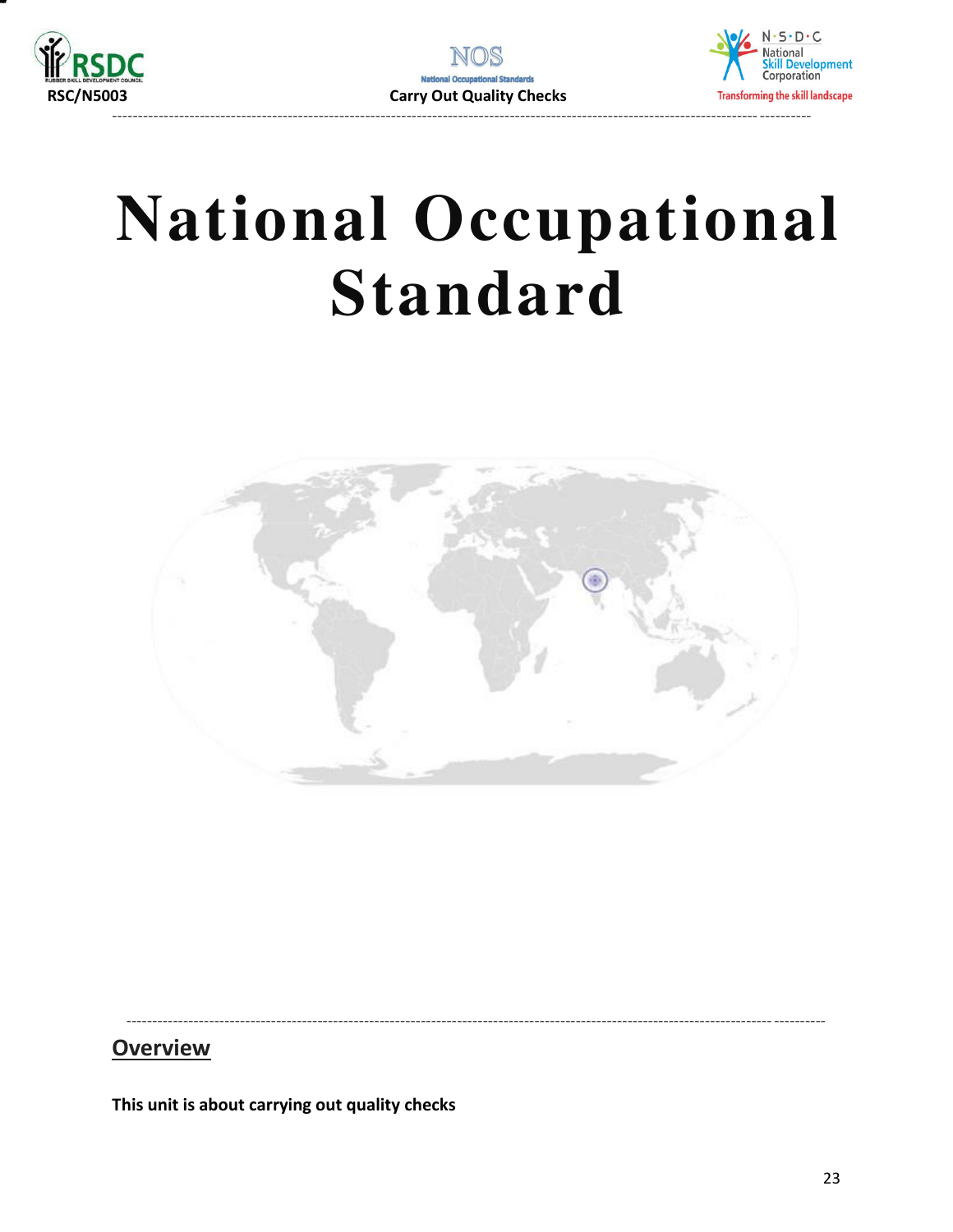





National Occupational Standard National Occupational Standard

| <b>Unit Code</b>                          | <b>RSC/N5003</b>                                                                                                         |  |  |  |
|-------------------------------------------|--------------------------------------------------------------------------------------------------------------------------|--|--|--|
|                                           |                                                                                                                          |  |  |  |
| <b>Unit Title</b>                         | <b>Carry out quality checks</b>                                                                                          |  |  |  |
| (Task)                                    |                                                                                                                          |  |  |  |
| <b>Description</b>                        | This unit is about carrying out quality control activities                                                               |  |  |  |
| <b>Scope</b>                              | This unit/task covers the following:                                                                                     |  |  |  |
|                                           | Carrying out quality checks to identify problems<br>$\bullet$                                                            |  |  |  |
|                                           | Take corrective actions<br>$\bullet$                                                                                     |  |  |  |
|                                           | Reporting the results<br>٠                                                                                               |  |  |  |
| Performance Criteria(PC) w.r.t. the Scope |                                                                                                                          |  |  |  |
| <b>Element</b>                            | <b>Performance Criteria</b>                                                                                              |  |  |  |
| Inspection                                | To be competent, the user/individual on the job must be able to:                                                         |  |  |  |
|                                           | Ensure that total range of checks are regularly and consistently performed<br>PC1.                                       |  |  |  |
|                                           | Use appropriate measuring instruments, equipment, tools, accessories etc, as<br>PC2.                                     |  |  |  |
|                                           | required                                                                                                                 |  |  |  |
| <b>Analysis</b>                           | Identify non-conformities to quality assurance standards<br>PC3.                                                         |  |  |  |
|                                           | Identify potential causes of non-conformities to quality assurance standards<br>PC4.                                     |  |  |  |
|                                           | Identify impact on final product due to non-conformance to company<br>PC5.                                               |  |  |  |
|                                           | standards                                                                                                                |  |  |  |
|                                           | Evaluate the need for action to ensure that problems do not recur<br>PC6.                                                |  |  |  |
|                                           | Suggest corrective action to address the problem<br>PC7.                                                                 |  |  |  |
|                                           | Review effectiveness of corrective action<br>PC8.                                                                        |  |  |  |
| <b>Reporting</b>                          | Interpret the results of the quality check correctly<br>PC9.                                                             |  |  |  |
|                                           | PC10. Take up results of the findings with QC incharge/appropriate authority.                                            |  |  |  |
|                                           | PC11. Take up the results of the findings within stipulated time                                                         |  |  |  |
|                                           | PC12. Maintain record of results of action taken                                                                         |  |  |  |
|                                           | PC13. Ensure to record the adjustments not covered by established procedures for                                         |  |  |  |
|                                           | future reference                                                                                                         |  |  |  |
|                                           | PC14. Review effectiveness of action taken                                                                               |  |  |  |
|                                           | PC15. Follow reporting procedures where the cause of defect cannot be identified                                         |  |  |  |
| <b>Knowledge and Understanding (K)</b>    |                                                                                                                          |  |  |  |
|                                           | Importance of learning proper procedures and techniques<br>KA1.                                                          |  |  |  |
|                                           | KA2.<br>Implications of not following the organizational requirement for approval for                                    |  |  |  |
| A. Organizational                         | undertaking the specific task                                                                                            |  |  |  |
| <b>Context</b>                            | Importance of completing the activities as per the schedule<br>KA3.                                                      |  |  |  |
| (Knowledge of the                         | Implications of not following the defined procedures/work instructions<br>KA4.<br>Importance of team work<br><b>KA5.</b> |  |  |  |
| company /                                 | Health, Safety and Environment guidelines, legislation and regulations as<br>KA6.                                        |  |  |  |
| organization and                          | applicable                                                                                                               |  |  |  |
| its processes)                            | Actions to be taken in case of non-conformity to behavioral standards of the<br>KA7.                                     |  |  |  |
|                                           | organization                                                                                                             |  |  |  |
|                                           | Impact of poor practices on the individual's and organization's performance<br>KA8.                                      |  |  |  |
|                                           | Importance of optimal utilization of resources<br>KA9.                                                                   |  |  |  |
|                                           | Importance of providing feedback for improvement<br>KA10.                                                                |  |  |  |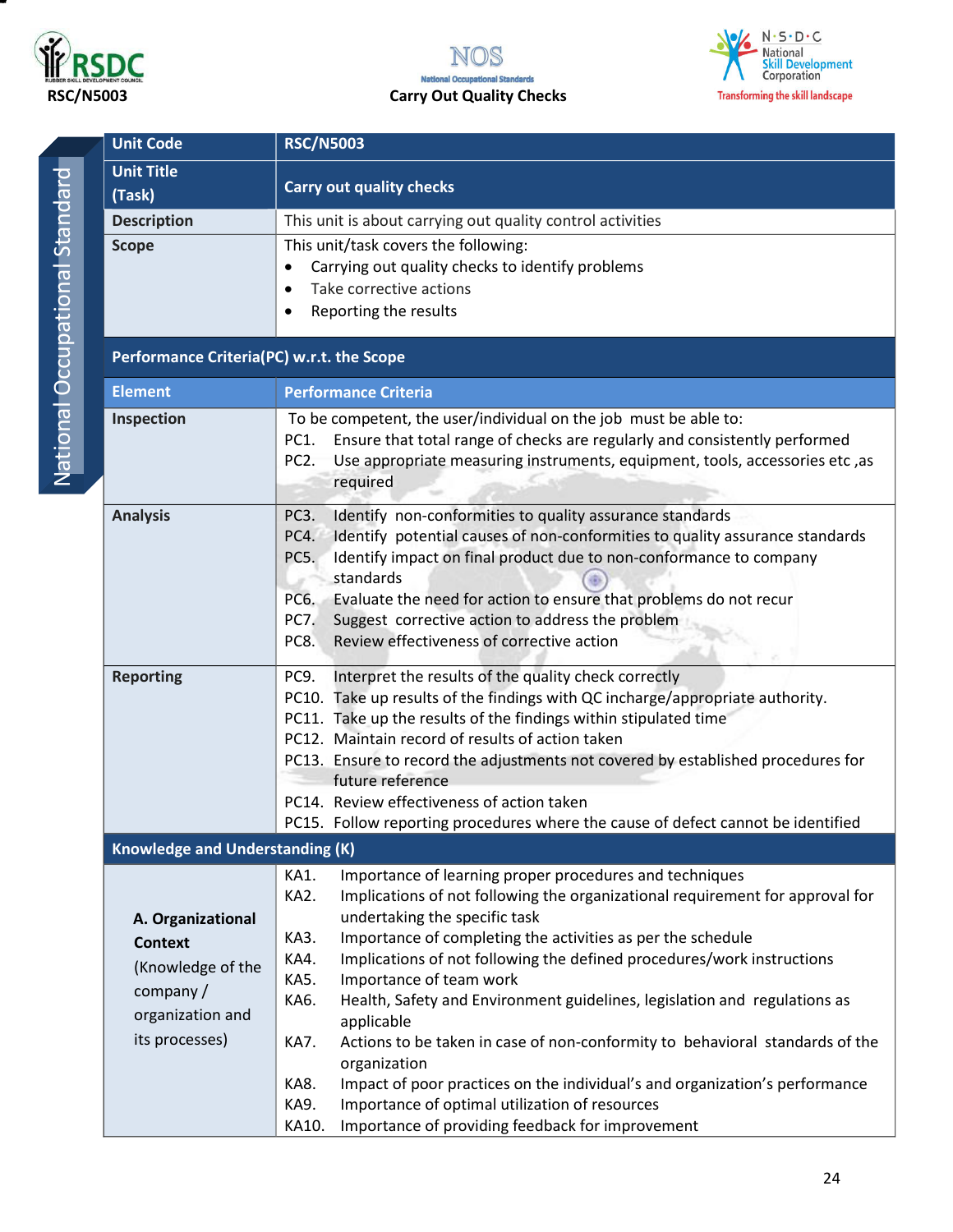





| <b>RSC/N5003</b> |                           |                                                    | <b>Carry Out Quality Checks</b>                                                                | <b>Transforming the skill landscape</b> |  |  |
|------------------|---------------------------|----------------------------------------------------|------------------------------------------------------------------------------------------------|-----------------------------------------|--|--|
|                  |                           | KA11.                                              | Importance of indigenous knowledge for evolving/adopting operation specific<br>practices       |                                         |  |  |
|                  |                           | KA12.                                              | Rectification/solution of problems/conflicts for the smooth functioning of the<br>organization |                                         |  |  |
|                  |                           | KA13.                                              | Importance of documentation/reporting as per guidelines and procedures                         |                                         |  |  |
|                  |                           | KA14.                                              | Knowledge of do's and don'ts (company's HR instructions)                                       |                                         |  |  |
|                  |                           | KA15.                                              | Importance of attending trouble shooting                                                       |                                         |  |  |
|                  |                           | KA16.                                              | Importance of subject learning/training                                                        |                                         |  |  |
|                  |                           | KA17.<br>Importance of Product and its application |                                                                                                |                                         |  |  |
|                  | <b>B. Technical</b>       |                                                    | The user/individual on the job needs to know and understand:                                   |                                         |  |  |
|                  | Knowledge                 | KB1.                                               | The importance of quality control procedures                                                   |                                         |  |  |
|                  |                           | KB <sub>2</sub> .                                  | Relevance and importance of activities and how they contribute to the                          |                                         |  |  |
|                  |                           |                                                    | achievement of the quality objectives,                                                         |                                         |  |  |
|                  |                           | KB3.                                               | Proper procedure for selecting the material/product and performing quality                     |                                         |  |  |
|                  |                           |                                                    | checks without affecting the material                                                          |                                         |  |  |
|                  |                           | KB4.                                               | Availability of work instructions, as necessary,                                               |                                         |  |  |
|                  |                           | KB5.                                               | Characteristics of the product/material                                                        |                                         |  |  |
|                  |                           | KB6.                                               | Use of suitable equipment                                                                      |                                         |  |  |
|                  |                           | <b>KB7.</b>                                        | Availability and use of monitoring and measuring devices,                                      |                                         |  |  |
|                  |                           | KB8.                                               | Requirements of records                                                                        |                                         |  |  |
|                  |                           | <b>KB9.</b>                                        | Importance of maintaining accurate up-to-date records                                          |                                         |  |  |
|                  |                           | KB10.                                              | The need to report within the stipulated time                                                  |                                         |  |  |
|                  |                           | KB11.                                              | Implications of inaccurate measuring and testing instruments and equipment                     |                                         |  |  |
|                  |                           | KB12.                                              | The cost of non-conformance to quality standards                                               |                                         |  |  |
|                  |                           | KB13.                                              | Implications (impact on internal/external customers) of defective products,                    |                                         |  |  |
|                  |                           |                                                    | materials or components                                                                        |                                         |  |  |
|                  | Skills (S)                |                                                    |                                                                                                |                                         |  |  |
|                  |                           |                                                    | <b>Writing Skills</b>                                                                          |                                         |  |  |
|                  |                           |                                                    | The user/individual on the job needs to know and understand how to:                            |                                         |  |  |
|                  |                           | SA1.                                               | Construct simple sentences and express ideas clearly through written                           |                                         |  |  |
|                  |                           |                                                    | communication                                                                                  |                                         |  |  |
|                  |                           | SA <sub>2</sub> .                                  | Fill up appropriate technical forms, process charts, activity logs in required                 |                                         |  |  |
|                  |                           |                                                    | format of the company                                                                          |                                         |  |  |
|                  |                           | SA3.                                               | Write simple letters, mails, etc                                                               |                                         |  |  |
|                  |                           | SA4.                                               | Perform functional mathematical operations, including apply basic                              |                                         |  |  |
|                  |                           |                                                    | mathematical principles, such as numbers and space, and techniques such as                     |                                         |  |  |
|                  |                           |                                                    | estimation and approximation, for practical purposes                                           |                                         |  |  |
|                  | <b>Core Skills/</b><br>А. |                                                    | <b>Reading Skills</b>                                                                          |                                         |  |  |
|                  | <b>Generic Skills</b>     | SA5.                                               | Read and understand manuals, health and safety instructions, memos, reports,                   |                                         |  |  |
|                  |                           |                                                    | job cards etc                                                                                  |                                         |  |  |
|                  |                           | SA6.                                               | Read images, graphs, diagrams                                                                  |                                         |  |  |
|                  |                           | SA7.                                               | Understand the various coding systems as per company norms                                     |                                         |  |  |
|                  |                           |                                                    | <b>Oral Communication</b>                                                                      |                                         |  |  |
|                  |                           | SA8.                                               | Express statements, opinions or information clearly so that others can hear                    |                                         |  |  |
|                  |                           |                                                    | and understand                                                                                 |                                         |  |  |
|                  |                           | SA9.                                               | Respond appropriately to any queries                                                           |                                         |  |  |
|                  |                           |                                                    | SA10. Communicate with supervisor                                                              |                                         |  |  |
|                  |                           |                                                    |                                                                                                |                                         |  |  |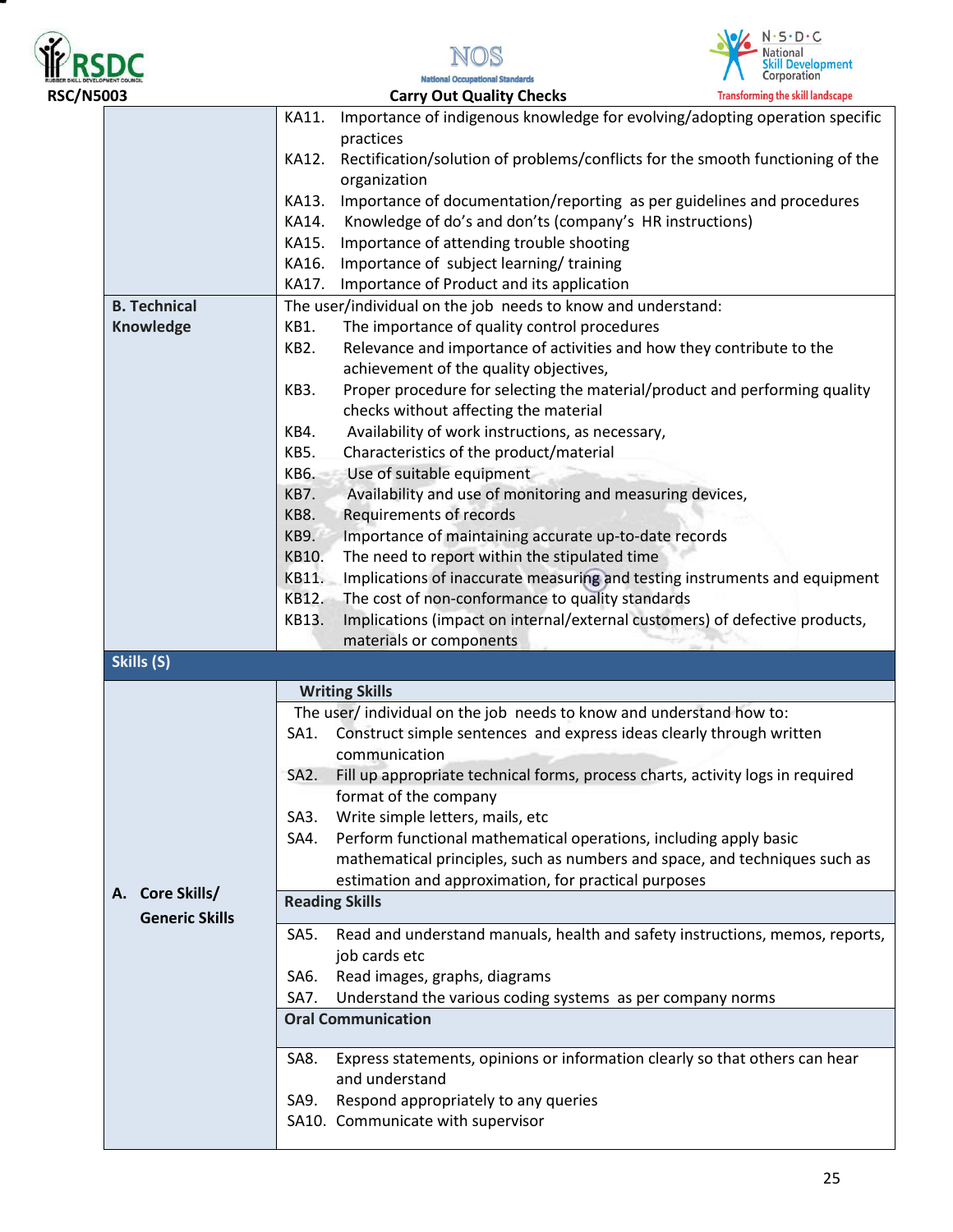





| <b>RSC/N5003</b>              | <b>Carry Out Quality Checks</b><br><b>Transforming the skill landscape</b>                     |  |  |  |
|-------------------------------|------------------------------------------------------------------------------------------------|--|--|--|
|                               | SA11. Communicate with upstream and downstream teams                                           |  |  |  |
|                               |                                                                                                |  |  |  |
|                               | <b>Life Skills</b>                                                                             |  |  |  |
|                               | Integrity                                                                                      |  |  |  |
|                               | SA12. Practice honesty with respect to company property and time                               |  |  |  |
|                               | SA13. Communicate with people in a form and manner and using language that is                  |  |  |  |
|                               | open and respectful                                                                            |  |  |  |
|                               | SA14. Resolve any difficulties in relationships with colleagues, or get help from an           |  |  |  |
|                               | appropriate person, in a way that preserves goodwill and trust                                 |  |  |  |
|                               | <b>Motivation</b><br>SA15. Take responsibility for completing one's own work assignment        |  |  |  |
|                               | SA16. Take initiative to enhance/learn skills in ones's area of work                           |  |  |  |
|                               | SA17. The capacity to learn from experience in a range of settings and scenarios and           |  |  |  |
|                               | the capacity to reflect on and analyse one's learning.                                         |  |  |  |
|                               | SA18. Is open to new ways of doing things                                                      |  |  |  |
|                               | SA19. The capacity to envisage and articulate personal goals; to develop strategies            |  |  |  |
|                               | and take action to achieve them.                                                               |  |  |  |
|                               | <b>Reliability</b>                                                                             |  |  |  |
|                               | SA20. Avoid absenteeism                                                                        |  |  |  |
|                               | SA21. Act objectively, rather than impulsively or emotionally when faced with                  |  |  |  |
|                               | difficult/stressful or emotional situations<br>SA22. Work in disciplined factory environment   |  |  |  |
|                               | SA23. Be punctual                                                                              |  |  |  |
|                               |                                                                                                |  |  |  |
| <b>B. Professional Skills</b> | <b>Decision Making</b>                                                                         |  |  |  |
|                               |                                                                                                |  |  |  |
|                               | The user/individual on the job needs to know and understand how to:                            |  |  |  |
|                               | Take a decision for any change/issue based on earlier successes (documented<br>SB1.            |  |  |  |
|                               | previous history) on similar issues                                                            |  |  |  |
|                               | Work out changes in case a new improved machine/equipment is added in the<br>SB <sub>2</sub> . |  |  |  |
|                               | process or any new material / chemical is developed replacing existing one.                    |  |  |  |
|                               | SB <sub>3</sub> .<br>Make changes in cycle time due to improved process.                       |  |  |  |
|                               | Use the standard operating procedure or trouble shooting manuals for trouble<br>SB4.           |  |  |  |
|                               | shooting and other reference documents approved by plant management                            |  |  |  |
|                               | Consult the peer group and superiors to arrive at a favourable decision.<br>SB5.               |  |  |  |
|                               | Use of standard available problem solving techniques for decision making<br>SB6.               |  |  |  |
|                               | Review and analyze the process steps to check on system non adherence and<br>SB7.              |  |  |  |
|                               | non conformity                                                                                 |  |  |  |
|                               | SB8.<br>Review the current SOP and other standards for continuous improvement to               |  |  |  |
|                               | facilitate decision making                                                                     |  |  |  |
|                               | Take a calculated risk with minimum losses<br>SB9.                                             |  |  |  |
|                               | <b>Plan and Organize</b>                                                                       |  |  |  |
|                               |                                                                                                |  |  |  |
|                               | SB10. Plan and organize the factors of production to execute the business plan                 |  |  |  |
|                               | SB11. Fix up tasks and allotment of the same                                                   |  |  |  |
|                               | SB12. Assign tasks to suitable persons                                                         |  |  |  |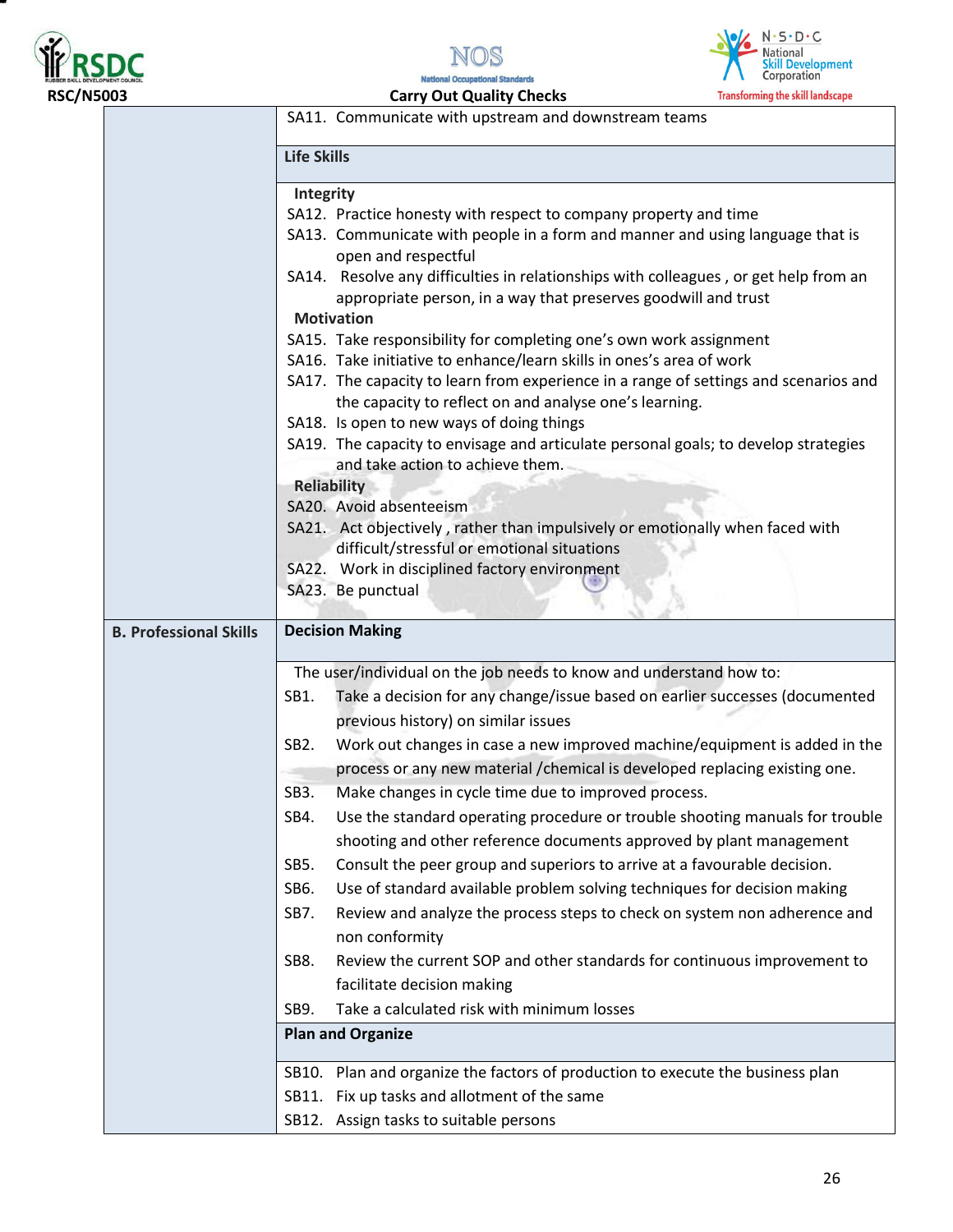

Ξ





**National Occupational Standards** 

|       | SB13. Motivate them for better output and time bound completion of tasks                                                                                                          |
|-------|-----------------------------------------------------------------------------------------------------------------------------------------------------------------------------------|
|       | <b>Customer Centricity</b>                                                                                                                                                        |
|       | SB14. Match customer needs/specification by adjusting the processing conditions                                                                                                   |
|       | (interact with customer in case any clarification required)                                                                                                                       |
|       | SB15. Ensure that performance of his action/operation/activity does not lead to any<br>divergence from the specified quality of the final product as required by the<br>customer. |
|       | SB16. Complete the assigned task in timely manner so that the final product is                                                                                                    |
|       | delivered in the timeline given by the customer.                                                                                                                                  |
|       | SB17. Communicate effectively to the superior/customer for any delay in supplies to<br>the clients.                                                                               |
|       | SB18. Work towards fulfilling the customers requirement as per their demand.                                                                                                      |
|       | SB19. In case of any complaint, ensure its timely resolution if the problem is<br>emanating at his level                                                                          |
|       | SB20. Communicate effectively to the superior/customer for any delay in resolving<br>the problem faced by the customer.                                                           |
|       | SB21. Maintain good/cordial relation with customers.                                                                                                                              |
|       | SB22. Work on the feedback received from customer regarding the product.                                                                                                          |
|       | <b>Problem Solving</b>                                                                                                                                                            |
|       | SB23. Interpret quality for sheet                                                                                                                                                 |
|       | SB24. Suggest improvements(if any) in process/product/materials based on results                                                                                                  |
|       | and experience                                                                                                                                                                    |
|       | <b>Analytical Thinking</b>                                                                                                                                                        |
| SB25. | Identify the problems pertaining to the sharpening of tools based on visual<br>inspection and work efficiency                                                                     |
|       | SB26. Diagnose common problems in the machine based on visual inspection, sound,<br>etc                                                                                           |
| SB27. | Minimal wastage using bales to cut rubber pieces of different sizes                                                                                                               |
|       | SB28. Diagnose common problems in the storage bins, tanks and supply channels                                                                                                     |
|       | SB29. Work on possible areas of leakage                                                                                                                                           |
|       | SB30. Work on easy smooth flow of oil/black/silica from bins to mixer                                                                                                             |
|       | SB31. Suggest improvements (if any) in process based on experience                                                                                                                |
|       | <b>Critical Thinking</b>                                                                                                                                                          |
|       | SB32. seek clarification on problems from others                                                                                                                                  |
|       | SB33. apply problem-solving approaches in different situations                                                                                                                    |
|       | SB34. refer anomalies to the line manager                                                                                                                                         |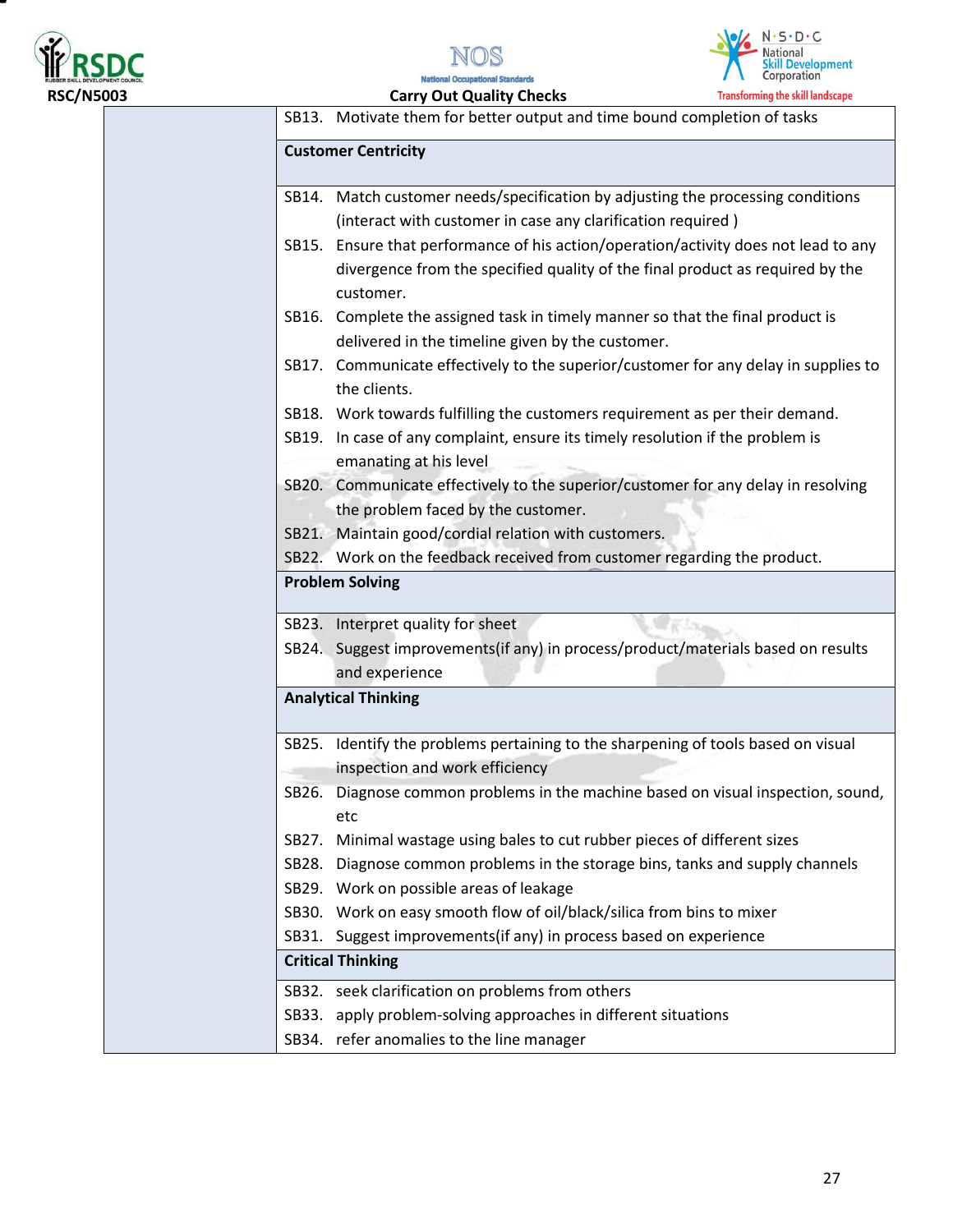





## **NOS Version Control**

| NOS Code                   | <b>RSC/N5003</b>                             |                   |            |  |
|----------------------------|----------------------------------------------|-------------------|------------|--|
| <b>Credits(NSQF)</b>       | <b>TBD</b>                                   | 2.0               |            |  |
| Industry                   | <b>Rubber Manufacturing</b>                  | <b>Drafted on</b> | 02/12/2014 |  |
| <b>Industry Sub-sector</b> | Latex                                        | Last reviewed on  | 25/10/2017 |  |
| <b>Occupation</b>          | <b>Latex Product</b><br><b>Manufacturing</b> | Next review date  | 25/10/2021 |  |



**[Back to QP](#page-1-0)**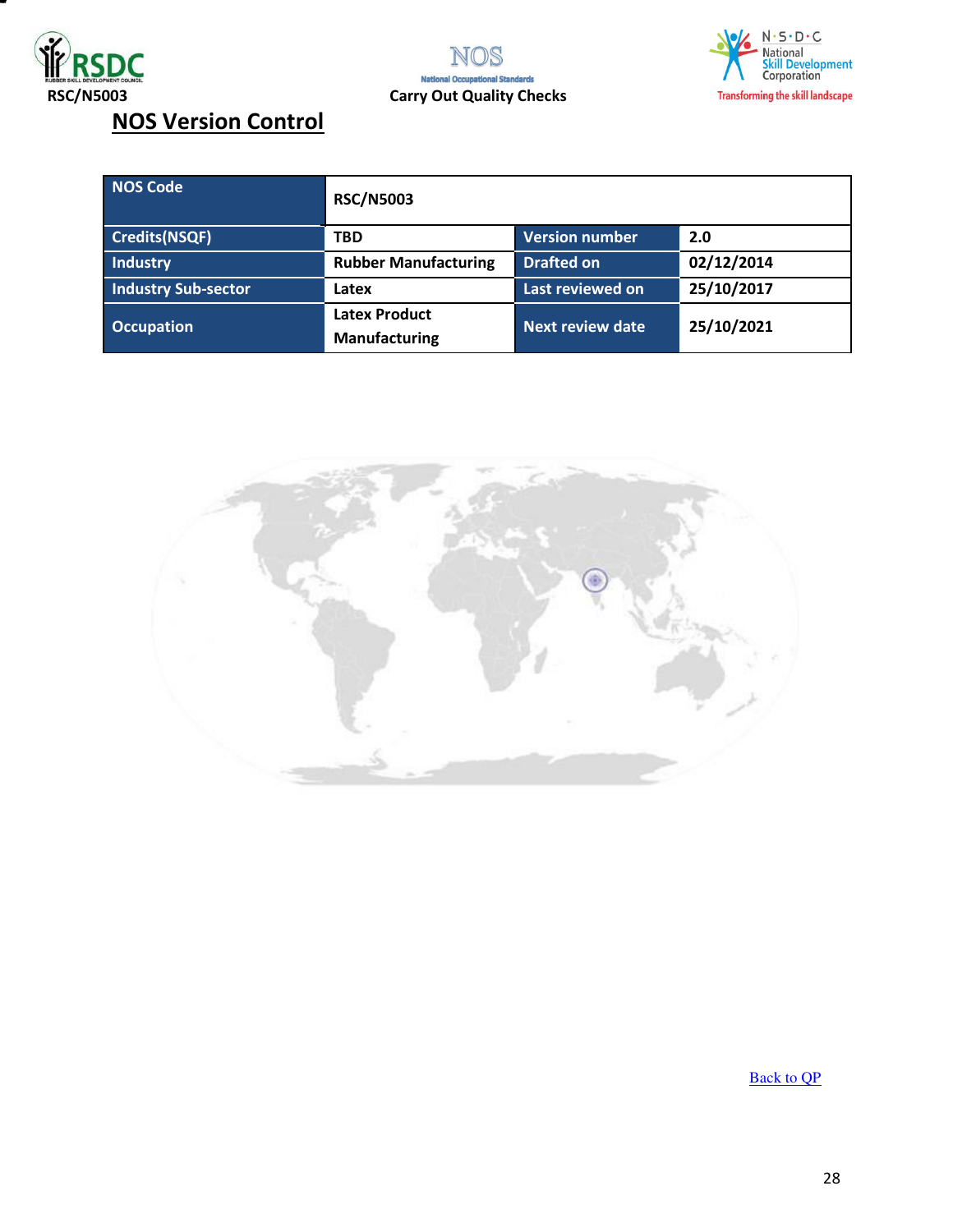

----------------------------------------------------------------------------------------------------------------------------- ----------



## **National Occupational Standard**



<span id="page-28-0"></span>----------------------------------------------------------------------------------------------------------------------------- ----------

### **Overview**

**This unit is about problem identification and escalation**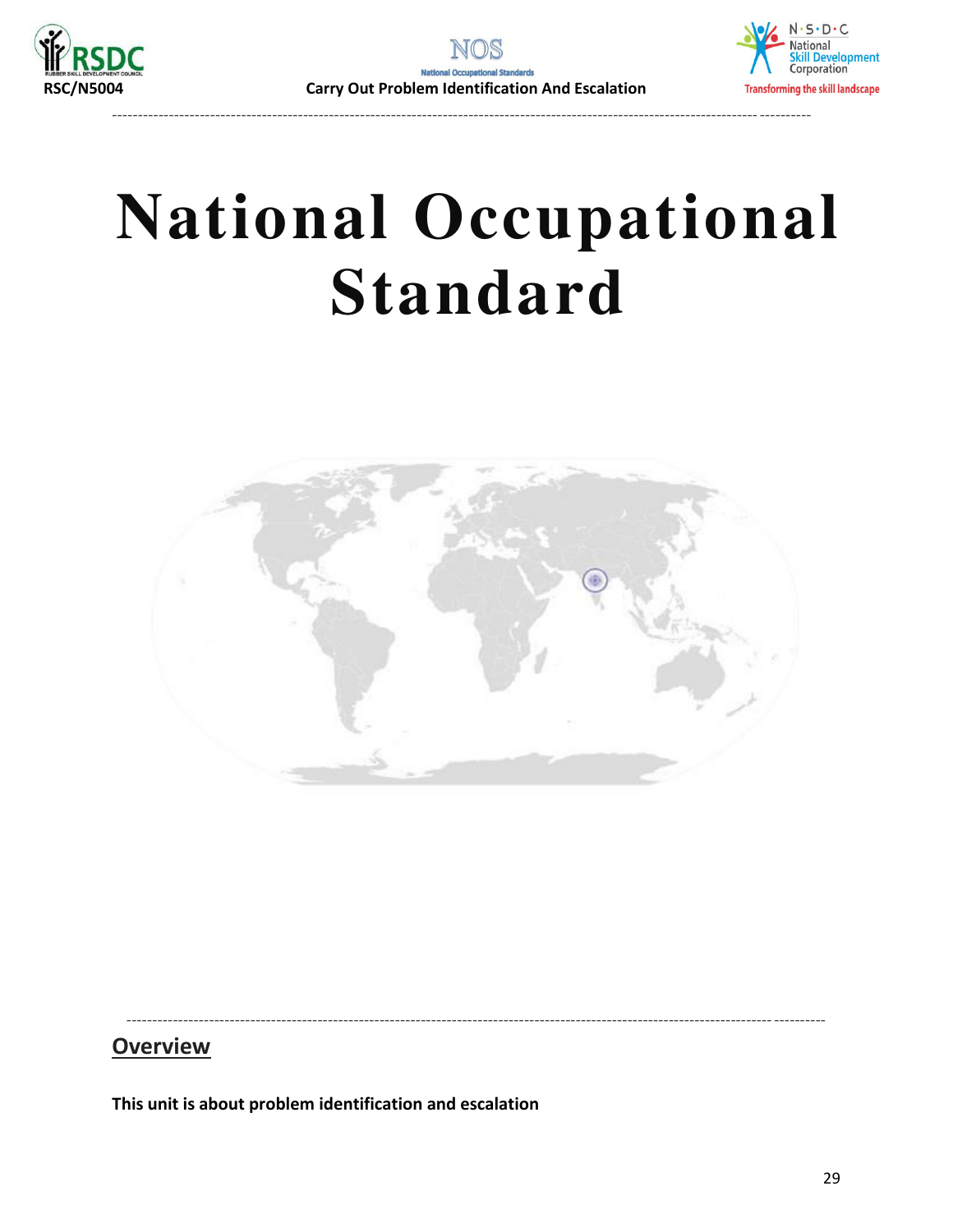





#### **RSC/N5004 Carry Out Problem Identification And Escalation**

| <b>Unit Code</b>                          | <b>,,,,,,,,,,,,,,,,,,,,,,,,,,,,</b><br><b>RSC/N5004</b>                                                                                                    |  |
|-------------------------------------------|------------------------------------------------------------------------------------------------------------------------------------------------------------|--|
| <b>Unit Title</b>                         |                                                                                                                                                            |  |
| (Task)                                    | Carry out problem identification and escalation                                                                                                            |  |
| <b>Description</b>                        | This unit is about problem identification and escalation                                                                                                   |  |
| <b>Scope</b>                              | This unit/task covers the following:                                                                                                                       |  |
|                                           | Identify problems across:                                                                                                                                  |  |
|                                           | Raw materials<br>$\circ$                                                                                                                                   |  |
|                                           | Compounds<br>$\circ$                                                                                                                                       |  |
|                                           | Product<br>$\circ$                                                                                                                                         |  |
|                                           | Equipment<br>O                                                                                                                                             |  |
|                                           | Others<br>$\circ$                                                                                                                                          |  |
|                                           | Identify solutions to problems and take corrective action<br>Escalation of unresolved identified problems                                                  |  |
|                                           |                                                                                                                                                            |  |
| Performance Criteria(PC) w.r.t. the Scope |                                                                                                                                                            |  |
| <b>Element</b>                            | <b>Performance Criteria</b>                                                                                                                                |  |
| Problem                                   | To be competent, the user/individual on the job must be able to:                                                                                           |  |
| Identification                            | Identify defects/indicators of problems<br>PC1.                                                                                                            |  |
|                                           | Identify any wrong practices that may lead to problems<br>PC <sub>2</sub> .                                                                                |  |
|                                           | <b>PC3.</b><br>Identify practices that may impact the final product quality                                                                                |  |
|                                           | PC4.<br>Identify if the problem has occurred before<br>Identify other operations that might be impacted by the problem<br>PC5.                             |  |
|                                           | Ensure that no delays are caused as a result of failure to escalate problems<br>PC6.                                                                       |  |
|                                           |                                                                                                                                                            |  |
| <b>Necessary Action</b>                   | Take appropriate materials and sample, conduct tests and evaluate results to<br>PC7.                                                                       |  |
|                                           | establish reasons to confirm suspected reasons for non-conformance (where                                                                                  |  |
|                                           | required)                                                                                                                                                  |  |
|                                           | Consider possible reasons for identification of problems<br>PC8.<br>Consider applicable corrections and formulate corrective action<br>PC9.                |  |
|                                           | PC10. Formulate action in a timely manner                                                                                                                  |  |
|                                           | PC11. Communicate problem/remedial action to appropriate parties                                                                                           |  |
|                                           | PC12. Take corrective action in a timely manner                                                                                                            |  |
|                                           | PC13. Take corrective action for problems identified according to the company                                                                              |  |
|                                           | procedures                                                                                                                                                 |  |
|                                           | PC14. Report/document problem and corrective action in an appropriate manner                                                                               |  |
|                                           | PC15. Monitor corrective action                                                                                                                            |  |
|                                           | PC16. Evaluate implementation of corrective action taken to determine if the                                                                               |  |
|                                           | problem has been resolved                                                                                                                                  |  |
|                                           | PC17. Ensure that corrective action selected is viable and practical                                                                                       |  |
|                                           | PC18. Ensure that correct solution is identified to an identified problem<br>PC19. Take corrective action for problems identified according to the company |  |
|                                           | procedures                                                                                                                                                 |  |
|                                           | PC20. Ensure that no delays are caused as a result of the failure to take necessary                                                                        |  |
|                                           | action                                                                                                                                                     |  |
| <b>Problem Escalation</b>                 | PC21. Escalate problem as per laid down escalation matrix                                                                                                  |  |
|                                           | PC22. Escalate the problem within stipulated time                                                                                                          |  |
|                                           | PC23. Escalate the problem in an appropriate manner                                                                                                        |  |
|                                           | PC24. Ensure that no delays are caused as a result of failure to escalate problems                                                                         |  |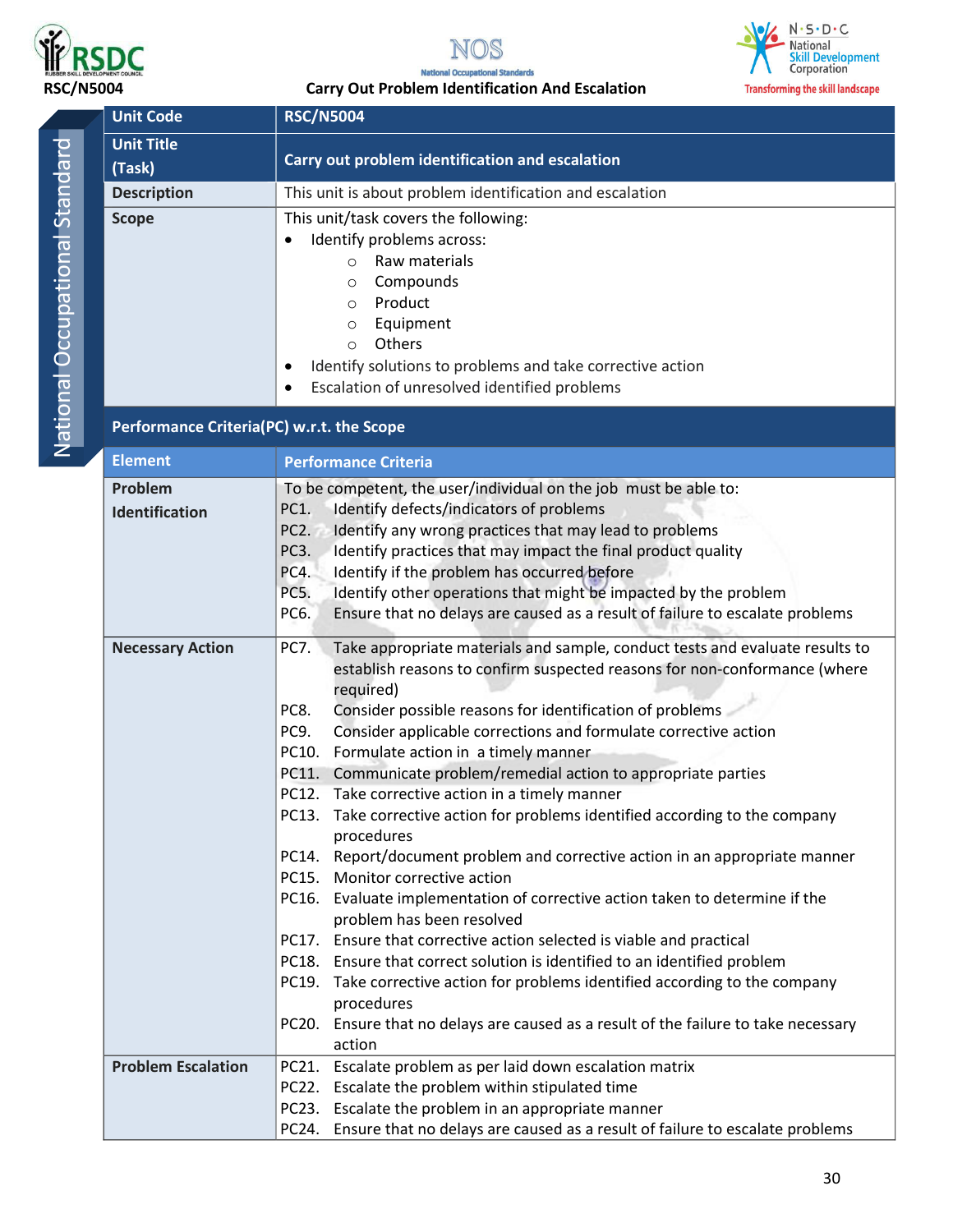





#### **RSC/N5004 Carry Out Problem Identification And Escalation**

| <b>Knowledge and Understanding (K)</b> |                                                                                                           |                                                                                              |  |  |
|----------------------------------------|-----------------------------------------------------------------------------------------------------------|----------------------------------------------------------------------------------------------|--|--|
| A. Organizational                      | KA1.                                                                                                      | Importance of learning proper procedures and techniques                                      |  |  |
| <b>Context</b>                         | KA2.                                                                                                      | Implications of not following the organizational requirement for approval for                |  |  |
| (Knowledge of the                      |                                                                                                           | undertaking the specific task                                                                |  |  |
| company/                               | KA3.                                                                                                      | Importance of completing the activities as per the schedule                                  |  |  |
|                                        | KA4.                                                                                                      | Implications of not following the defined procedures/work instructions                       |  |  |
| organization and                       | KA5.                                                                                                      | Importance of team work                                                                      |  |  |
| its processes)                         | KA6.                                                                                                      | Health, Safety and Environment guidelines, legislation and regulations as                    |  |  |
|                                        |                                                                                                           | applicable                                                                                   |  |  |
|                                        | <b>KA7.</b>                                                                                               | Actions to be taken in case of non-conformity to behavioral standards of the<br>organization |  |  |
|                                        | KA8.                                                                                                      | Impact of poor practices on the individual's and organization's performance                  |  |  |
|                                        | KA9.                                                                                                      | Importance of optimal utilization of resources                                               |  |  |
|                                        | KA10.                                                                                                     | Importance of providing feedback for improvement                                             |  |  |
|                                        | KA11.                                                                                                     | Importance of indigenous knowledge for evolving/adopting operation specific                  |  |  |
|                                        |                                                                                                           | practices                                                                                    |  |  |
|                                        | KA12.                                                                                                     | Rectification/solution of problems/conflicts for the smooth functioning of the               |  |  |
|                                        |                                                                                                           | organization                                                                                 |  |  |
|                                        | KA13.                                                                                                     | Importance of documentation/reporting as per guidelines and procedures                       |  |  |
|                                        | KA14.                                                                                                     | Knowledge of do's and don'ts (company's HR instructions)                                     |  |  |
|                                        | KA15.<br>KA16.                                                                                            | Importance of attending trouble shooting<br>Importance of subject learning/ training         |  |  |
|                                        | KA17.                                                                                                     |                                                                                              |  |  |
| <b>B. Technical</b>                    | Importance of Product and its application<br>The user/individual on the job needs to know and understand: |                                                                                              |  |  |
| Knowledge                              | Indicators of problems<br>KB1.                                                                            |                                                                                              |  |  |
|                                        | KB2.                                                                                                      | The working of the equipment and accessories( if applicable)                                 |  |  |
|                                        | KB3.                                                                                                      | The impact of operations on the user and equipment( if applicable)                           |  |  |
|                                        | KB4.                                                                                                      | The impact of operations on the final product (if applicable)                                |  |  |
|                                        | KB5.                                                                                                      | The effect of not rectifying the problems identified                                         |  |  |
|                                        | KB6.                                                                                                      | The reason for the occurrence of previous problems                                           |  |  |
|                                        | KB7.                                                                                                      | Measures and steps that have been taken to address the previous problems                     |  |  |
|                                        | KB8.                                                                                                      | Possible solutions for various problems                                                      |  |  |
|                                        | KB9.                                                                                                      | The correct method for carrying out corrective actions outlined for each                     |  |  |
|                                        |                                                                                                           | problem                                                                                      |  |  |
|                                        | KB10.                                                                                                     | The impact of not carrying out the corrective actions                                        |  |  |
|                                        | KB11.                                                                                                     | The documentation procedure for recording such problems, as per company                      |  |  |
|                                        |                                                                                                           | norms                                                                                        |  |  |
|                                        | KB12.                                                                                                     | The escalation matrix for reporting problems                                                 |  |  |
|                                        | KB13.                                                                                                     | Escalation matrix for reporting unresolved problems                                          |  |  |
|                                        | KB14.                                                                                                     | The time frame within which in which each problem needs to be escalated                      |  |  |
|                                        | KB15.                                                                                                     | Manner in which each problem needs to be escalated                                           |  |  |
| Skills (S)                             |                                                                                                           |                                                                                              |  |  |
| A. Core Skills/                        | <b>Writing Skills</b>                                                                                     |                                                                                              |  |  |
| <b>Generic Skills</b>                  |                                                                                                           | The user/individual on the job needs to know and understand how to:                          |  |  |
|                                        | SA1.                                                                                                      | Construct simple sentences and express ideas clearly through written                         |  |  |
|                                        |                                                                                                           | communication                                                                                |  |  |
|                                        | SA <sub>2</sub> .                                                                                         | Fill up appropriate technical forms, process charts, activity logs in required               |  |  |
|                                        |                                                                                                           | format of the company                                                                        |  |  |
|                                        | SA3.                                                                                                      | Write simple letters, mails, etc                                                             |  |  |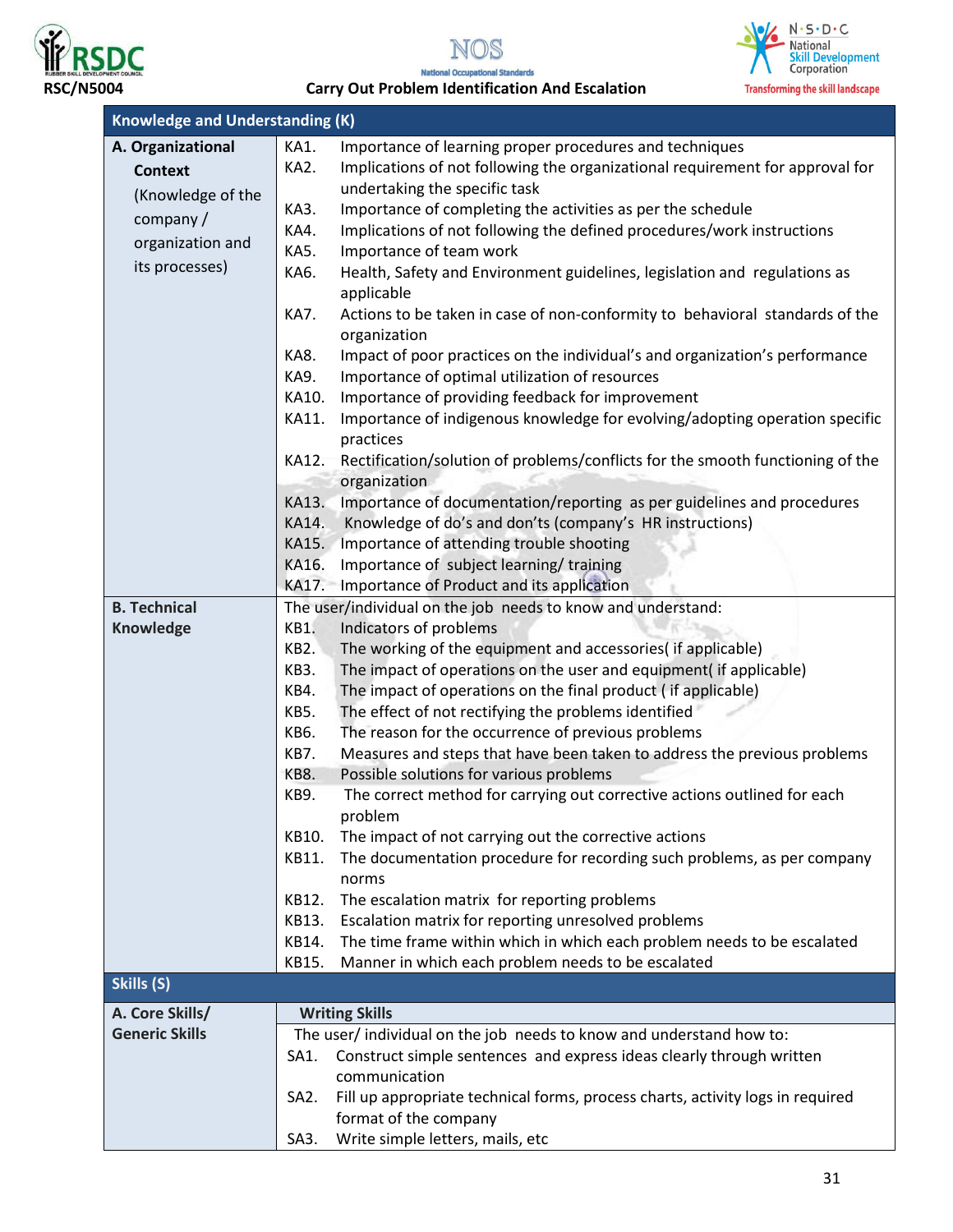





| SA4.                                                                                | Perform functional mathematical operations, including apply basic<br>mathematical principles, such as numbers and space, and techniques such as     |  |  |  |
|-------------------------------------------------------------------------------------|-----------------------------------------------------------------------------------------------------------------------------------------------------|--|--|--|
|                                                                                     | estimation and approximation, for practical purposes                                                                                                |  |  |  |
|                                                                                     | <b>Reading Skills</b>                                                                                                                               |  |  |  |
| SA5.                                                                                | Read and understand manuals, health and safety instructions, memos, reports,                                                                        |  |  |  |
|                                                                                     | job cards etc                                                                                                                                       |  |  |  |
| SA6.                                                                                | Read images, graphs, diagrams                                                                                                                       |  |  |  |
|                                                                                     | Understand the various coding systems as per company norms<br>SA7.                                                                                  |  |  |  |
|                                                                                     | <b>Oral Communication</b>                                                                                                                           |  |  |  |
| SA8.                                                                                | Express statements, opinions or information clearly so that others can hear<br>and understand                                                       |  |  |  |
| SA9.                                                                                | Respond appropriately to any queries                                                                                                                |  |  |  |
|                                                                                     | SA10. Communicate with supervisor                                                                                                                   |  |  |  |
|                                                                                     | SA11. Communicate with upstream and downstream teams                                                                                                |  |  |  |
|                                                                                     | <b>Life Skills</b>                                                                                                                                  |  |  |  |
|                                                                                     | <b>Integrity</b>                                                                                                                                    |  |  |  |
|                                                                                     | SA12. Practice honesty with respect to company property and time                                                                                    |  |  |  |
|                                                                                     | SA13. Communicate with people in a form and manner and using language that is                                                                       |  |  |  |
|                                                                                     | open and respectful                                                                                                                                 |  |  |  |
|                                                                                     | SA14. Resolve any difficulties in relationships with colleagues, or get help from an                                                                |  |  |  |
| appropriate person, in a way that preserves goodwill and trust<br><b>Motivation</b> |                                                                                                                                                     |  |  |  |
|                                                                                     | SA15. Take responsibility for completing one's own work assignment                                                                                  |  |  |  |
|                                                                                     | SA16. Take initiative to enhance/learn skills in ones's area of work                                                                                |  |  |  |
|                                                                                     | SA17. The capacity to learn from experience in a range of settings and scenarios and                                                                |  |  |  |
|                                                                                     | the capacity to reflect on and analyse one's learning.                                                                                              |  |  |  |
|                                                                                     | SA18. Is open to new ways of doing things                                                                                                           |  |  |  |
|                                                                                     | SA19. The capacity to envisage and articulate personal goals; to develop strategies                                                                 |  |  |  |
|                                                                                     | and take action to achieve them.                                                                                                                    |  |  |  |
|                                                                                     | <b>Reliability</b>                                                                                                                                  |  |  |  |
|                                                                                     | SA20. Avoid absenteeism                                                                                                                             |  |  |  |
|                                                                                     | SA21. Act objectively, rather than impulsively or emotionally when faced with                                                                       |  |  |  |
|                                                                                     | difficult/stressful or emotional situations                                                                                                         |  |  |  |
|                                                                                     | SA22. Work in disciplined factory environment                                                                                                       |  |  |  |
|                                                                                     | SA23. Be punctual                                                                                                                                   |  |  |  |
| <b>B. Professional Skills</b>                                                       | <b>Decision Making</b>                                                                                                                              |  |  |  |
|                                                                                     |                                                                                                                                                     |  |  |  |
|                                                                                     | The user/individual on the job needs to know and understand how to:                                                                                 |  |  |  |
| SB1.                                                                                | Take a decision for any change/issue based on earlier successes (documented                                                                         |  |  |  |
|                                                                                     | previous history) on similar issues                                                                                                                 |  |  |  |
| SB <sub>2</sub> .                                                                   | Work out changes in case a new improved machine/equipment is added in the                                                                           |  |  |  |
|                                                                                     | process or any new material / chemical is developed replacing existing one.                                                                         |  |  |  |
| SB <sub>3</sub> .                                                                   | Make changes in cycle time due to improved process.                                                                                                 |  |  |  |
| SB4.                                                                                | Use the standard operating procedure or trouble shooting manuals for trouble<br>shooting and other reference documents approved by plant management |  |  |  |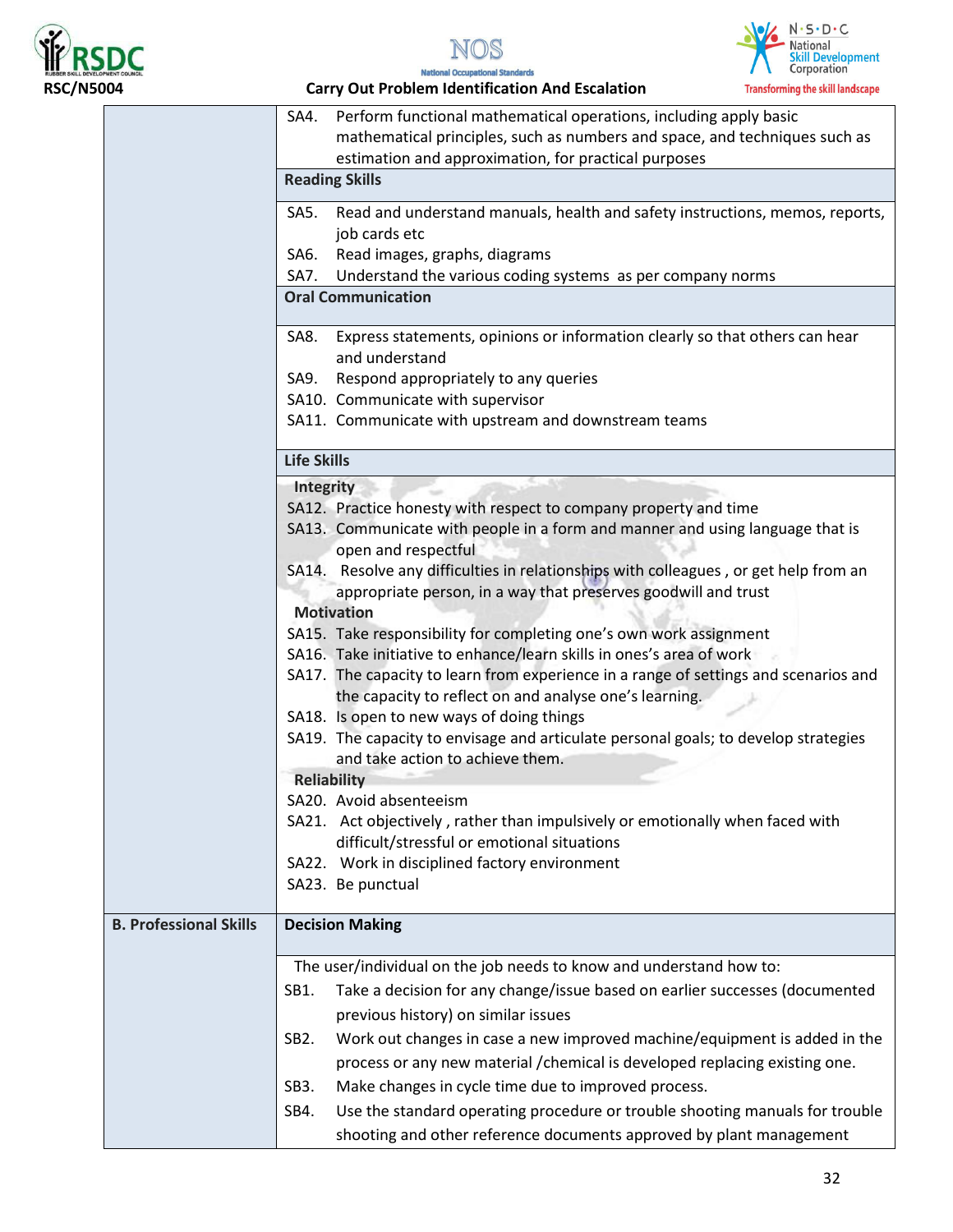





| SB5.  | Consult the peer group and superiors to arrive at a favourable decision.            |
|-------|-------------------------------------------------------------------------------------|
| SB6.  | Use of standard available problem solving techniques for decision making            |
| SB7.  | Review and analyze the process steps to check on system non adherence and           |
|       | non conformity                                                                      |
| SB8.  | Review the current SOP and other standards for continuous improvement to            |
|       | facilitate decision making                                                          |
| SB9.  | Take a calculated risk with minimum losses                                          |
|       | <b>Plan and Organize</b>                                                            |
|       | SB10. Plan and organize the factors of production to execute the business plan      |
|       | SB11. Fix up tasks and allotment of the same                                        |
|       | SB12. Assign tasks to suitable persons                                              |
|       | SB13. Motivate them for better output and time bound completion of tasks            |
|       | <b>Customer Centricity</b>                                                          |
|       |                                                                                     |
|       | SB14. Match customer needs/specification by adjusting the processing conditions     |
|       | (interact with customer in case any clarification required)                         |
| SB15. | Ensure that performance of his action/operation/activity does not lead to any       |
|       | divergence from the specified quality of the final product as required by the       |
|       | customer.                                                                           |
|       | SB16. Complete the assigned task in timely manner so that the final product is      |
|       | delivered in the timeline given by the customer.                                    |
|       | SB17. Communicate effectively to the superior/customer for any delay in supplies to |
|       | the clients.                                                                        |
|       | SB18. Work towards fulfilling the customers requirement as per their demand.        |
| SB19. | In case of any complaint, ensure its timely resolution if the problem is            |
|       | emanating at his level                                                              |
|       | SB20. Communicate effectively to the superior/customer for any delay in resolving   |
|       | the problem faced by the customer.                                                  |
|       | SB21. Maintain good/cordial relation with customers.                                |
| SB22. | Work on the feedback received from customer regarding the product.                  |
|       | <b>Problem Solving</b>                                                              |
|       | SB23. Interpret quality for sheet                                                   |
|       | SB24. Suggest improvements(if any) in process/product/materials based on results    |
|       | and experience                                                                      |
|       |                                                                                     |
|       | <b>Analytical Thinking</b>                                                          |
| SB25. | Identify the problems pertaining to the sharpening of tools based on visual         |
|       | inspection and work efficiency                                                      |
| SB26. | Diagnose common problems in the machine based on visual inspection, sound,          |
|       | etc                                                                                 |
| SB27. | Minimal wastage using bales to cut rubber pieces of different sizes                 |
|       | SB28. Diagnose common problems in the storage bins, tanks and supply channels       |
|       |                                                                                     |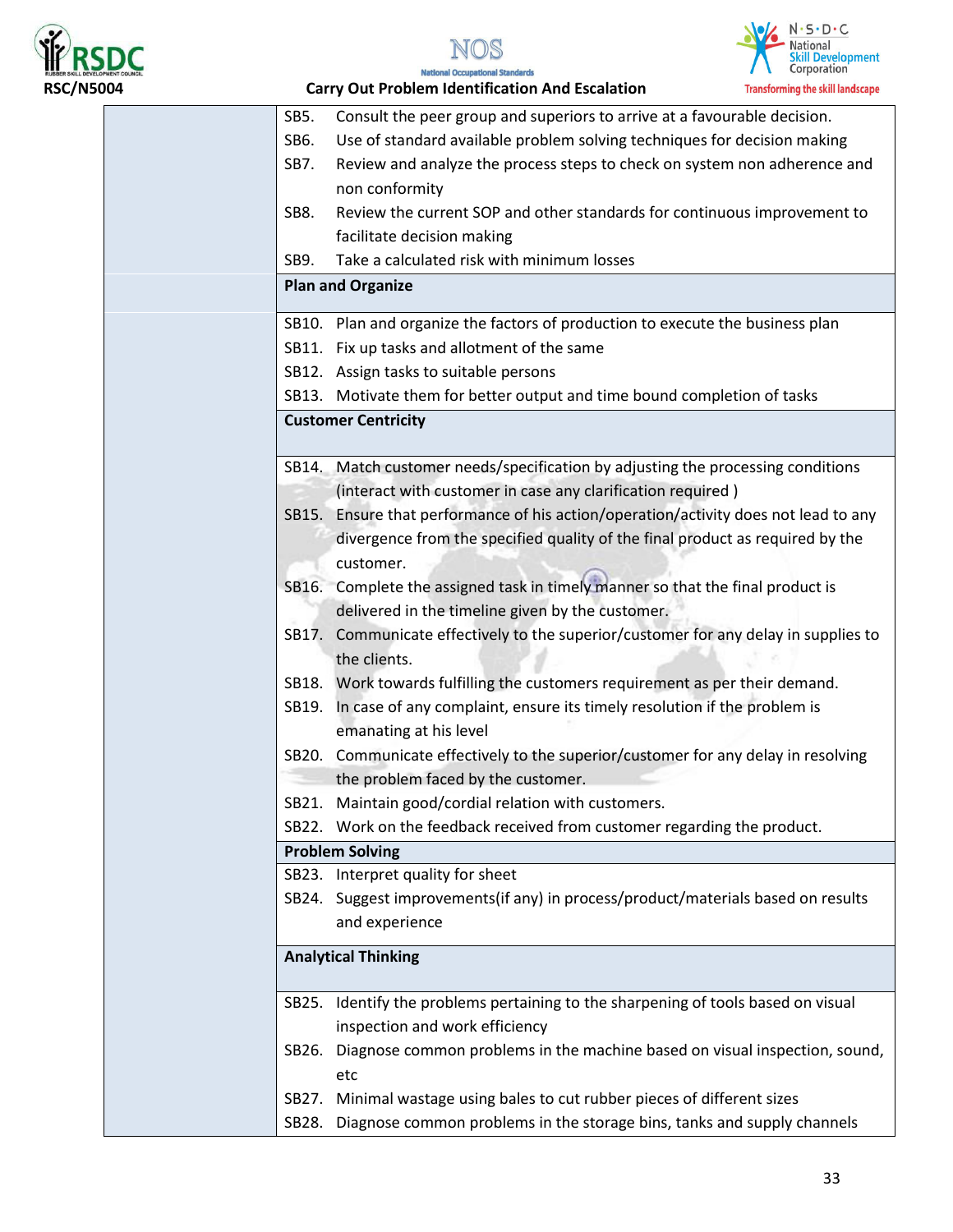





| SB29. Work on possible areas of leakage                               |  |
|-----------------------------------------------------------------------|--|
| SB30. Work on easy smooth flow of oil/black/silica from bins to mixer |  |
| SB31. Suggest improvements (if any) in process based on experience    |  |
| <b>Critical Thinking</b>                                              |  |
|                                                                       |  |
| SB32. seek clarification on problems from others                      |  |
| SB33. apply problem-solving approaches in different situations        |  |
| SB34. refer anomalies to the line manager                             |  |

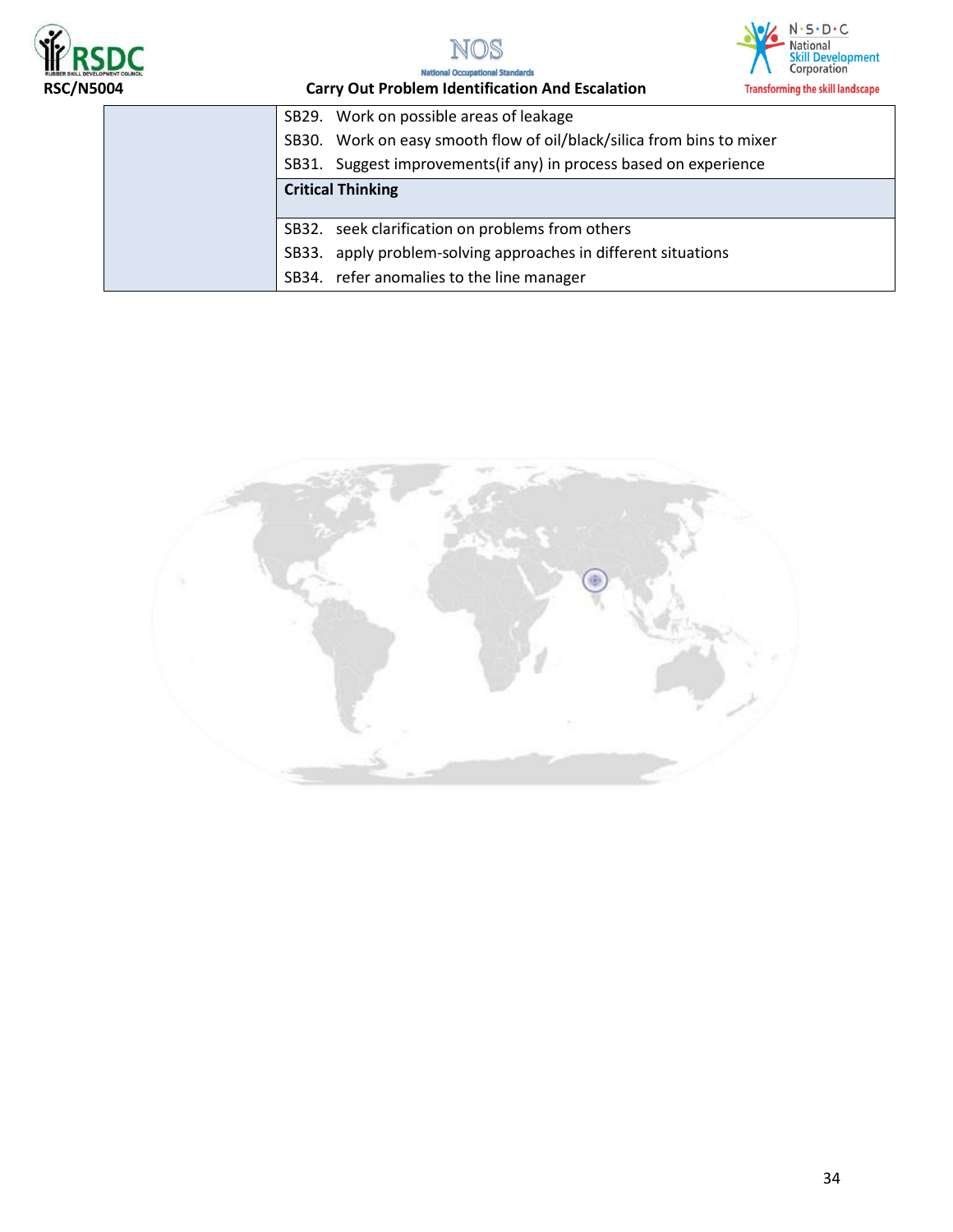





## **NOS Version Control**

| <b>NOS Code</b>            | <b>RSC/N5004</b>                             |                       |            |
|----------------------------|----------------------------------------------|-----------------------|------------|
| <b>Credits(NSQF)</b>       | <b>TBD</b>                                   | <b>Version number</b> | 2.0        |
| <b>Industry</b>            | <b>Rubber Manufacturing</b>                  | <b>Drafted on</b>     | 02/12/2014 |
| <b>Industry Sub-sector</b> | Latex                                        | Last reviewed on      | 25/10/2017 |
| <b>Occupation</b>          | <b>Latex Product</b><br><b>Manufacturing</b> | Next review date      | 25/10/2021 |



[Back to QP](#page-1-0)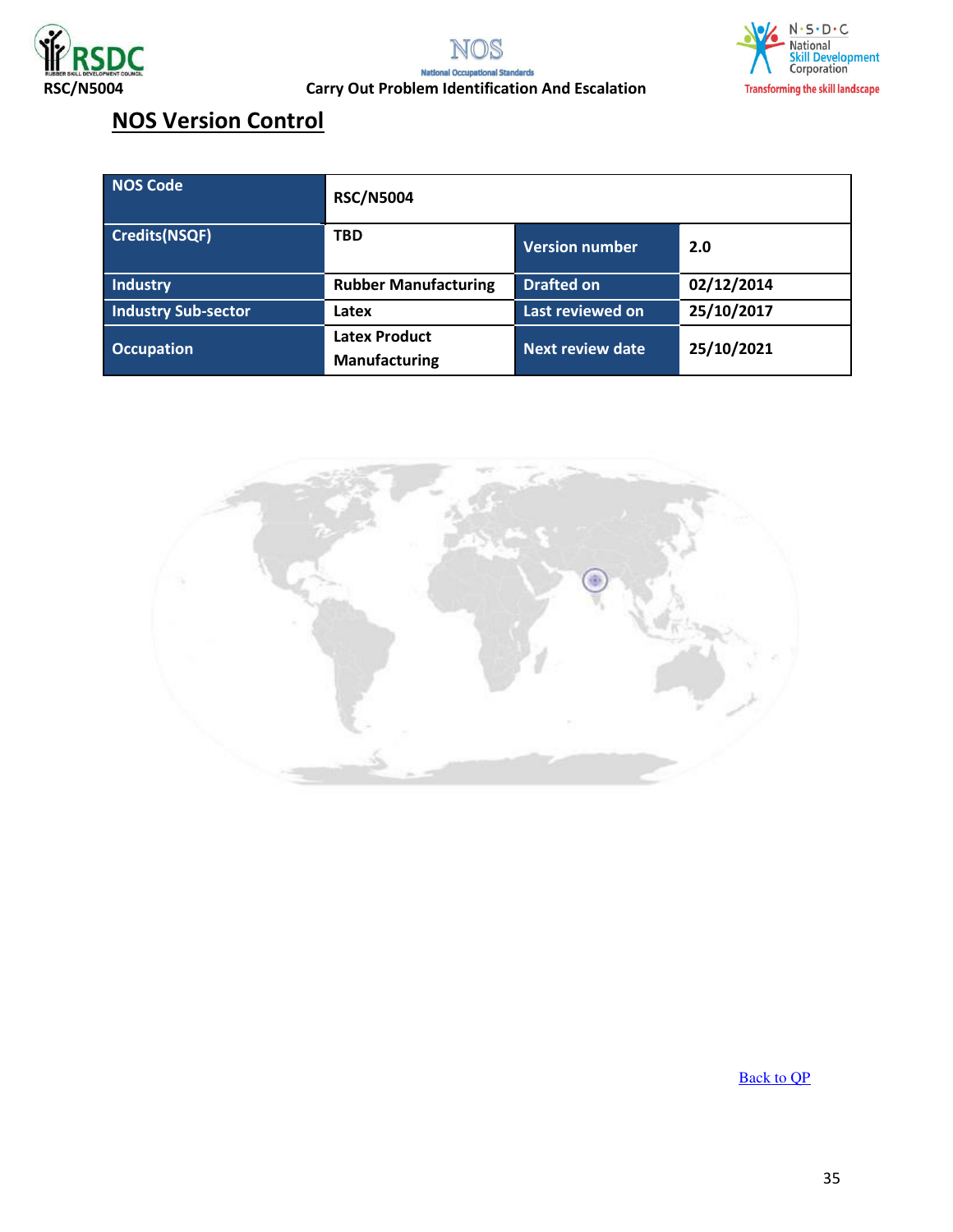



----------------------------------------------------------------------------------------------------------------------------- ---------------



<span id="page-35-0"></span>----------------------------------------------------------------------------------------------------------------------------- ------

**Overview** 

**This unit is about maintaining health and safety of self and others at workplace.**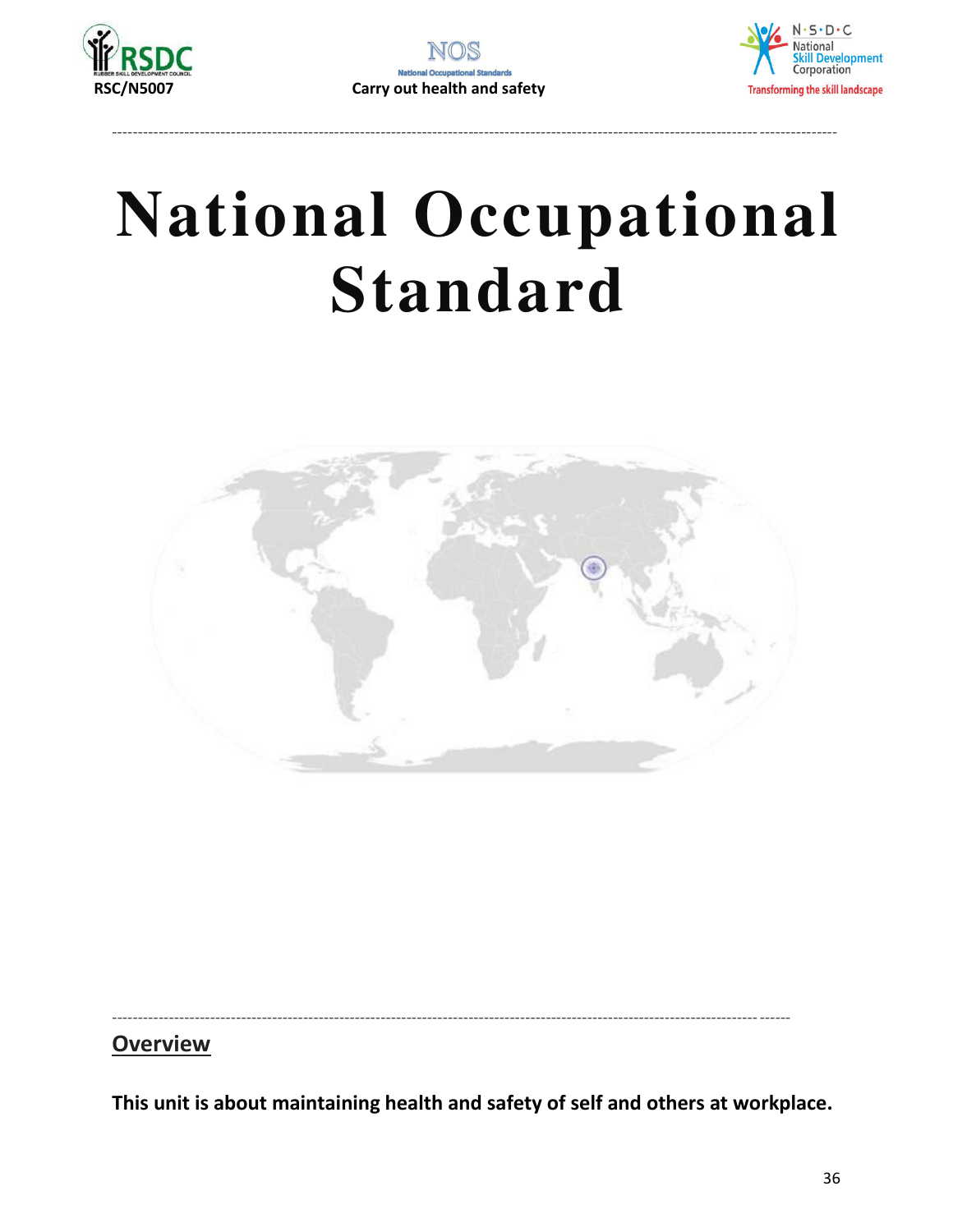





| <b>Unit Code</b>                                     | <b>RSC/N5007</b>                                                                                                                                                                                                                                                                                                                                                                                                                                                                                                                                                                                                                                                                                                                                                                                                                                                                                                                                                                                                                                                                                                                                                                                                                                                                                                                    |  |  |
|------------------------------------------------------|-------------------------------------------------------------------------------------------------------------------------------------------------------------------------------------------------------------------------------------------------------------------------------------------------------------------------------------------------------------------------------------------------------------------------------------------------------------------------------------------------------------------------------------------------------------------------------------------------------------------------------------------------------------------------------------------------------------------------------------------------------------------------------------------------------------------------------------------------------------------------------------------------------------------------------------------------------------------------------------------------------------------------------------------------------------------------------------------------------------------------------------------------------------------------------------------------------------------------------------------------------------------------------------------------------------------------------------|--|--|
| <b>Unit Title</b><br>(Task)                          | <b>Carry out health and safety</b>                                                                                                                                                                                                                                                                                                                                                                                                                                                                                                                                                                                                                                                                                                                                                                                                                                                                                                                                                                                                                                                                                                                                                                                                                                                                                                  |  |  |
| <b>Description</b>                                   | This unit is about maintaining health and safety of self and others at workplace.                                                                                                                                                                                                                                                                                                                                                                                                                                                                                                                                                                                                                                                                                                                                                                                                                                                                                                                                                                                                                                                                                                                                                                                                                                                   |  |  |
| <b>Scope</b>                                         | This unit/task covers the following:<br>Maintain a clean and efficient workplace<br>Render appropriate emergency procedures<br>٠<br>Maintain standard safety procedures at the workplace<br>$\bullet$<br>Participate in safety awareness campaigns<br>٠<br>Understand potential sources of accidents<br>$\bullet$<br>Use safety gears to avoid accidents                                                                                                                                                                                                                                                                                                                                                                                                                                                                                                                                                                                                                                                                                                                                                                                                                                                                                                                                                                            |  |  |
| <b>Performance Criteria (PC)</b>                     |                                                                                                                                                                                                                                                                                                                                                                                                                                                                                                                                                                                                                                                                                                                                                                                                                                                                                                                                                                                                                                                                                                                                                                                                                                                                                                                                     |  |  |
| <b>Maintain a clean and</b><br>efficient workplace   | To be competent, the individual on the job must be able to:<br>PC1. Undertake basic safety checks before operation of all machinery and<br>equipment and report hazards to the appropriate supervisor<br>Identify the work for which protective clothing or equipment is required and<br>PC2.<br>the appropriate protective clothing or equipment is used in performing these<br>duties in accordance with workplace policy.<br>PC3. Read and understand the hazards of use and contamination mentioned on the<br>labels of chemicals, utilities etc<br>PC4. Assess the risk prior to performing manual handling jobs and work is carried<br>out according to currently recommended safe practices.<br>PC5. Use equipment and materials safely and correctly and return the same to<br>designated storage when not in use<br>PC6. Dispose off waste safely and correctly in a designated area<br>PC7. Recognize the risk to bystanders and take action to reduce risk associated<br>with jobs in the workplace<br>PC8. Perform work in a manner which minimizes environmental damage<br>PC9. Monitor closely all procedures and work instructions for controlling risk<br>PC10. Report any accidents, incidents or problems without delay to an appropriate<br>person and take immediate necessary action to reduce further danger. |  |  |
| <b>Render appropriate</b><br>emergency<br>procedures | PC11. Follow procedures for dealing with accidents, fires and emergencies, including<br>communicating location and directions to emergency.<br>PC12. Follow emergency procedures as per company standards and workplace<br>requirements.<br>PC13. Use Emergency equipment in accordance with manufacturers' specifications<br>and workplace requirements.<br>PC14. Provide treatment appropriate to the patient's injuries in accordance with<br>recognized first aid techniques.<br>PC15. Recover (if practical), clean, inspect/test, refurbish, replace and store the first<br>aid equipment as appropriate                                                                                                                                                                                                                                                                                                                                                                                                                                                                                                                                                                                                                                                                                                                      |  |  |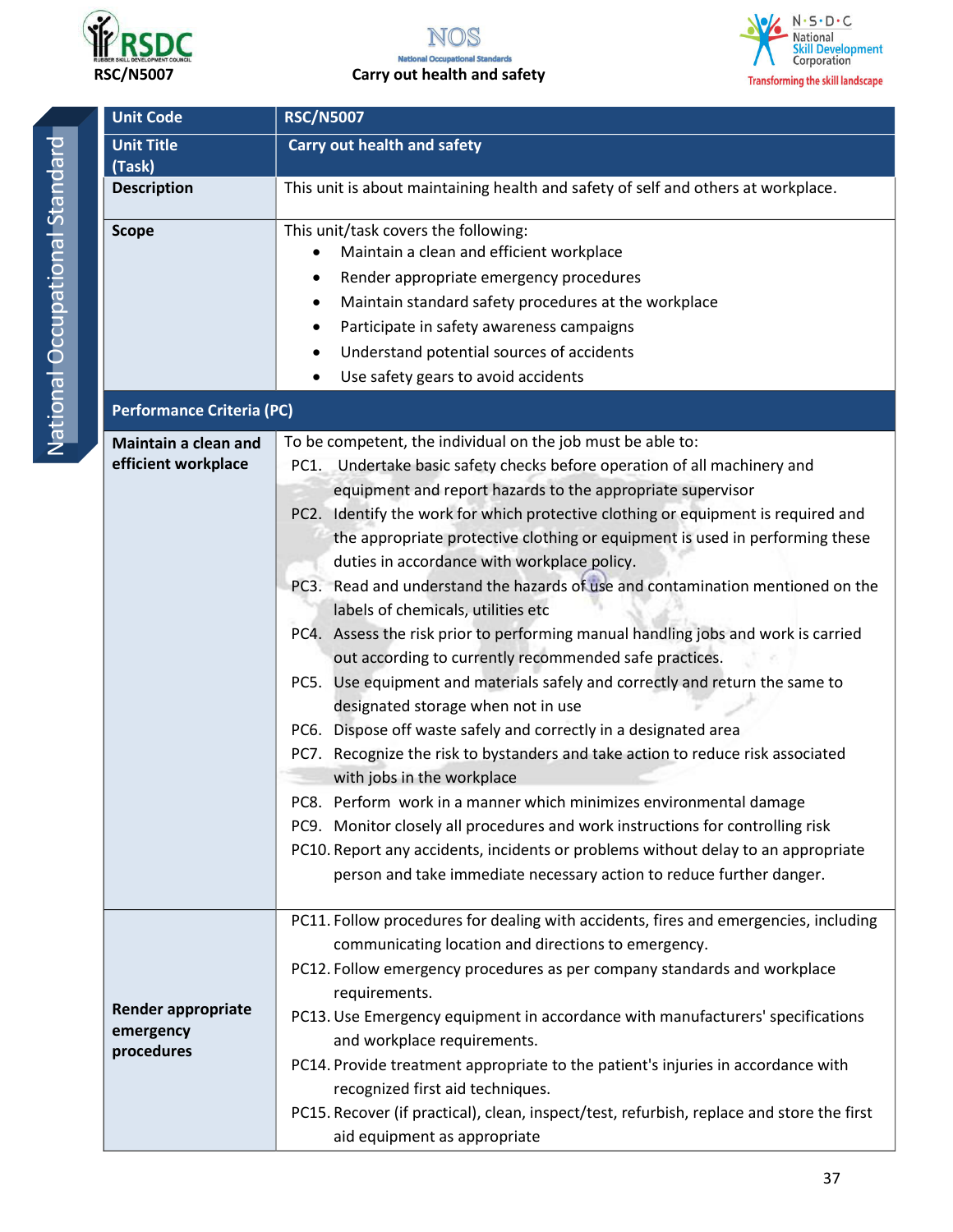





 **RSC/N5007 Carry out health and safety** 

|                                        | PC16. Dispose off medical waste in accordance with workplace requirements                       |
|----------------------------------------|-------------------------------------------------------------------------------------------------|
|                                        | PC17. Report details of first aid administered in accordance with work place                    |
|                                        | procedures.                                                                                     |
| <b>Maintain standard</b>               | PC18. Comply with general safety procedures                                                     |
| safety procedures at                   |                                                                                                 |
| the workplace                          | PC19. Follow standard safety procedures while handling equipment, hazardous<br>material or tool |
|                                        |                                                                                                 |
|                                        | PC20. Check parts of the workplace and take preventive actions like spraying and                |
|                                        | other steps to protect from leakages, water logging, pests, fire, pollution, etc.               |
|                                        | PC21. Ensure no accidents and damages at the workplace, reporting of any breach of              |
|                                        | company safety procedure                                                                        |
|                                        | PC22. Keep the workplace organized, swept, clean and hazard free                                |
| Participate in safety                  | PC23. Attend fire drills and other safety related workshops organized at the                    |
| awareness campaigns                    | workplace                                                                                       |
|                                        | PC24. Awareness about first aid, evacuation and emergency procedures                            |
|                                        | PC25. Ensuring all safety procedures are followed without neglecting any event                  |
|                                        |                                                                                                 |
| <b>Understand potential</b>            | PC26. Avoid accidents while using hazardous chemicals, machines, sharp tools and                |
| sources of accidents                   | equipment                                                                                       |
|                                        |                                                                                                 |
| Use safety gears to                    | PC27. Use safety materials such as protective gear, goggles, caps, shoes, etc. (as              |
| avoid accidents                        | applicable with workplace)                                                                      |
|                                        | PC28. Handle heavy and hazardous materials with care and using appropriate                      |
|                                        | tools and handling equipment such as trolleys, ladders                                          |
|                                        |                                                                                                 |
| <b>Knowledge and Understanding (K)</b> |                                                                                                 |
|                                        | The individual on the job needs to know and understand:                                         |
| A. Organizational                      | Policies on incentives, delivery standards, and personnel management<br>KA1.                    |
| context                                | Occupational safety and health policy followed<br>KA2.                                          |
|                                        | KA3.<br><b>Emergency evacuation procedure</b>                                                   |
|                                        | KA4. Medical policy                                                                             |
|                                        | KA5.<br>Company laws and acts                                                                   |
|                                        | The risks to health and safety and the measures to be taken to control those<br>KB1.            |
| <b>B. Technical</b>                    | risks in the area of work                                                                       |
| knowledge                              | KB2. Workplace procedures and requirements for the handling of workplace                        |
|                                        | injuries/illnesses.                                                                             |
|                                        | KB3. Basic emergency first aid procedure                                                        |
|                                        | KB4. Local emergency services                                                                   |
|                                        | KB5. Reporting on accidents, incidents and problems to appropriate authorities.                 |
|                                        | KB6. How to use machines as per standard operating procedure                                    |
|                                        | KB7. How to maintain work area safe and secure                                                  |
|                                        | KB8. Use of hazardous materials, tools and equipments                                           |
|                                        | KB9. Emergency evacuation and first aid procedures to be followed                               |
|                                        | KB10. Personal hygiene and fitness requirements                                                 |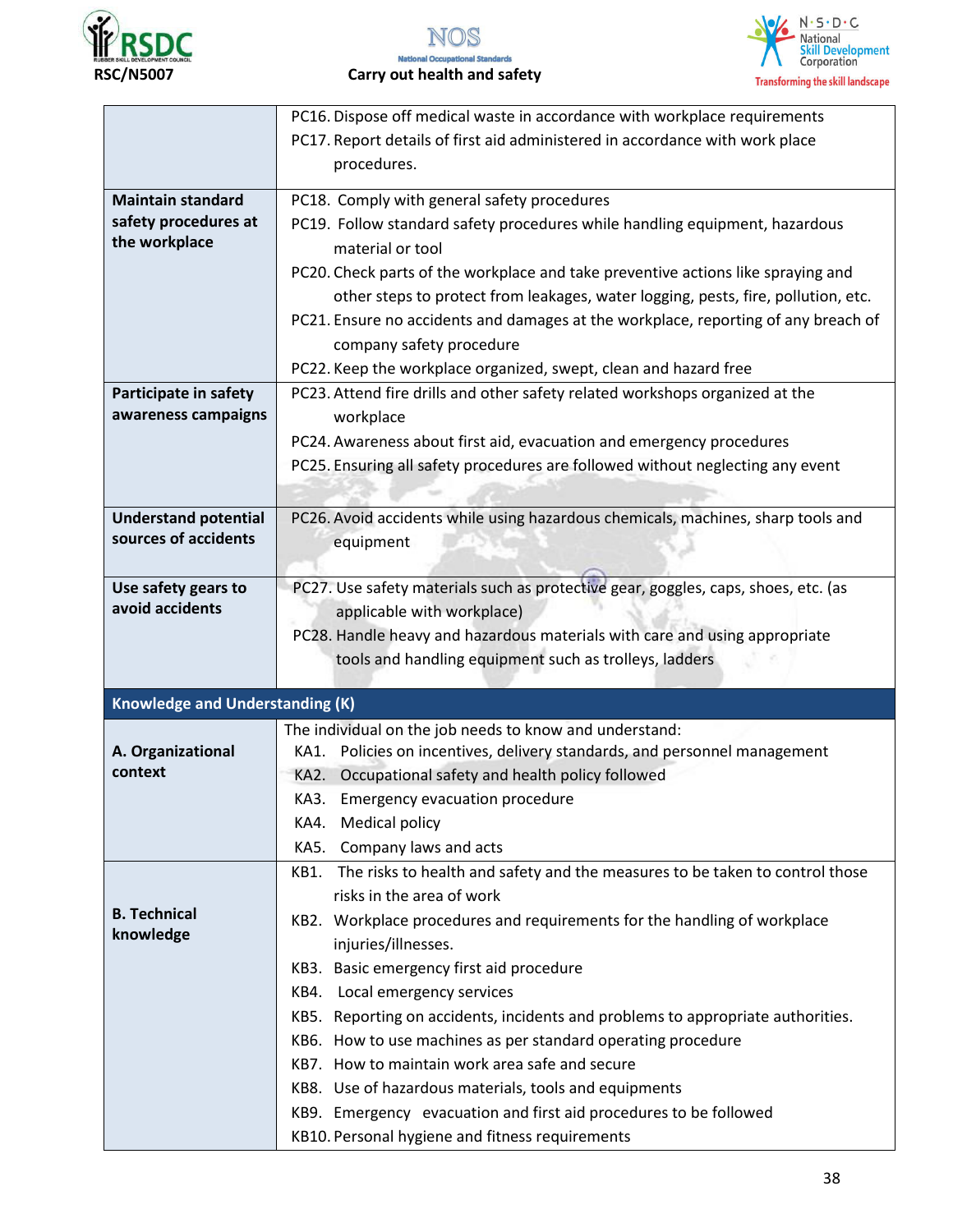





 **RSC/N5007 Carry out health and safety** 

|                               | KB11. General duties under the relevant health and safety legislation                        |  |  |  |
|-------------------------------|----------------------------------------------------------------------------------------------|--|--|--|
|                               | KB12. What personal protective equipment and clothing should be worn and how it is           |  |  |  |
|                               | cared for                                                                                    |  |  |  |
|                               | KB13. The correct and safe way to use materials and equipment required for work              |  |  |  |
|                               | KB14. The importance of good housekeeping in the workplace                                   |  |  |  |
|                               | KB15. Safe disposal methods for waste                                                        |  |  |  |
|                               | KB16. Methods for minimizing environmental damage during work                                |  |  |  |
| Skills (S)                    |                                                                                              |  |  |  |
| A. Core Skills/               | <b>Writing Skills</b>                                                                        |  |  |  |
| <b>Generic Skills</b>         | The individual on the job needs to know and understand how to:                               |  |  |  |
|                               | SA1. Record data which are required for record keeping purpose                               |  |  |  |
|                               | SA2. Report problems to the appropriate person in a timely manner                            |  |  |  |
|                               | SA3. Write descriptions and details about incidents in reports                               |  |  |  |
|                               |                                                                                              |  |  |  |
|                               | <b>Reading Skills</b>                                                                        |  |  |  |
|                               | SA4. Read instruction manuals for hand tools and equipment                                   |  |  |  |
|                               | SA5. Read instructions on work orders and procedures                                         |  |  |  |
|                               |                                                                                              |  |  |  |
|                               | <b>Oral Communication</b>                                                                    |  |  |  |
|                               | SA6. Receive instructions and seek advice from superiors                                     |  |  |  |
|                               | SA7. Communicate clearly and effectively with others                                         |  |  |  |
| <b>B. Professional Skills</b> | <b>Decision Making</b><br>The individual on the job needs to know and understand how to:     |  |  |  |
|                               |                                                                                              |  |  |  |
|                               | Take a decision for any change/issue based on earlier successes (documented<br>SB1.          |  |  |  |
|                               | previous history) on similar issues                                                          |  |  |  |
|                               | Work out changes in case a new improved machine / equipment is added in<br>SB <sub>2</sub> . |  |  |  |
|                               | the process or any new material / chemical is developed replacing existing                   |  |  |  |
|                               | one.                                                                                         |  |  |  |
|                               | SB <sub>3</sub> .<br>Make changes in cycle time due to improved process.                     |  |  |  |
|                               | Use the standard operating procedure or trouble shooting manuals for<br>SB4.                 |  |  |  |
|                               | trouble shooting and other reference documents approved by plant                             |  |  |  |
|                               | management                                                                                   |  |  |  |
|                               | Consult the peer group and superiors to arrive at a favourable decision.<br>SB5.             |  |  |  |
|                               | Use of standard available problem solving techniques for decision making<br>SB6.             |  |  |  |
|                               | SB7.<br>Review and analyze the process steps to check on system non adherence and            |  |  |  |
|                               | non conformity                                                                               |  |  |  |
|                               | Review the current SOP and other standards for continuous improvement to<br>SB8.             |  |  |  |
|                               | facilitate decision making                                                                   |  |  |  |
|                               | Take a calculated risk with minimum losses<br>SB9.                                           |  |  |  |
|                               |                                                                                              |  |  |  |
|                               | <b>Plan and Organize</b>                                                                     |  |  |  |
|                               |                                                                                              |  |  |  |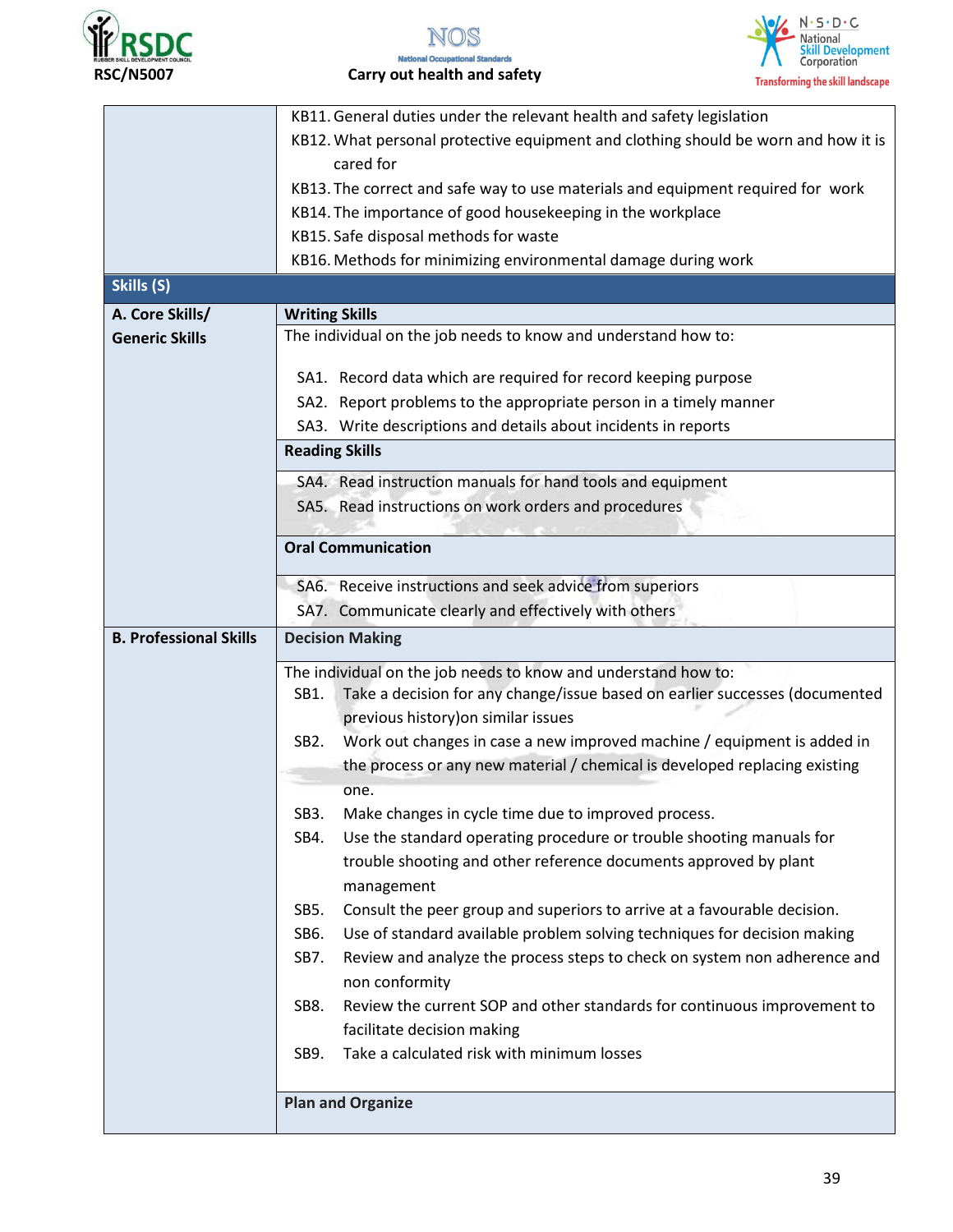



| SB10. Schedule daily activities and drawing up priorities; allocate start times,    |
|-------------------------------------------------------------------------------------|
| estimation of completion times and materials, equipment and assistance              |
|                                                                                     |
| required for completion.                                                            |
| <b>Customer Centricity</b>                                                          |
| SB11. Match customer needs/specification by adjusting the processing conditions     |
| (interact with customer in case any clarification required)                         |
| SB12. Ensure that performance of his action/operation/activity does not lead to any |
| divergence from the specified quality of the final product as required by the       |
| customer.                                                                           |
| SB13. Complete the assigned task in timely manner so that the final product is      |
| delivered in the timeline given by the customer.                                    |
| SB14. Communicate effectively to the superior/customer for any delay in supplies to |
| the clients.                                                                        |
| SB15. Work towards fulfilling the customers requirement as per their demand.        |
| SB16. In case of any complaint, ensure its timely resolution if the problem is      |
| emanating at his level                                                              |
| SB17. Communicate effectively to the superior/customer for any delay in resolving   |
| the problem faced by the customer.                                                  |
| SB18. Maintain good/cordial relation with customers.                                |
| SB19. Work on the feedback received from customer regarding the product.            |
| <b>Problem Solving</b>                                                              |
|                                                                                     |
| SB20. Use first aid treatment in case of any injury/accident.                       |
| <b>Analytical Thinking</b>                                                          |
|                                                                                     |
| SB21. Monitor and maintain the condition of tools and equipment                     |
| SB22. Assess situation & identify appropriate control measures                      |
| <b>Critical Thinking</b>                                                            |
|                                                                                     |
| SB23. Act, communicate and report in emergency situation                            |
|                                                                                     |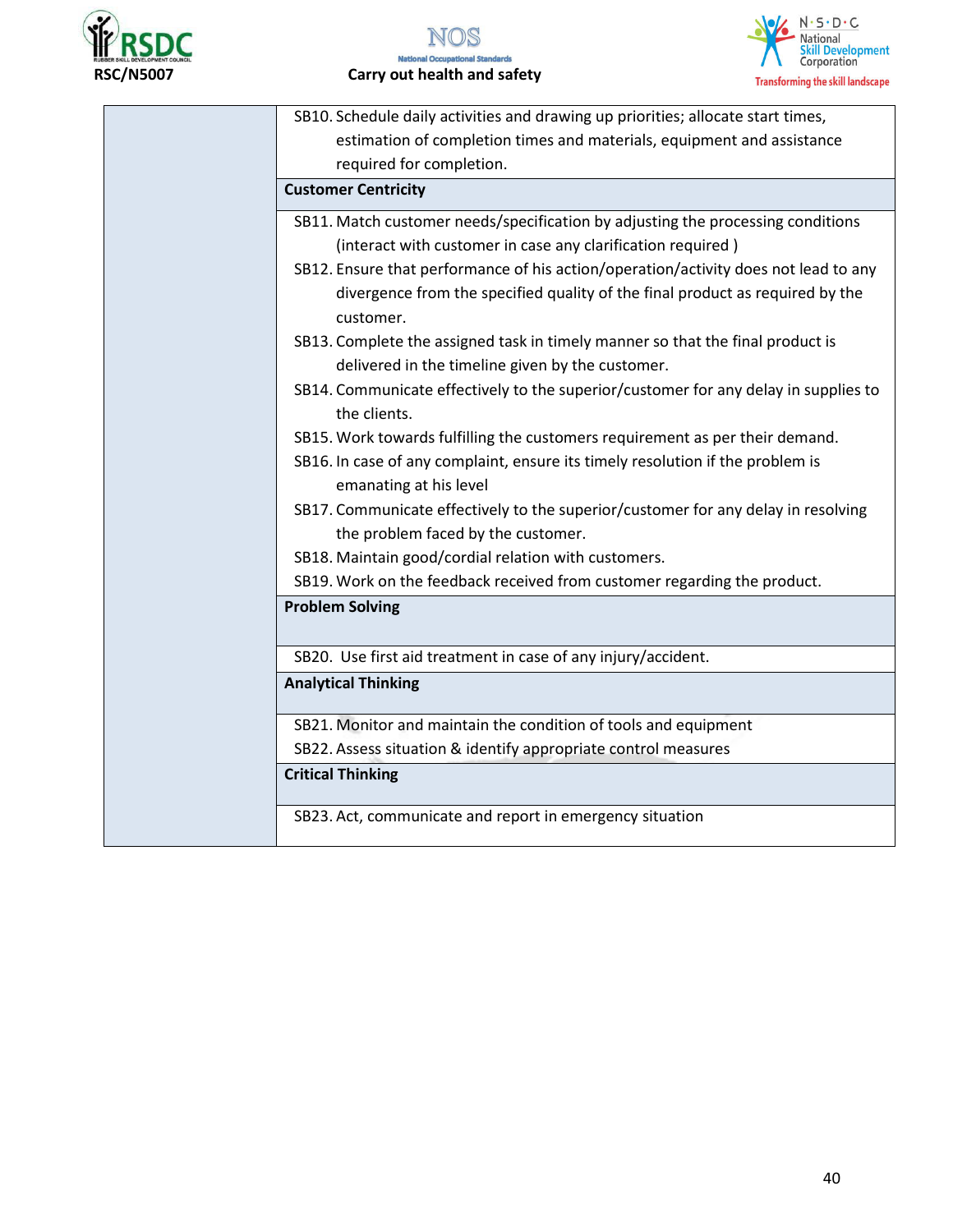





## **NOS Version Control**

| <b>NOS Code</b>            | <b>RSC/N5007</b>                             |                         |            |
|----------------------------|----------------------------------------------|-------------------------|------------|
| <b>Credits(NSQF)</b>       | <b>TBD</b>                                   | <b>Version number</b>   | 2.0        |
| <b>Industry</b>            | <b>Rubber Manufacturing</b>                  | <b>Drafted on</b>       | 02/12/2014 |
| <b>Industry Sub-sector</b> | Latex                                        | Last reviewed on        | 25/10/2017 |
| <b>Occupation</b>          | <b>Latex Product</b><br><b>Manufacturing</b> | <b>Next review date</b> | 25/10/2021 |

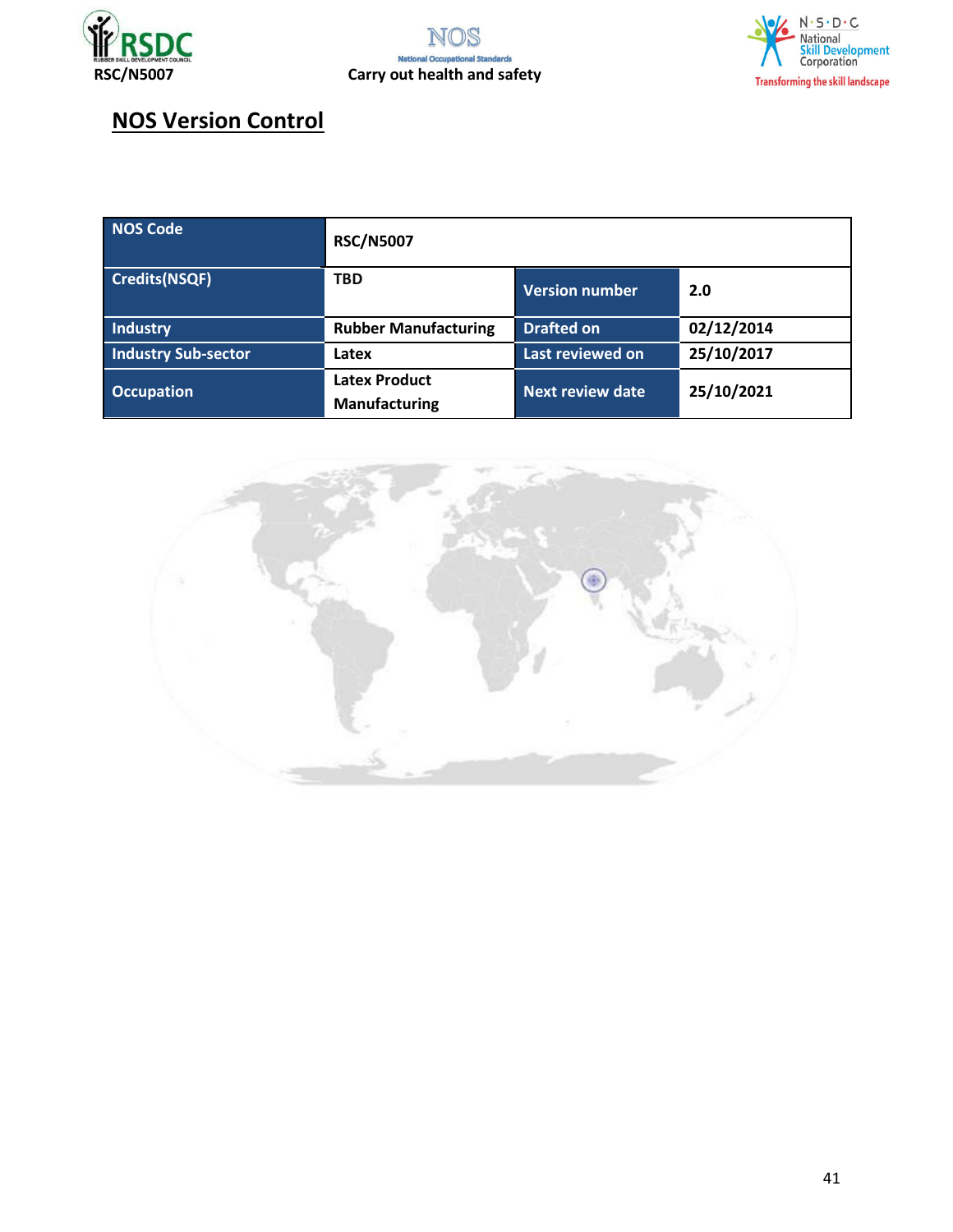





<span id="page-41-0"></span>

**Overview** 

This unit is about skill of entrepreneurship.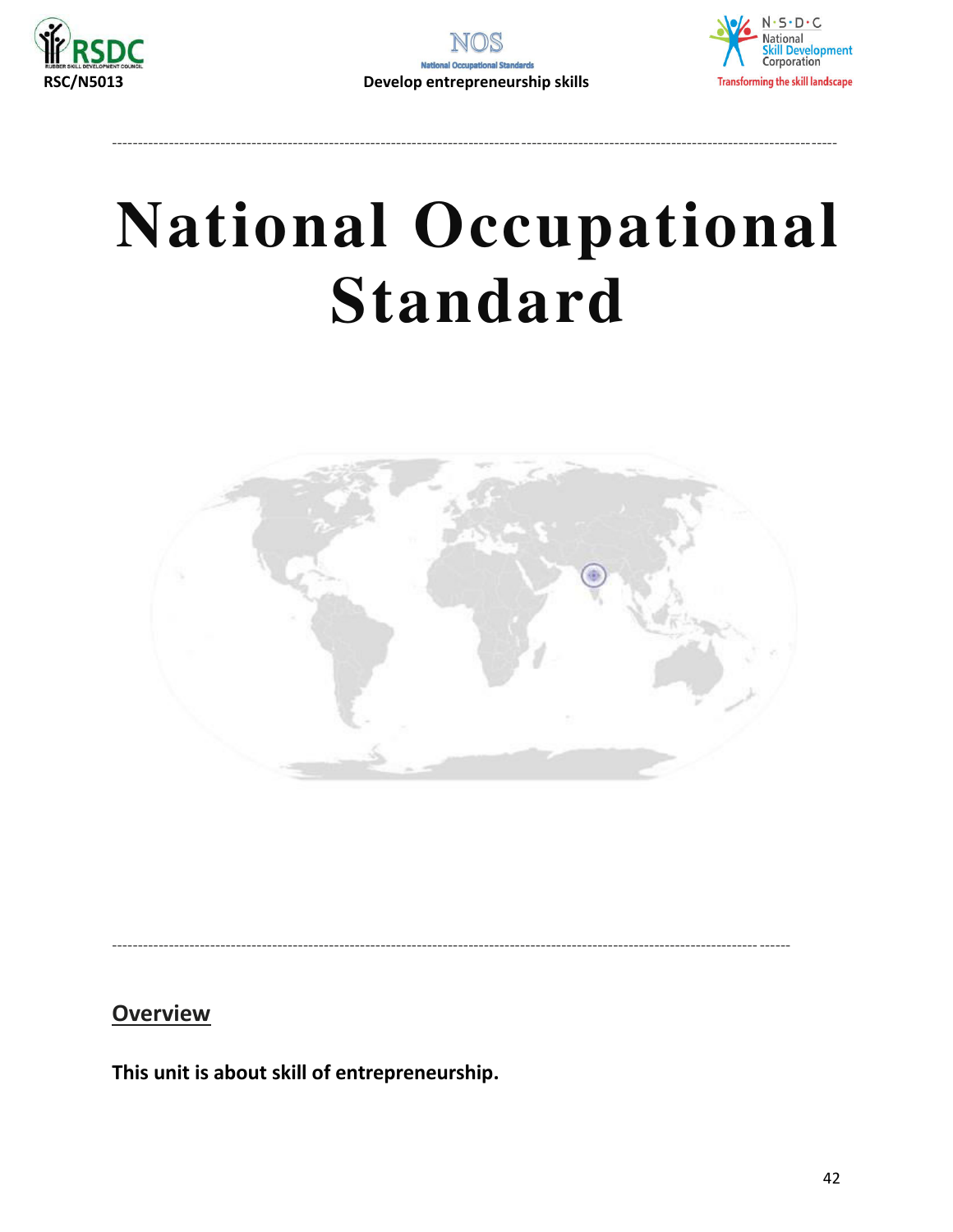

National Occupational Standard



### **RSC/N5013 Develop entrepreneurship skillS**



Unit Code RSC/N5013

| <b>Unit Title (Task)</b>               | <b>Develop Entrepreneurship Skills</b>                                                                                                                                                                                                                                                                                                                                                                                                                                                                                                                                                    |
|----------------------------------------|-------------------------------------------------------------------------------------------------------------------------------------------------------------------------------------------------------------------------------------------------------------------------------------------------------------------------------------------------------------------------------------------------------------------------------------------------------------------------------------------------------------------------------------------------------------------------------------------|
| <b>Description</b>                     | This unit is about entrepreneurship.                                                                                                                                                                                                                                                                                                                                                                                                                                                                                                                                                      |
| <b>Scope</b>                           | This unit/task covers the following tasks:<br>Identification of business opportunity<br>Sustain existing business and make continual improvement<br>Organizing/Directing the factors of production (productivity)<br>Undertaking risk and initiative<br>Innovation and be a role model<br>Keep watch and improve on quality, cost, safety, delivery and moral<br>Documentation                                                                                                                                                                                                            |
|                                        | Performance Criteria(PC) w.r.t. the scope                                                                                                                                                                                                                                                                                                                                                                                                                                                                                                                                                 |
| <b>Element</b>                         | <b>Performance Criteria</b>                                                                                                                                                                                                                                                                                                                                                                                                                                                                                                                                                               |
| <b>Business</b><br>opportunity         | To be competent, the individual on the job must be able to know and<br>understand:<br>Awareness to identify profitable business opportunity<br>PC1.<br>(Opportunity can be in the form of new material in use, new process,<br>new technology, new market etc)<br>Maintain the confidentiality till the completion of working on the idea<br>PC <sub>2</sub> .<br>Discuss the opportunity (with trusted ones) to evaluate its feasibility<br>PC <sub>3</sub> .<br>PC4.<br>Arrange/organize related documents/information                                                                  |
| <b>Sustain existing</b><br>business    | PC5.<br>Monitor the development at competitors' end<br>Sustain existing business and make continual improvements<br>PC6.<br>Evaluate possibilities of process simplification, combining process<br>PC7.<br>steps(wherever applicable), reducing manpower dependency<br>Acquire new information for optimal allocation of resources before<br>PC8.<br>others to gain profit                                                                                                                                                                                                                |
| <b>Factors of</b><br><b>Production</b> | Understanding the requirement of different factors of production: land,<br>PC9.<br>labour and capital<br>PC10. Acquire and deploy necessary resources for exploitation of identified<br>business opportunity<br>PC11. Develop a business plan<br>PC12. Acquire financial and material resources<br>PC13. Organize to hire experienced and efficient human resource<br>PC14. Arrange for best factory set up<br>PC15. Raise capital from different sources keeping the interest cost at<br>minimum<br>PC16. Arrange for purchase, effective utilization and management of the<br>resources |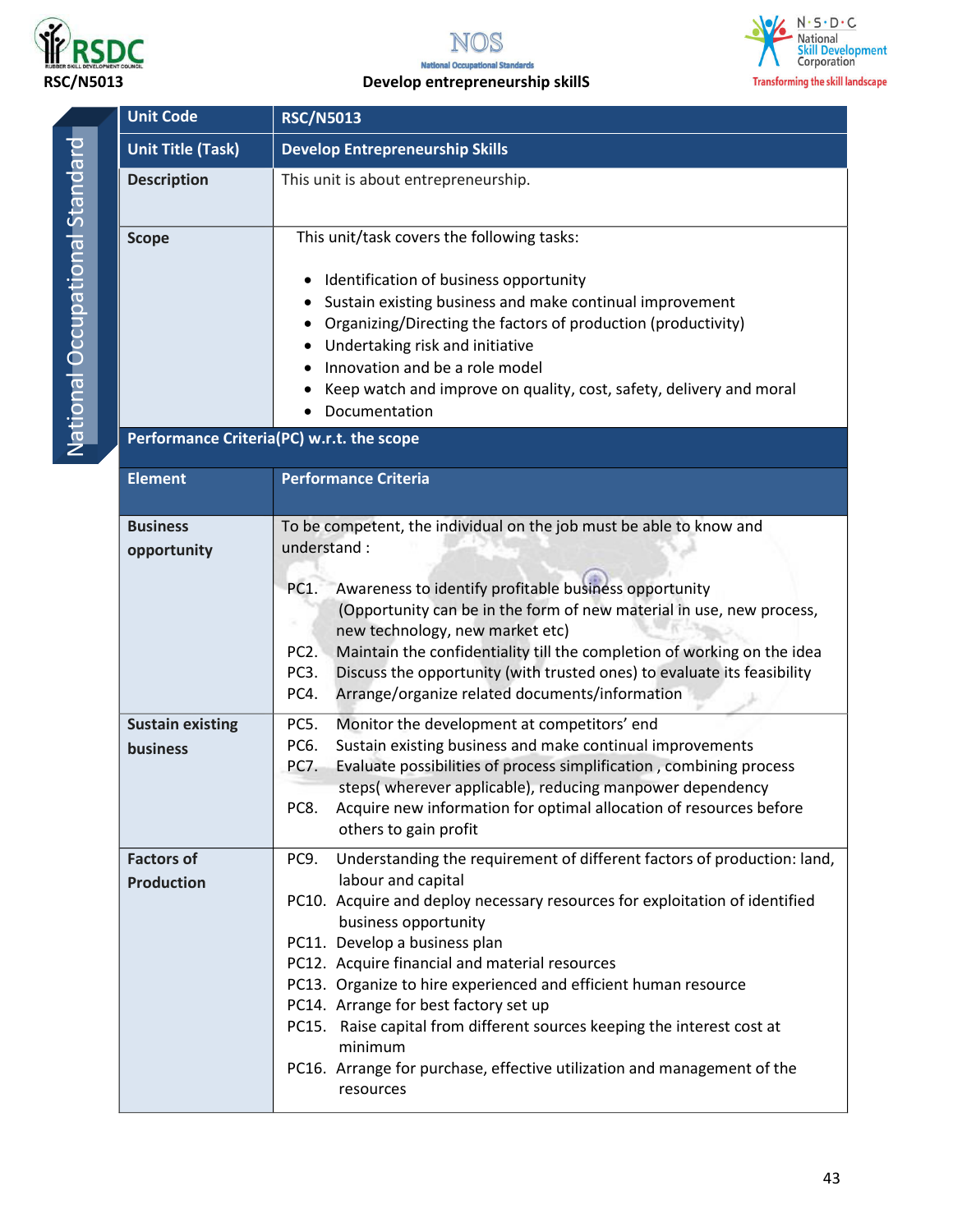







### **RSC/N5013 Develop entrepreneurship skillS**

| <b>Risk and initiative</b>             | PC17. Assume risk and deal with uncertainty                                  |
|----------------------------------------|------------------------------------------------------------------------------|
|                                        | PC18. Take initiative to start something new (process, product etc.)         |
|                                        |                                                                              |
| Innovation                             | PC19. Convert new idea into successful innovation                            |
|                                        | PC20. Replace whole or in part inferior offerings creating new               |
|                                        | products/business model                                                      |
|                                        | PC21. Develop new combinations of existing inputs                            |
|                                        |                                                                              |
| <b>Bring in</b>                        | PC22. Work competitively towards reduction of cost through efficiency,       |
| Improvement                            | improvement in quality, bring in new product/features of product             |
|                                        | Acquire semi or fully automatic units for improved productivity              |
|                                        |                                                                              |
| <b>Documentation</b>                   | PC23. Collection and recording of all information                            |
|                                        | PC24. Compilation, analysis and documentation                                |
|                                        | PC25. Correspondence with vendors, clients, govt. agencies and public        |
|                                        | PC26. Document notifications/letters from Government agencies and            |
|                                        | management                                                                   |
| <b>Knowledge and Understanding (K)</b> |                                                                              |
|                                        | The user/individual on the job needs to know and understand:                 |
| A. Organizational                      |                                                                              |
| <b>Context</b>                         | KA1. Efficient organization and management of factors of production          |
|                                        | KA2. Planning and organizing activities through administrative and financial |
| (Knowledge of                          |                                                                              |
| the company /                          | management                                                                   |
| organization and                       | KA3. Analyzing shortfall/achievement for further improvement                 |
| its processes)                         | KA4. Importance of maintaining confidentiality of new business plan          |
|                                        | KA5. Documentation for self-awareness and publication                        |
|                                        | KA6. Procedures for presenting/discussing new business opportunity           |
|                                        | KA7. Procedures for approval of new plan                                     |
|                                        |                                                                              |
|                                        | The user/individual on the job needs to know and understand:                 |
| <b>Technical</b>                       | KB1. Cost-benefit analysis of the business opportunity                       |
| Knowledge                              | Finance management procedures<br><b>KB2.</b>                                 |
|                                        | KB3. Environmental issues and quality standards                              |
|                                        | KB4. Taking advantage of market opportunities by planning, organizing and    |
|                                        |                                                                              |
|                                        | deploying resources                                                          |
|                                        | KB5. Human resource management                                               |
|                                        | KB6. Data collection, analysis and documentation                             |
|                                        | KB7. Computer application- data processing, report typing etc.               |
|                                        | KB8. Importance of patent and copyright                                      |
|                                        | KB9. Latest technology in use to gather information                          |
|                                        | KB10. Implications of delay in working on identified business opportunity    |
|                                        | KB11. Effect of disclosing innovations without following set procedures      |
| Skills (S)                             |                                                                              |
| A. Core                                | <b>Writing Skills</b>                                                        |
|                                        |                                                                              |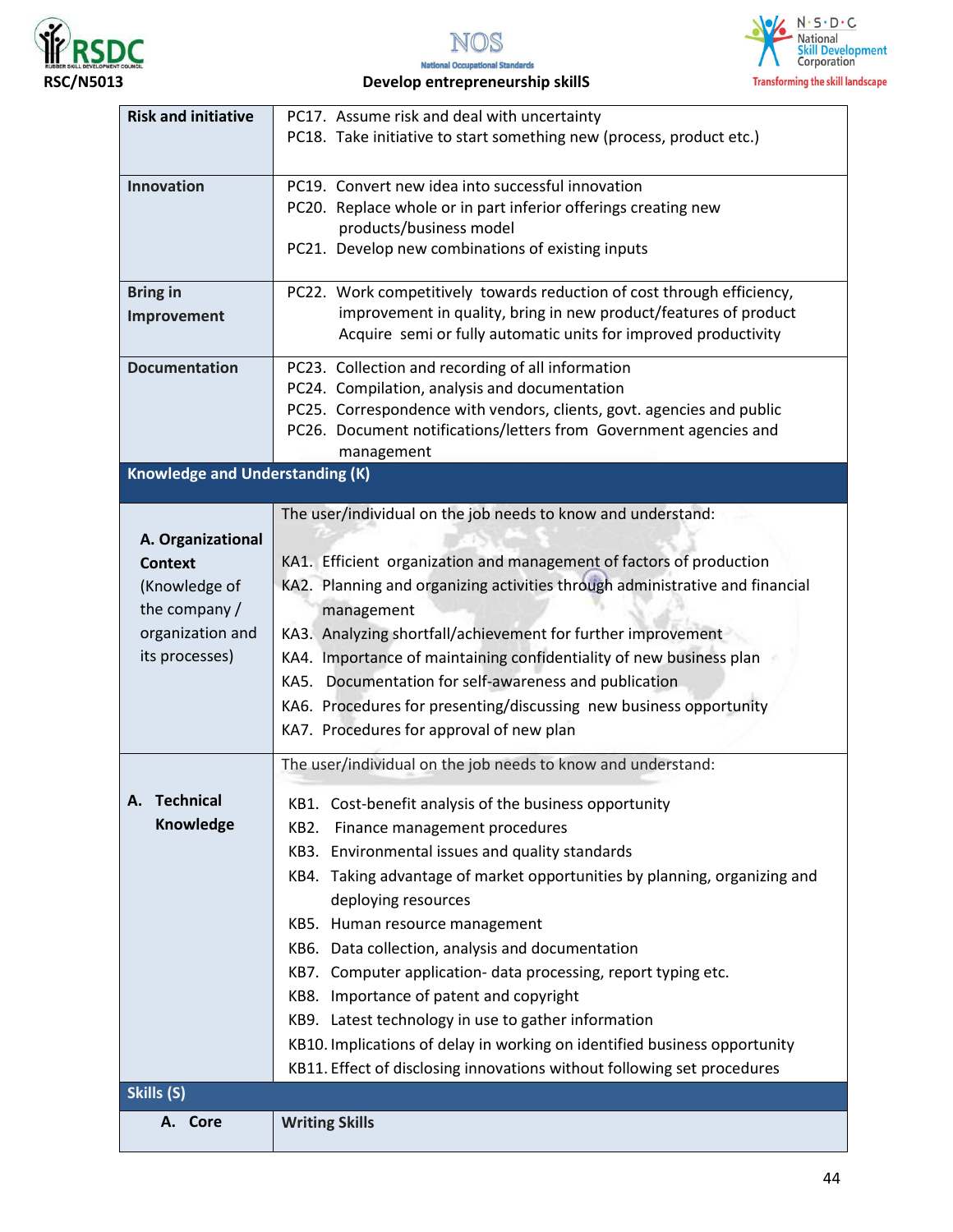









| Skills/                                 | The user/ individual on the job needs to know and understand how to:          |
|-----------------------------------------|-------------------------------------------------------------------------------|
| <b>Generic</b>                          | SA1. Express ideas clearly through written document                           |
| <b>Skills</b>                           | SA2. Prepare letters, mails and other documents for communication             |
|                                         | SA3. Prepare proposals and feedback to higher authorities                     |
|                                         | SA4. Correspond with other institutions/department                            |
|                                         | SA5. Report writing, organizing data and information using computer           |
|                                         | applications                                                                  |
|                                         | <b>Reading Skills</b>                                                         |
|                                         | SA6. Read and understand the contents published in scientific journals,       |
|                                         | manuals, newspaper and other publications                                     |
|                                         | SA7. Read, understand and interpret various rules, schemes etc.               |
|                                         | SA8. Read and understand images, graphs, charts, diagrams etc.                |
|                                         | SA9. Read and understand articles and interpret                               |
|                                         | <b>Oral Communication</b>                                                     |
|                                         | SA10. Gather information using contacts                                       |
|                                         | SA11. Express statements, opinions or information clearly so that the         |
|                                         | receiver can hear and understand                                              |
|                                         | SA12. Respond appropriately to queries                                        |
|                                         | SA13. Communicate effectively to team members and people contacted            |
| <b>B.</b> Professional<br><b>Skills</b> | <b>Decision Making</b>                                                        |
|                                         | The user/individual on the job needs to know and understand how to:           |
|                                         | SB1. Arrive at proper decisions according to different situations             |
|                                         | SB2. Take forward selected ideas and reject others                            |
|                                         |                                                                               |
|                                         | SB3. Optimally allocate resources                                             |
|                                         | SB4. Chart out the process flow to take the identified ideas forward          |
|                                         | <b>Plan and Organize</b>                                                      |
|                                         | SB5. Plan and organize the factors of production to execute the business      |
|                                         | plan                                                                          |
|                                         | SB6. Fix up tasks and allotment of the same                                   |
|                                         | SB7. Assign tasks to suitable persons                                         |
|                                         | SB8. Motivate them for better output and time bound completion of tasks       |
|                                         | <b>Customer Centricity</b>                                                    |
|                                         | SB9. Correspond effectively with clients relating to product feedback and for |
|                                         | communicating/collecting any other information.                               |
|                                         | <b>Problem Solving</b>                                                        |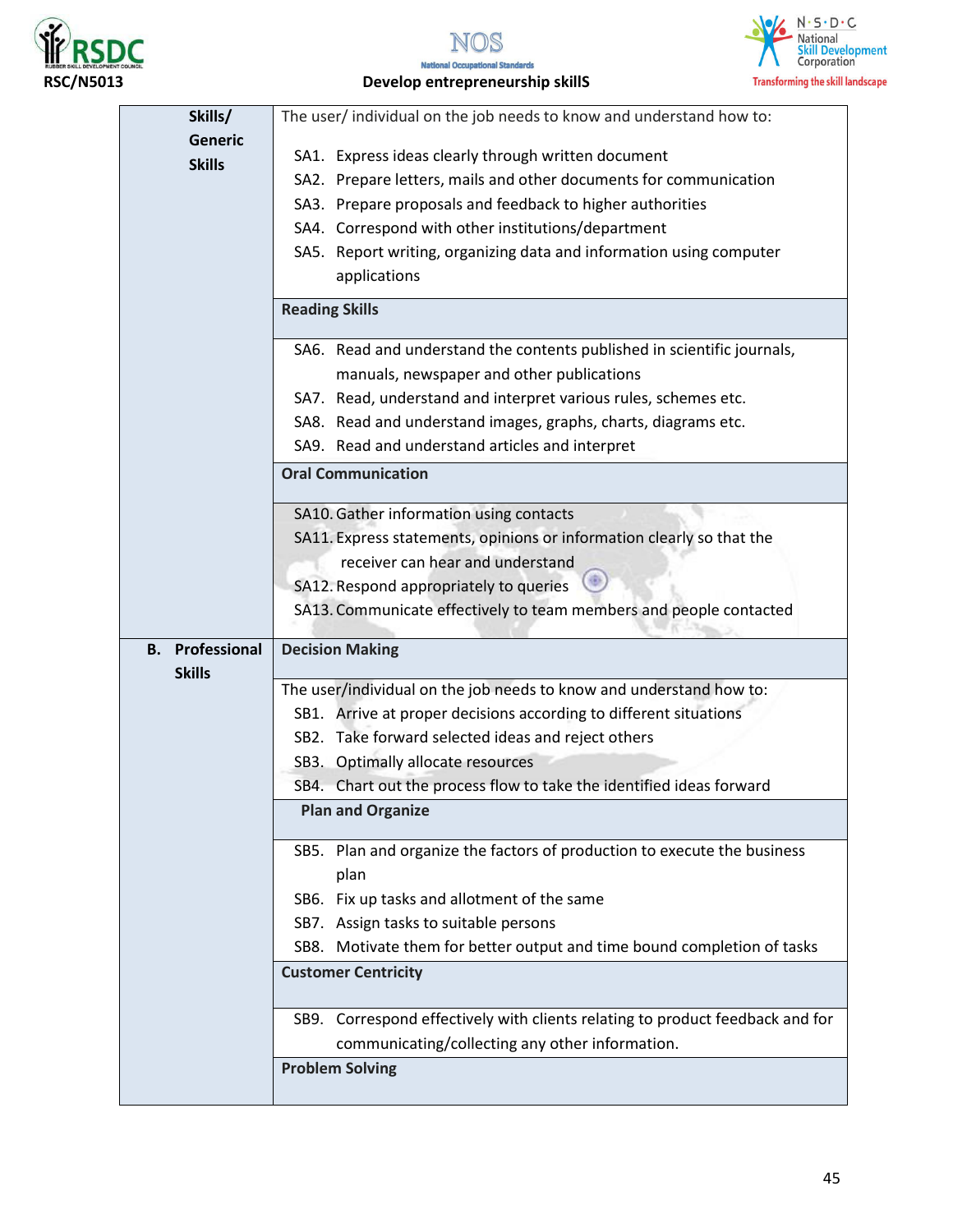







| SB10. Solve problems related to equipment and supply of inputs         |
|------------------------------------------------------------------------|
| SB11. Solve problems among colleagues                                  |
| SB12. Diagnose problems and resolve at initial stage itself            |
| <b>Analytical Thinking</b>                                             |
|                                                                        |
| SB13. Suggest improvement over the existing systems                    |
| SB14. Analyze the feasibility of opportunities                         |
| SB15. Perform cost-benefit analysis                                    |
| <b>Critical Thinking</b>                                               |
|                                                                        |
| SB16. Take appropriate action/seek expert opinion to overcome critical |
| situations                                                             |
|                                                                        |

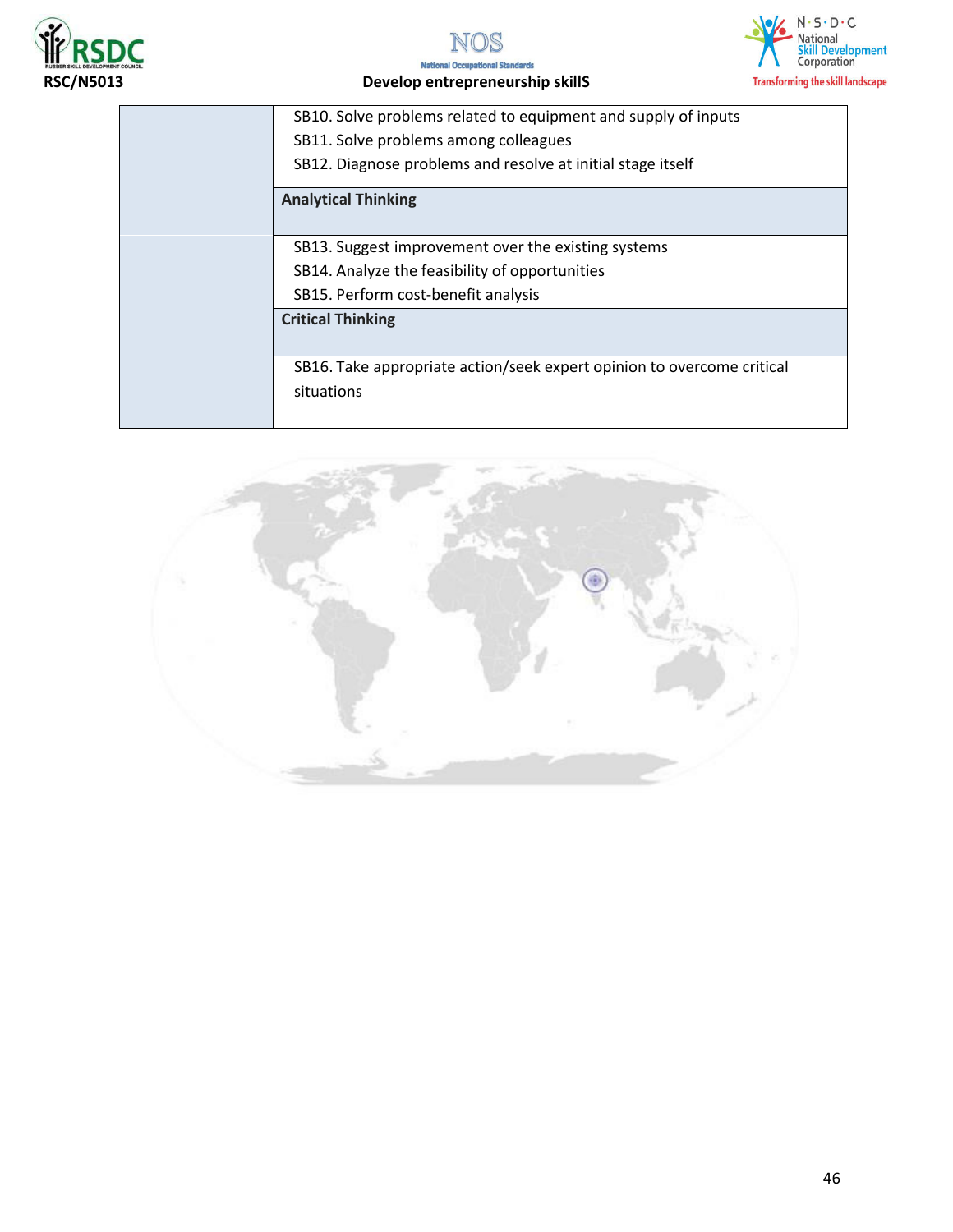



## **NOS Version Control**

| <b>NOS Code</b>      | <b>RSC/N5013</b>                             |                         |            |
|----------------------|----------------------------------------------|-------------------------|------------|
| <b>Credits(NSQF)</b> | <b>TBD</b>                                   | <b>Version number</b>   | 2.0        |
| Industry             | <b>Rubber Manufacturing</b>                  | <b>Drafted on</b>       | 02/12/2014 |
| Industry Sub-sector  | Latex                                        | Last reviewed on        | 25/10/2017 |
| <b>Occupation</b>    | <b>Latex Product</b><br><b>Manufacturing</b> | <b>Next review date</b> | 25/10/2021 |

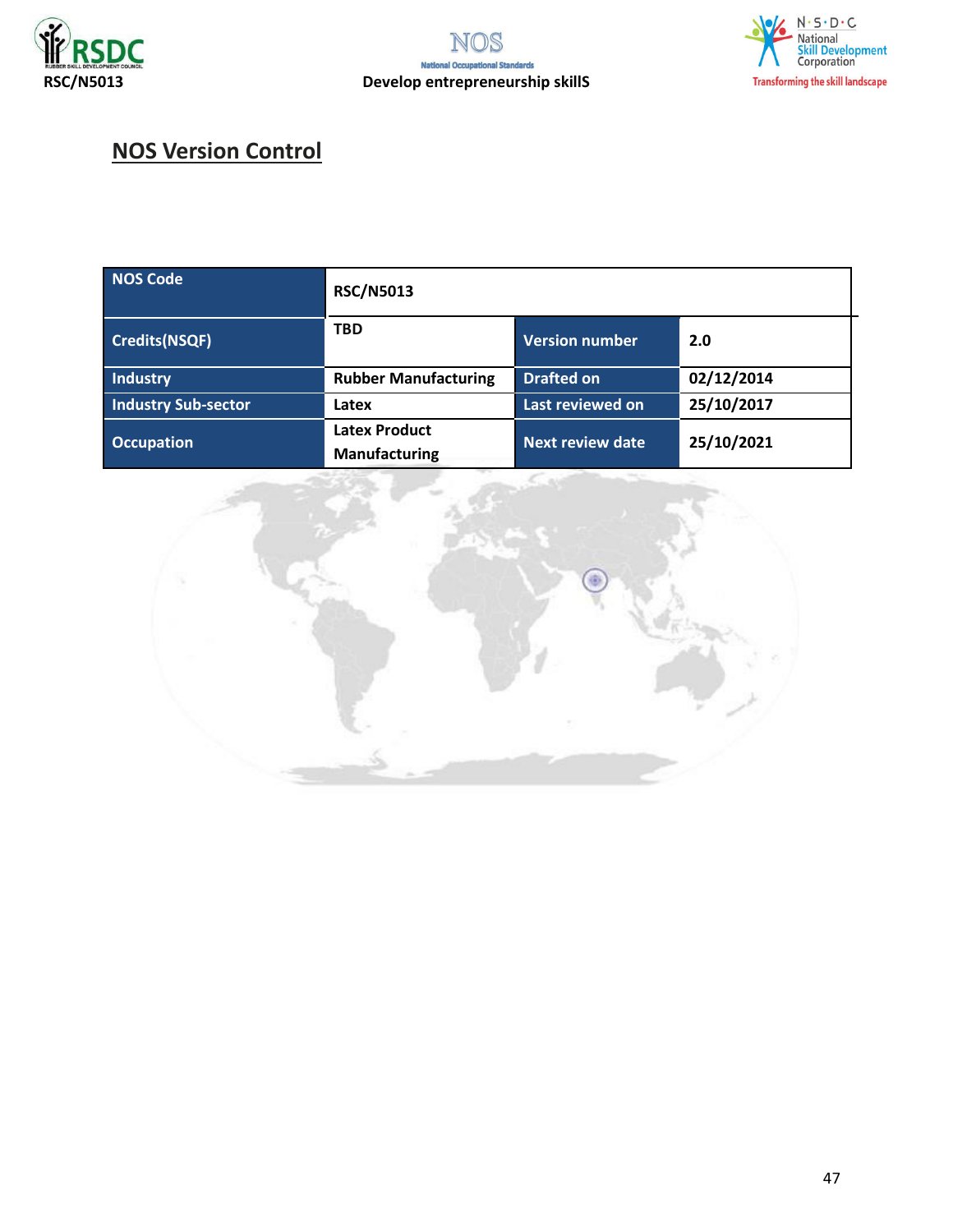



### <span id="page-47-0"></span>**Annexure**

### **Nomenclature for QP and NOS**



#### **[Back to top…](#page-0-1)**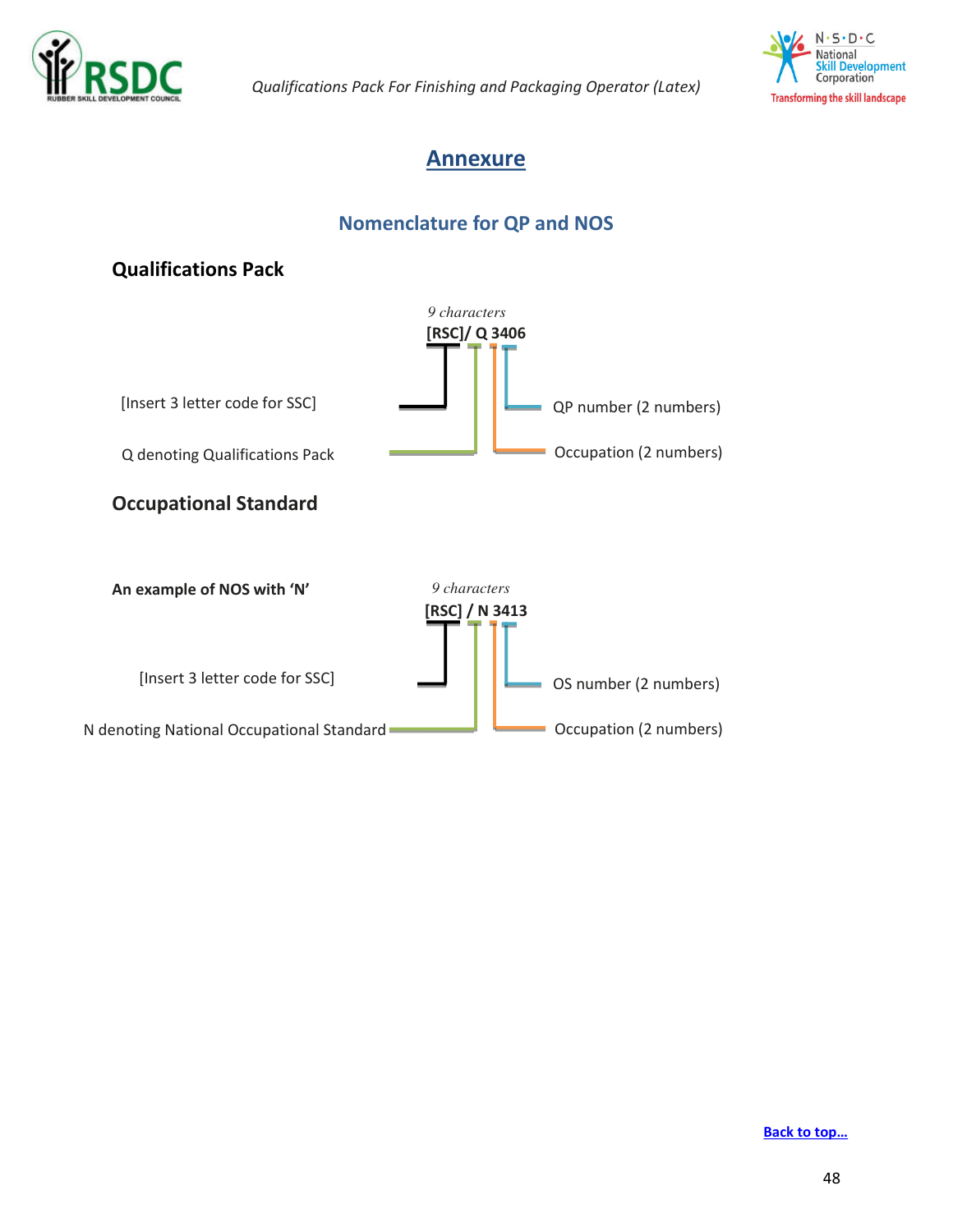



The following acronyms/codes have been used in the nomenclature above:

| Sub-sector                  | <b>Range of Occupation numbers</b> |
|-----------------------------|------------------------------------|
| Latex                       | 02-34                              |
| Non-tyre                    | $12 - 12$                          |
| <b>Rubber Manufacturing</b> | 28-28                              |
| <b>Tyre</b>                 | 02-36                              |
| Tyre & Non-Tyre             | 01-37                              |

| Sequence                | <b>Description</b> | <b>Example</b> |
|-------------------------|--------------------|----------------|
| <b>Three letters</b>    | Industry name      | [RSC]          |
| Slash                   |                    |                |
| <b>Next letter</b>      | Whether QP or NOS  | N              |
| <b>Next two numbers</b> | Occupation code    | 34             |
| <b>Next two numbers</b> | OS number          | 13             |
|                         |                    |                |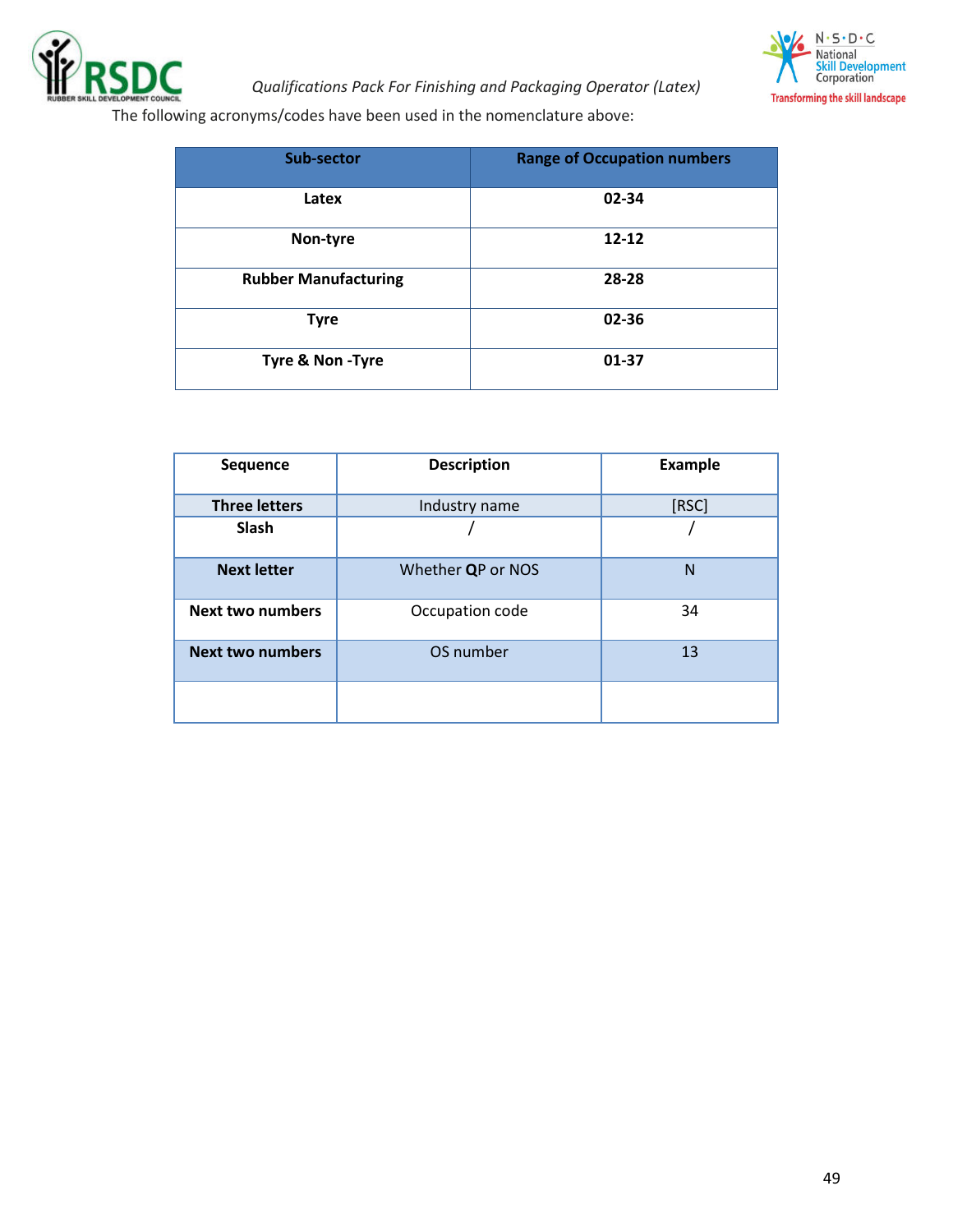



### <span id="page-49-0"></span>Criteria For Assessment Of Trainees

### **Job Role:** Finishing and Packaging Operator (Latex) **Qualification Pack Code:** RSC/Q3406 **Sector Skill Council:** Rubber Skill Development Council

#### **Guidelines for Assessment**

1. Criteria for assessment for each Qualification Pack will be created by the Sector Skill Council. Each Performance Criteria (PC) will be assigned marks proportional to its importance in NOS. SSC will also lay down proportion of marks for Theory and Skills Practical for each PC.

2. The assessment for the theory part will be based on knowledge bank of questions created by the SSC.

3. Assessment will be conducted for all compulsory NOS, and where applicable, on the selected elective/option NOS/set of NOS.

4. Individual assessment agencies will create unique question papers for theory part for each candidate at each examination/training center (as per assessment criteria below).

5. Individual assessment agencies will create unique evaluations for skill practical for every student at each examination/training center based on this criterion.

6. To pass the Qualification Pack , every trainee should score a minimum of 70% of aggregate marks to successfully clear the assessment.

7. In case of unsuccessful completion, the trainee may seek reassessment on the Qualification Pack.

|                                                          | <b>Compulsory NOS</b>                                                                                                                                                                 |                           |                | <b>Marks</b><br><b>Allocation</b> |                                               |
|----------------------------------------------------------|---------------------------------------------------------------------------------------------------------------------------------------------------------------------------------------|---------------------------|----------------|-----------------------------------|-----------------------------------------------|
| <b>Total Marks: 700</b><br><b>Assessment</b><br>outcomes | <b>Assessment Criteria for outcomes</b>                                                                                                                                               | <b>Total</b><br>Mar<br>ks | Out<br>Of      | <b>The</b><br>ory                 | <b>Skill</b><br>$\mathsf{s}$<br>Prac<br>tical |
|                                                          | PC1. Comply with statistical quality control procedures                                                                                                                               |                           | 10             | $\overline{3}$                    | $\overline{7}$                                |
|                                                          | PC2. Arrange products in the designated area for final finishing                                                                                                                      |                           | 6              | 0                                 | 6                                             |
|                                                          | PC3. Carry out the final finishing for products                                                                                                                                       |                           | 17             | 6                                 | 11                                            |
|                                                          | PC4. Place the properly finished products as per the category in the<br>designated area as per First in First out basis                                                               | 100                       | 6              | 0                                 | 6                                             |
|                                                          | PC5. In case of any defect/problem in the product (keep a record of<br>defect detail), keep them in a separate area and inform Supervisor<br>for corrective action                    |                           | 9              | $\overline{3}$                    | 6                                             |
| <b>RSC/N3413</b>                                         | PC6. Ensure that QA audit of the products manufactured is done                                                                                                                        |                           | $\overline{2}$ | $\overline{2}$                    | $\Omega$                                      |
| <b>Undertake</b><br>finishing and                        | PC7. Get the shelf life procedures and museum product samples<br>preservation done                                                                                                    |                           | $\overline{7}$ | $\overline{3}$                    | 4                                             |
| packaging of                                             | PC8. Check the lot number and coding                                                                                                                                                  |                           | 11             | 4                                 | $\overline{7}$                                |
| latex products                                           | PC9. Assist in carrying out the pre-shipment procedures                                                                                                                               |                           | $\overline{3}$ | 3                                 | $\Omega$                                      |
|                                                          | PC10. Collect copy of all documents duly signed by QA Manager<br>pertaining to all manufacturing inspection, packing and pre<br>inspection report before the lot release for shipping |                           | 4              | 4                                 | $\Omega$                                      |
|                                                          | PC11. Ensure maintenance of product traceability records of the<br>product to be shipped out                                                                                          |                           | 12             | 4                                 | 8                                             |
|                                                          | PC12. Ensure that documents along with lot sample must be kept<br>safely till expiration date of the product.                                                                         |                           | $\overline{3}$ | $\overline{3}$                    | $\Omega$                                      |
|                                                          | PC13. Adhere to all safety norms (such as wearing protective                                                                                                                          |                           | 8              | $\overline{3}$                    | 5                                             |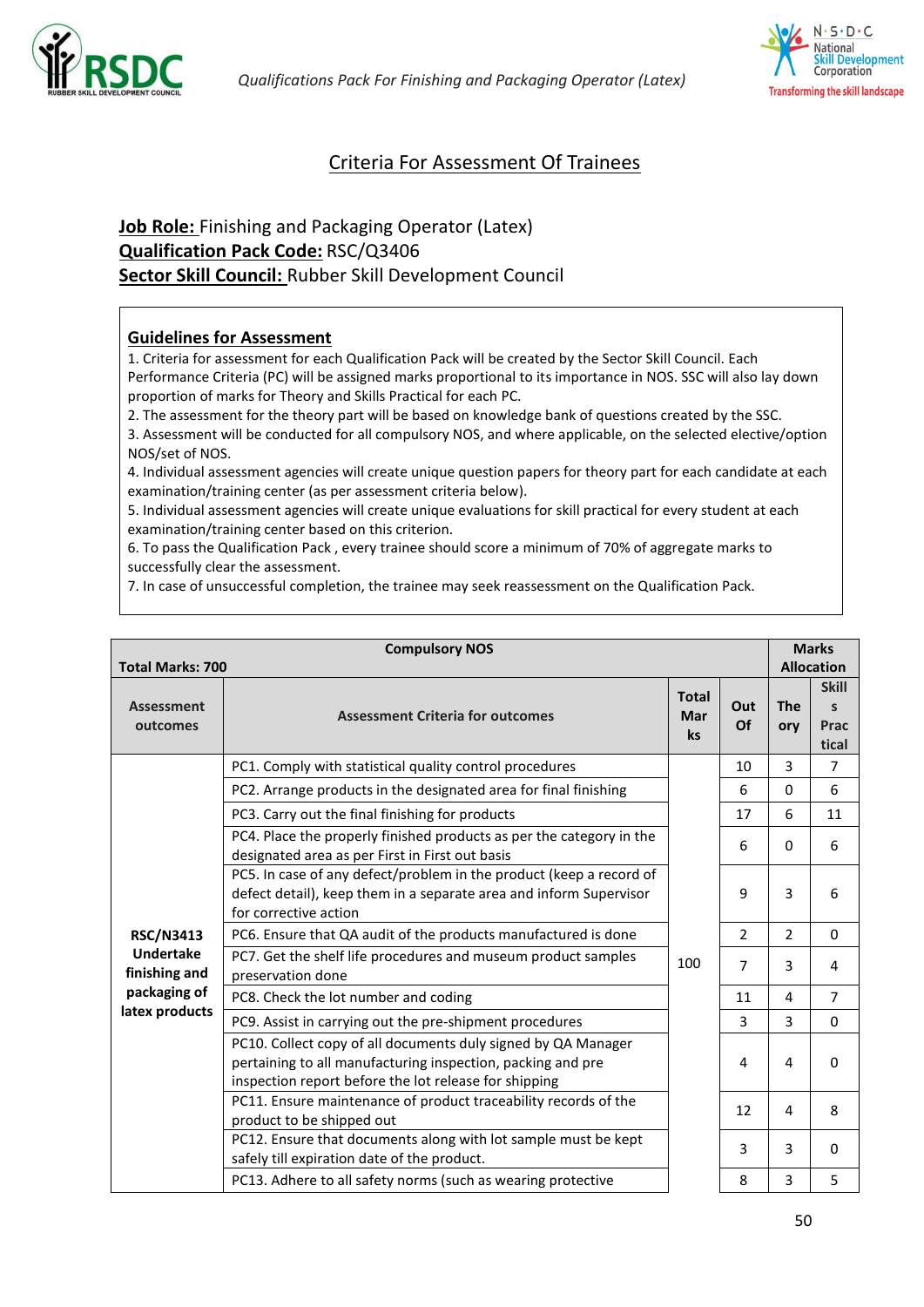



|                               | gloves, masks and shoes).                                                                                                                  |     |                |                |                  |
|-------------------------------|--------------------------------------------------------------------------------------------------------------------------------------------|-----|----------------|----------------|------------------|
|                               | PC14. Comply with health, safety, environment guidelines,                                                                                  |     |                |                |                  |
|                               | regulations etc in accordance with international/national standards                                                                        |     | 2              | 2              | $\mathbf 0$      |
|                               | or organizational standards (SOP)                                                                                                          |     |                |                |                  |
|                               | <b>Total</b>                                                                                                                               |     | 100            | 40             | 60               |
|                               | PC1. Inspect the area while taking into account various surfaces                                                                           |     | 3              | 3              | $\mathbf 0$      |
|                               | PC2. Identify the material requirements for cleaning the areas                                                                             |     | 3              | 3              | $\mathbf 0$      |
|                               | inspected, by considering risk, time, efficiency and type of stain                                                                         |     |                |                |                  |
|                               | PC3. Ensure that the cleaning equipment is in proper working                                                                               |     | 3              | 3              | $\mathbf 0$      |
|                               | condition                                                                                                                                  |     |                |                |                  |
|                               | PC4. Select the suitable alternatives for cleaning the areas in case<br>the appropriate equipment and materials are not available and      |     | 3              | 3              | 0                |
|                               | inform the appropriate person                                                                                                              |     |                |                |                  |
|                               | PC5. Plan the sequence for cleaning the area to avoid re-soiling                                                                           | 100 |                |                |                  |
|                               | clean areas and surfaces                                                                                                                   |     | 3              | 3              | 0                |
|                               | PC6. Inform the affected people about the cleaning activity                                                                                |     | $\overline{2}$ | $\overline{2}$ | $\mathbf 0$      |
|                               | PC7. Display the appropriate signage for the work being conducted                                                                          |     | 3              | 3              | 0                |
|                               | PC8. Ensure that there is adequate ventilation for the work being                                                                          |     |                |                |                  |
|                               | carried out                                                                                                                                |     | 3              | 3              | $\mathbf 0$      |
|                               | PC9. Wear the personal protective equipment required for the                                                                               |     |                |                |                  |
|                               | cleaning method and materials being used                                                                                                   |     | 3              | 3              | 0                |
|                               | PC10. Use the correct cleaning method for the work area, type of                                                                           |     | 3              | 3              | $\mathbf 0$      |
|                               | soiling and surface                                                                                                                        |     |                |                |                  |
| <b>RSC/N5001</b>              | PC11. Carry out cleaning activity without disturbing others                                                                                |     | 3              | 3              | 0                |
| Carry out                     | PC12. Deal with accidental damage, if any, caused while carrying                                                                           |     | 3              | 3              | 0                |
| housekeeping                  | out the work                                                                                                                               |     |                |                |                  |
| in rubber                     | PC13. Report to the appropriate person incase there are any                                                                                |     | 3              | 3              | $\mathbf 0$      |
| product<br>manufacturing      | difficulties in carrying out the work                                                                                                      |     |                |                |                  |
|                               | PC14. Identify and report any additional cleaning is required that is<br>outside one's responsibility or skill , to the appropriate person |     | 3              | 3              | 0                |
|                               | PC15. Ensure that there is no oily substance on the floor to avoid                                                                         |     |                |                |                  |
|                               | slippage                                                                                                                                   |     | 9              | 3              | 6                |
|                               | PC16. Ensure that no scrap material is lying around                                                                                        |     | 9              | 3              | 6                |
|                               | PC17. Maintain and store housekeeping equipment and supplies                                                                               |     | 3              | 3              | $\boldsymbol{0}$ |
|                               | PC18. Follow workplace procedures to deal with any accidental                                                                              |     |                |                |                  |
|                               | damage caused during the cleaning process                                                                                                  |     | 3              | 3              | 0                |
|                               | PC19. Ensure that, on completion of the work, the area is left clean                                                                       |     |                |                |                  |
|                               | and dry and meets requirements                                                                                                             |     | 8              | 2              | 6                |
|                               | PC20. Return the equipment, materials and personal protective                                                                              |     |                |                |                  |
|                               | equipment that were used to the right places making sure they are                                                                          |     | 3              | 3              | 0                |
|                               | clean, safe and securely stored                                                                                                            |     |                |                |                  |
|                               | PC21. Dispose off the waste garnered from the activity in an                                                                               |     | 9              | 3              | 6                |
|                               | appropriate manner<br>PC22. Dispose of used and un-used solutions according to                                                             |     |                |                |                  |
|                               | manufacturer's instructions, and clean the equipment thoroughly                                                                            |     | 9              | 3              | 6                |
|                               | PC23. Maintain schedules and records for housekeeping duty                                                                                 |     | 3              | 3              | $\mathbf 0$      |
|                               | PC24. Replenish any necessary supplies or consumables                                                                                      |     | 3              | 3              | 0                |
|                               |                                                                                                                                            |     |                |                |                  |
|                               | <b>Total</b>                                                                                                                               |     | 100            | 70             | 30               |
| <b>RSC/N5002</b>              | PC1. Report data/problems/incidents as applicable in a timely                                                                              |     | 12             | 8              | 4                |
| Carry out                     | manner<br>PC2. Report to the appropriate authority as laid down by the                                                                     | 100 |                |                |                  |
| reporting and<br>documentatio | company                                                                                                                                    |     | 12             | 8              | 4                |
| n                             | PC3. Follow reporting procedures as prescribed by the company                                                                              |     | 12             | 8              | 4                |
|                               |                                                                                                                                            |     |                |                |                  |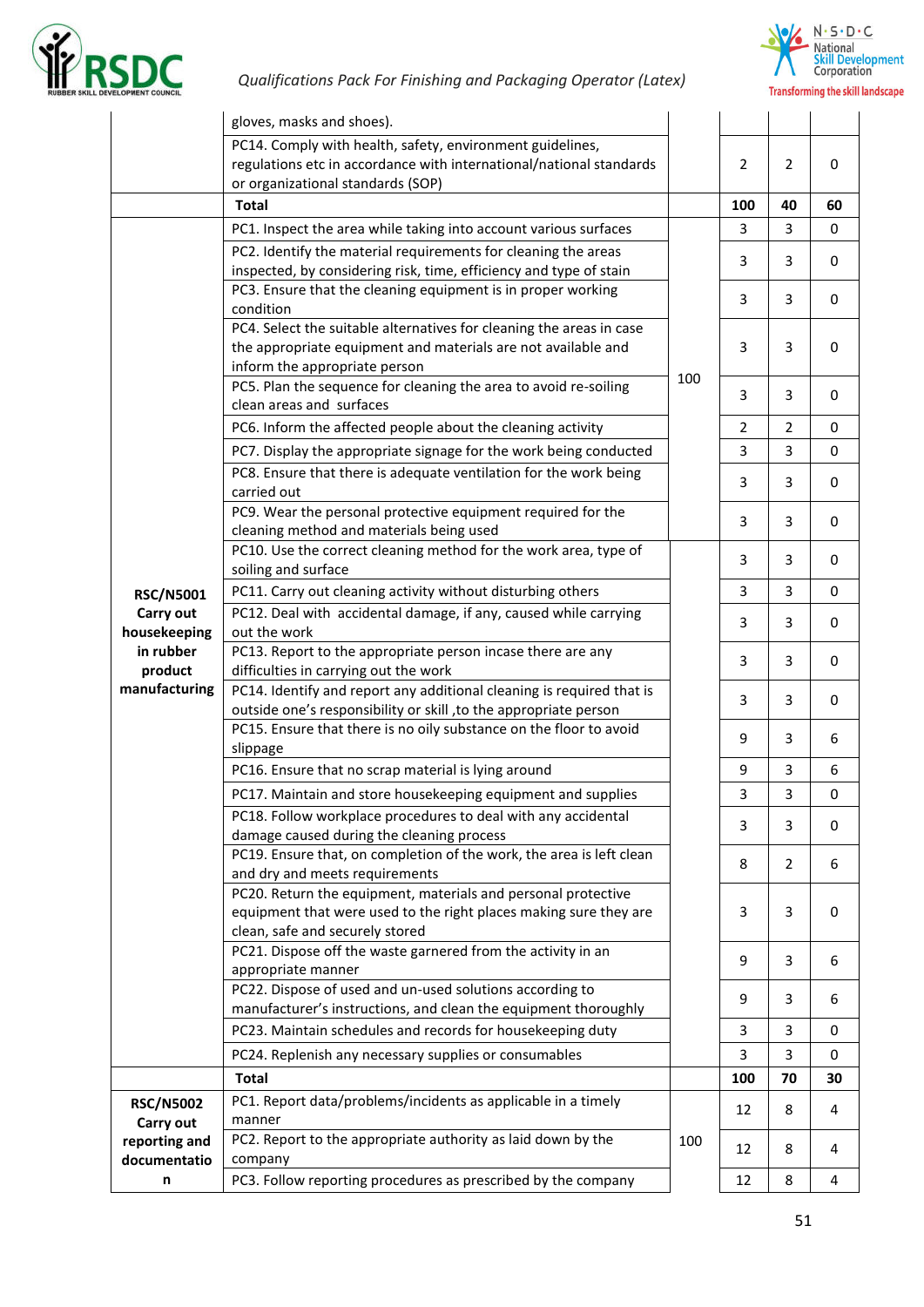



|                                                                                                                       | PC4. Identify documentation to be completed relating to one's role                                                                                                          |     | 10             | 6              | 4              |
|-----------------------------------------------------------------------------------------------------------------------|-----------------------------------------------------------------------------------------------------------------------------------------------------------------------------|-----|----------------|----------------|----------------|
|                                                                                                                       | PC5. Record details accurately in an appropriate format                                                                                                                     |     | 16             | 6              | 10             |
|                                                                                                                       | PC6. Complete all documentation within stipulated time according<br>to company procedure                                                                                    |     | 14             | 4              | 10             |
|                                                                                                                       | PC7. Ensure that the final document meets with the requirements<br>of the persons who for requested it or make any amendments<br>accordingly                                |     | 6              | 4              | $\overline{2}$ |
|                                                                                                                       | PC8. Make sure documents are available to all the appropriate<br>authorities to inspect                                                                                     |     | 6              | 4              | $\overline{2}$ |
|                                                                                                                       | PC9. Respond to the requests for information in an appropriate<br>manner whilst following organizational procedures                                                         |     | 6              | 6              | 0              |
|                                                                                                                       | PC10. Inform the appropriate authority about the requests for<br>information<br>received                                                                                    |     | 6              | 6              | 0              |
|                                                                                                                       | <b>Total</b>                                                                                                                                                                |     | 100            | 60             | 40             |
|                                                                                                                       | PC1. Ensure that total range of checks are regularly and consistently<br>performed                                                                                          |     | 24             | 10             | 14             |
|                                                                                                                       | PC2. Use appropriate measuring instruments, equipment, tools,<br>accessories etc, as required                                                                               |     | 24             | 10             | 14             |
|                                                                                                                       | PC3. Identify non-conformities to quality assurance standards                                                                                                               |     | 6              | $\overline{4}$ | $\overline{2}$ |
|                                                                                                                       | PC4. Identify potential causes of non-conformities to quality<br>assurance standards                                                                                        |     | 5              | 3              | $\overline{2}$ |
|                                                                                                                       | PC5. Identify impact on final product due to non-conformance to<br>company standards                                                                                        |     | 5              | 3              | $\overline{2}$ |
|                                                                                                                       | PC6. Evaluate the need for action to ensure that problems do not<br>recur                                                                                                   |     | 6              | 4              | $\overline{2}$ |
|                                                                                                                       | PC7. Suggest corrective action to address the problem                                                                                                                       |     | 5              | 3              | $\overline{2}$ |
|                                                                                                                       | PC8. Review effectiveness of corrective action                                                                                                                              |     | 5              | 3              | $\overline{2}$ |
|                                                                                                                       | PC9. Interpret the results of the quality check correctly                                                                                                                   |     | 4              | 4              | 0              |
|                                                                                                                       | PC10. Take up results of the findings with QC in charge/appropriate<br>authority.                                                                                           |     | 3              | 3              | 0              |
|                                                                                                                       | PC11. Take up the results of the findings within stipulated time                                                                                                            |     | 3              | 3              | 0              |
|                                                                                                                       | PC12. Maintain record of results of action taken                                                                                                                            |     | 3              | 3              | 0              |
|                                                                                                                       | PC13. Ensure to record the adjustments not covered by established<br>procedures for future reference                                                                        |     | 3              | 3              | 0              |
|                                                                                                                       | PC14. Review effectiveness of action taken                                                                                                                                  |     | 2              | 2              | 0              |
|                                                                                                                       | PC15. Follow reporting procedures where the cause of defect<br>cannot be identified                                                                                         |     | $\overline{2}$ | 2              | 0              |
|                                                                                                                       | Total                                                                                                                                                                       |     | 100            | 60             | 40             |
|                                                                                                                       | PC1. Identify defects/indicators of problems                                                                                                                                |     | $\overline{7}$ | 4              | 3              |
|                                                                                                                       | PC2. Identify any wrong practices that may lead to problems                                                                                                                 |     | 6              | 3              | 3              |
|                                                                                                                       | PC3. Identify practices that may impact the final product quality                                                                                                           |     | 6              | 3              | 3              |
|                                                                                                                       | PC4. Identify if the problem has occurred before                                                                                                                            |     | 5              | 3              | $\mathbf{2}$   |
| <b>Carry Out</b>                                                                                                      | PC5. Identify other operations that might be impacted by the<br>problem                                                                                                     | 100 | 6              | 4              | $\overline{2}$ |
| Identification                                                                                                        | PC6. Ensure that no delays are caused as a result of failure to<br>escalate problems                                                                                        |     | 5              | 3              | $\overline{2}$ |
|                                                                                                                       | PC7. Take appropriate materials and sample, conduct tests and<br>evaluate results to establish reasons to confirm suspected reasons<br>for non-conformance (where required) |     | 8              | 5.             | 3              |
| <b>RSC/N5003</b><br><b>Carry Out</b><br><b>Quality Checks</b><br><b>RSC/N5004</b><br>Problem<br><b>And Escalation</b> | PC8. Consider possible reasons for identification of problems                                                                                                               |     | 8              | 5              | 3              |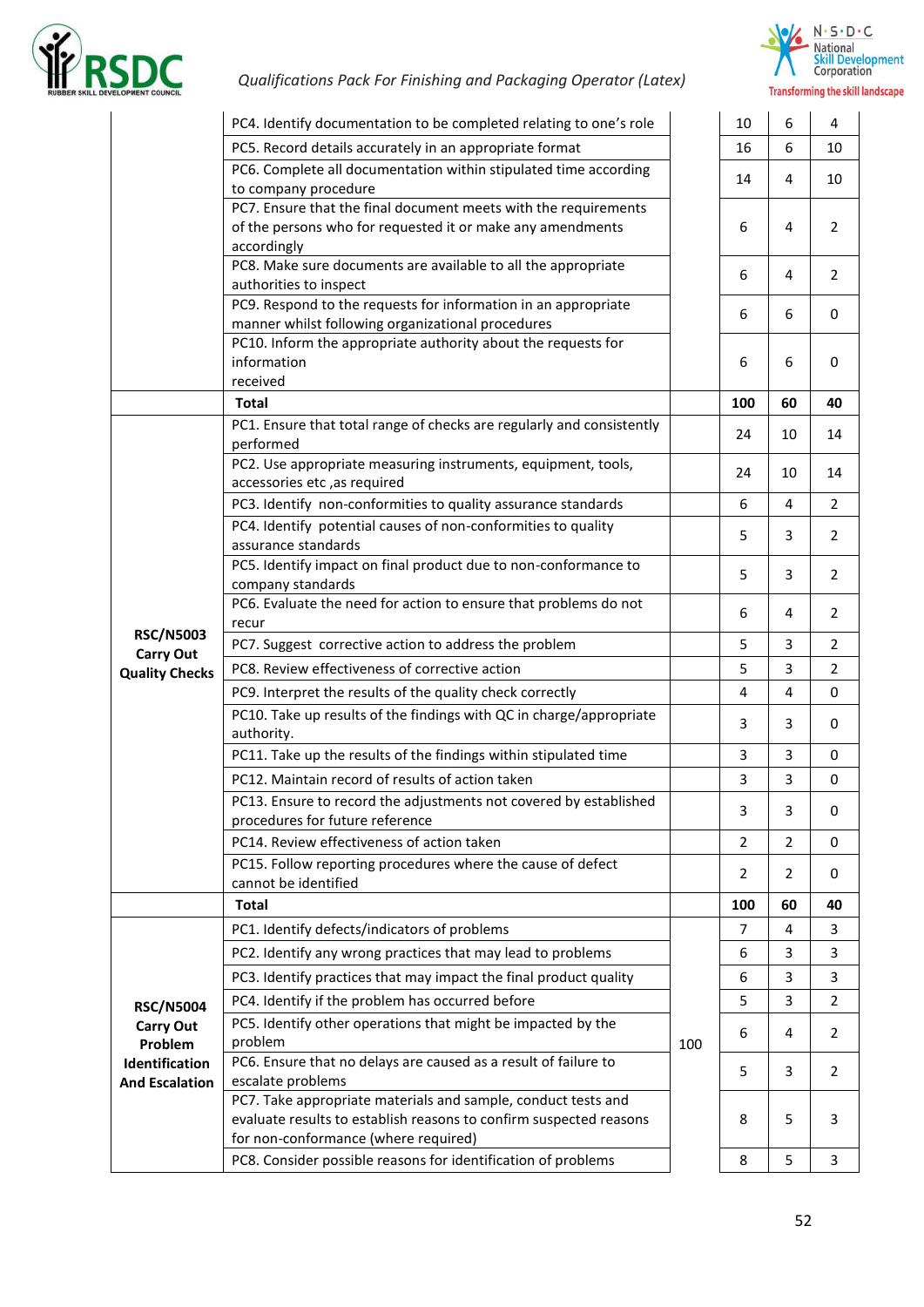



|                   | PC9. Consider applicable corrections and formulate corrective<br>action                                                                   |     | 3              | 3              | 0            |
|-------------------|-------------------------------------------------------------------------------------------------------------------------------------------|-----|----------------|----------------|--------------|
|                   | PC10. Formulate action in a timely manner                                                                                                 |     | 3              | 3              | 0            |
|                   | PC11. Communicate problem/remedial action to appropriate                                                                                  |     | $\overline{7}$ | 5              | 2            |
|                   | parties                                                                                                                                   |     |                |                |              |
|                   | PC12. Take corrective action in a timely manner                                                                                           |     | 2              | $\overline{2}$ | 0            |
|                   | PC13. Take corrective action for problems identified according to<br>the company procedures                                               |     | 2              | $\overline{2}$ | 0            |
|                   | PC14. Report/document problem and corrective action in an                                                                                 |     | 8              | 5              | 3            |
|                   | appropriate manner<br>PC15. Monitor corrective action                                                                                     |     |                | $\overline{2}$ |              |
|                   | PC16. Evaluate implementation of corrective action taken to                                                                               |     | $\overline{2}$ |                | 0            |
|                   | determine if the problem has been resolved                                                                                                |     | 2              | 2              | 0            |
|                   | PC17. Ensure that corrective action selected is viable and practical                                                                      |     | $\overline{2}$ | $\overline{2}$ | 0            |
|                   | PC18. Ensure that correct solution is identified to an identified                                                                         |     |                |                |              |
|                   | problem                                                                                                                                   |     | 2              | 2              | 0            |
|                   | PC19. Take corrective action for problems identified according to<br>the company procedures                                               |     | 1              | $\mathbf{1}$   | 0            |
|                   | PC20. Ensure that no delays are caused as a result of the failure to<br>take necessary action                                             |     | 1              | $\mathbf{1}$   | 0            |
|                   | PC21. Escalate problem as per laid down escalation matrix                                                                                 |     | 4              | 3              | 1            |
|                   | PC22. Escalate the problem within stipulated time                                                                                         |     | 4              | 3              | 1            |
|                   | PC23. Escalate the problem in an appropriate manner                                                                                       |     | 3              | $\overline{2}$ | $\mathbf{1}$ |
|                   | PC24. Ensure that no delays are caused as a result of failure to                                                                          |     |                |                |              |
|                   | escalate problems                                                                                                                         |     | 3              | 2              | 1            |
|                   | <b>Total</b>                                                                                                                              |     | 100            | 70             | 30           |
|                   | PC1. Undertake basic safety checks before operation of all                                                                                |     |                |                |              |
|                   | machinery and equipment and report hazards to the appropriate                                                                             |     | 6              | 4              | 2            |
|                   | supervisor                                                                                                                                |     |                |                |              |
|                   | PC2. Work for which protective clothing or equipment is required is<br>identified and the appropriate protective clothing or equipment is |     | 6              | 4              | 2            |
|                   | used in performing these duties in accordance with workplace<br>policy.                                                                   |     |                |                |              |
|                   | PC3. Read and understand the hazards of use and contamination                                                                             |     | 0              | $\mathbf 0$    | 0            |
|                   | mentioned on the labels of chemicals, utilities etc                                                                                       |     |                |                |              |
|                   | PC4. Prior to performing manual handling jobs, risk is assessed and<br>work is carried out according to currently recommended safe        |     | 6              | 4              | 2            |
| RSC/N5007 -       | practices.<br>PC5. Use equipment and materials safely and correctly and return                                                            |     |                |                |              |
| <b>Carry Out</b>  | the same to designated storage when not in use                                                                                            |     | 0              | 0              | 0            |
| <b>Health and</b> | PC6.Dispose off waste safely and correctly in a designated area                                                                           |     | 6              | 4              | 2            |
| <b>Safety</b>     | PC7. Risks to bystanders are recognized and action taken to reduce                                                                        |     |                |                |              |
|                   | risk associated with jobs in the workplace                                                                                                |     | 0              | 0              | 0            |
|                   | PC8. Perform work in a manner which minimizes environmental                                                                               |     | 0              | 0              | 0            |
|                   | damage                                                                                                                                    |     |                |                |              |
|                   | PC9. All procedures and work instructions for controlling risk are<br>followed closely.                                                   |     | 0              | 0              | 0            |
|                   | PC10. Report any accidents, incidents or problems without delay to                                                                        |     |                |                |              |
|                   | an appropriate person and take immediate necessary action to<br>reduce further danger.                                                    |     | 0              | $\mathbf 0$    | 0            |
|                   | PC11.Follow procedures for dealing with accidents, fires and                                                                              |     |                |                |              |
|                   | emergencies, including communicating location and directions to                                                                           |     | 6              | 4              | 2            |
|                   | emergency.                                                                                                                                | 100 |                |                |              |
|                   |                                                                                                                                           |     |                |                |              |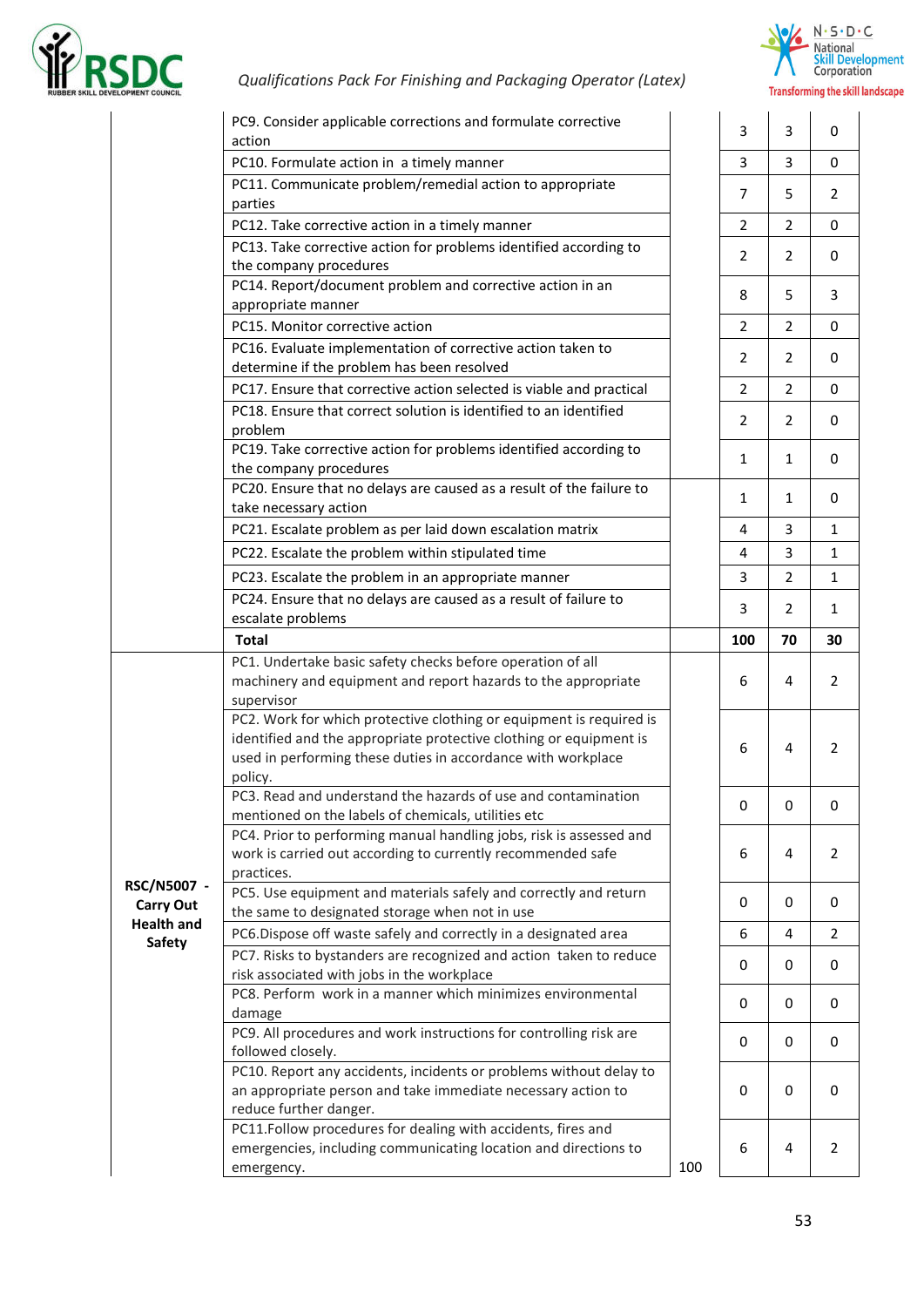



|                                    | PC12.Follow emergency procedures as per company standards and<br>workplace requirements.                             |     | 8              | 5              | $\mathsf 3$      |
|------------------------------------|----------------------------------------------------------------------------------------------------------------------|-----|----------------|----------------|------------------|
|                                    | PC13.Use Emergency equipment in accordance with manufacturers'                                                       |     | 8              | 5              | 3                |
|                                    | specifications and workplace requirements.                                                                           |     |                |                |                  |
|                                    | PC14. Provide treatment appropriate to the patient's injuries in<br>accordance with recognized first aid techniques. |     | 0              | 0              | $\pmb{0}$        |
|                                    | PC15. Recover (if practical), clean, inspect/test, refurbish, replace                                                |     |                |                |                  |
|                                    | and store the first aid equipment as appropriate                                                                     |     | 0              | 0              | $\boldsymbol{0}$ |
|                                    | PC16. Dispose off medical waste in accordance with workplace                                                         |     |                |                |                  |
|                                    | requirements                                                                                                         |     | 0              | 0              | 0                |
|                                    | PC17. Report details of first aid administered in accordance with                                                    |     |                |                |                  |
|                                    | work place procedures.                                                                                               |     | $\overline{7}$ | 4              | 3                |
|                                    | PC18. Comply with general safety procedures                                                                          |     | 8              | 4              | 4                |
|                                    | PC19. Check parts of the workplace and take preventive actions like                                                  |     |                |                |                  |
|                                    | spraying and other steps to protect from leakages, water logging,                                                    |     | 8              | 5              | 3                |
|                                    | pests, fire, pollution, etc.                                                                                         |     |                |                |                  |
|                                    | PC20. Ensure no accidents and damages at the workplace, reporting                                                    |     |                |                |                  |
|                                    | of any breach of company safety procedure                                                                            |     | 0              | $\mathbf 0$    | 0                |
|                                    | PC21. Keep the workplace organized, swept, clean and hazard free                                                     |     | 8              | 5              | 3                |
|                                    | PC22. Attend fire drills and other safety related workshops                                                          |     |                |                |                  |
|                                    | organized at the workplace                                                                                           |     | 4              | 2              | $\overline{2}$   |
|                                    | PC23. Be aware of first aid, evacuation and emergency procedures                                                     |     | 4              | $\overline{2}$ | $\overline{2}$   |
|                                    | PC24. Be alert of any events and do not be negligent to any safety                                                   |     |                |                |                  |
|                                    | procedures to be followed                                                                                            |     | 0              | 0              | 0                |
|                                    | PC25. Avoid accidents while using hazardous chemicals, machines,                                                     |     |                |                |                  |
|                                    | sharp tools and equipment                                                                                            |     | 4              | $\overline{2}$ | $\overline{2}$   |
|                                    | PC26.Use safety materials such as protective gear, goggles, caps,                                                    |     |                |                |                  |
|                                    | shoes, etc. (as applicable with workplace)                                                                           |     | 4              | $\overline{2}$ | 2                |
|                                    | PC27. Handle heavy and hazardous materials with care and using                                                       |     | 0              | 0              | 0                |
|                                    | appropriate tools and handling equipment such as trolleys, ladders                                                   |     |                |                |                  |
|                                    | <b>Total</b>                                                                                                         |     | 100            | 60             | 40               |
|                                    | PC1. Importance of being aware to identify profitable business                                                       |     |                |                |                  |
|                                    | opportunity (Opportunity can be in the form of new material in use,                                                  |     | 2              | $\overline{2}$ | $\pmb{0}$        |
|                                    | new process, new technology, new market etc)                                                                         |     |                |                |                  |
|                                    | PC2. Maintain the confidentiality till the completion of working on                                                  |     | 3              | $\overline{2}$ | 1                |
|                                    | the idea                                                                                                             |     |                |                |                  |
|                                    | PC3. Discuss the opportunity (with trusted ones) to evaluate its<br>feasibility                                      |     | 5              | 3              | 2                |
|                                    | PC4.Arrange/organize related documents/information                                                                   |     | 4              | 3              | 1                |
| <b>RSC/N5013</b><br><b>Develop</b> | PC5. Monitor the development at competitors' end                                                                     |     | $\overline{2}$ | $\overline{2}$ | 0                |
| <b>Entrepreneurs</b>               | PC6.Sustain existing business and make continual improvements                                                        |     | 4              | $\overline{2}$ | 2                |
| hip Skills                         | PC7. Evaluate possibilities of process simplification, combining                                                     | 100 |                |                |                  |
|                                    | process steps (wherever applicable), reducing manpower                                                               |     | 4              | 2              | 2                |
|                                    | dependency                                                                                                           |     |                |                |                  |
|                                    | PC8.Acquire new information for optimal allocation of resources                                                      |     |                |                |                  |
|                                    | before others to gain profit                                                                                         |     | 4              | $\overline{2}$ | 2                |
|                                    | PC9. Understanding the requirement of different factors of                                                           |     | 5              | 3              | 2                |
|                                    | production: land, labour and capital                                                                                 |     |                |                |                  |
|                                    | PC10. Acquire and deploy necessary resources for exploitation of                                                     |     | 5              | 3              | 2                |
|                                    | identified business opportunity                                                                                      |     |                |                |                  |
|                                    | PC11.Develop a business plan                                                                                         |     | 5              | 3              | 2                |
|                                    | PC12. Acquire financial and material resources                                                                       |     | 5              | 3              | 2                |
|                                    | PC13. Organize to hire experienced and efficient human resource                                                      |     | 4              | $\overline{2}$ | $\overline{2}$   |